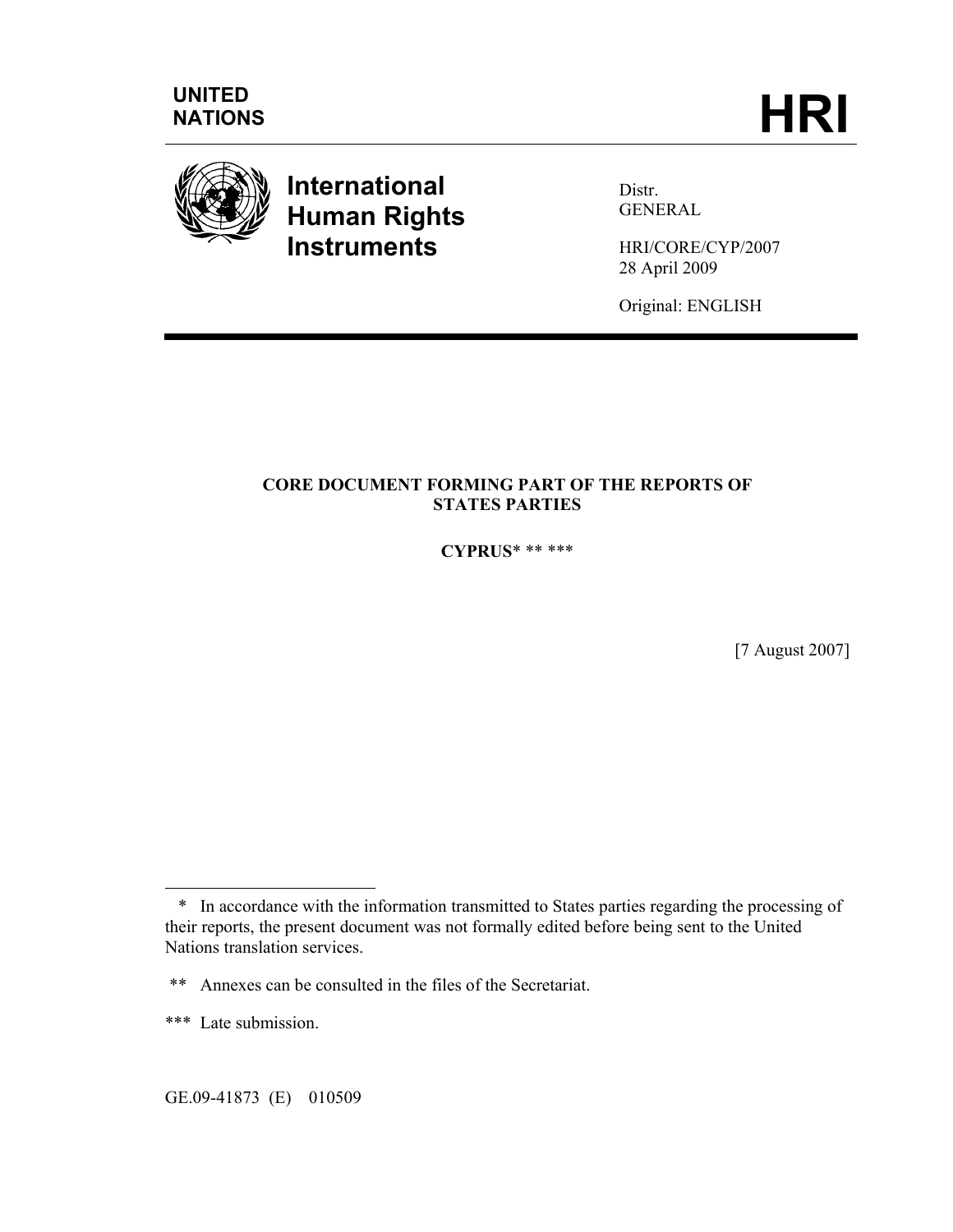## **CONTENTS**

*Paragraphs Page*

## *Chapter*

| $1 - 42$                                               |                                                    |           | 3              |
|--------------------------------------------------------|----------------------------------------------------|-----------|----------------|
| A.                                                     |                                                    | $1 - 4$   | 3              |
| B.                                                     |                                                    | $5 - 14$  | 3              |
| $\mathcal{C}$ .                                        |                                                    | $15 - 18$ | $\overline{4}$ |
| D                                                      | Area under the effective control of the Government | $19 - 23$ | 5              |
| E.                                                     |                                                    | $24 - 30$ | 5              |
| F.                                                     |                                                    | $31 - 42$ | 6              |
|                                                        |                                                    | $43 - 81$ | $\overline{7}$ |
| $\mathsf{A}$ .                                         |                                                    | $43 - 66$ | $\overline{7}$ |
| <b>B</b> .                                             |                                                    | $67 - 81$ | 11             |
| III. GENERAL LEGAL FRAMEWORK WITHIN WHICH<br>$82 - 99$ |                                                    | 13        |                |
| $100 - 102$                                            |                                                    | 16        |                |
| V. LATEST DEVELOPMENTS CONCERNING<br>$103 - 186$       |                                                    |           | 17             |
|                                                        |                                                    |           |                |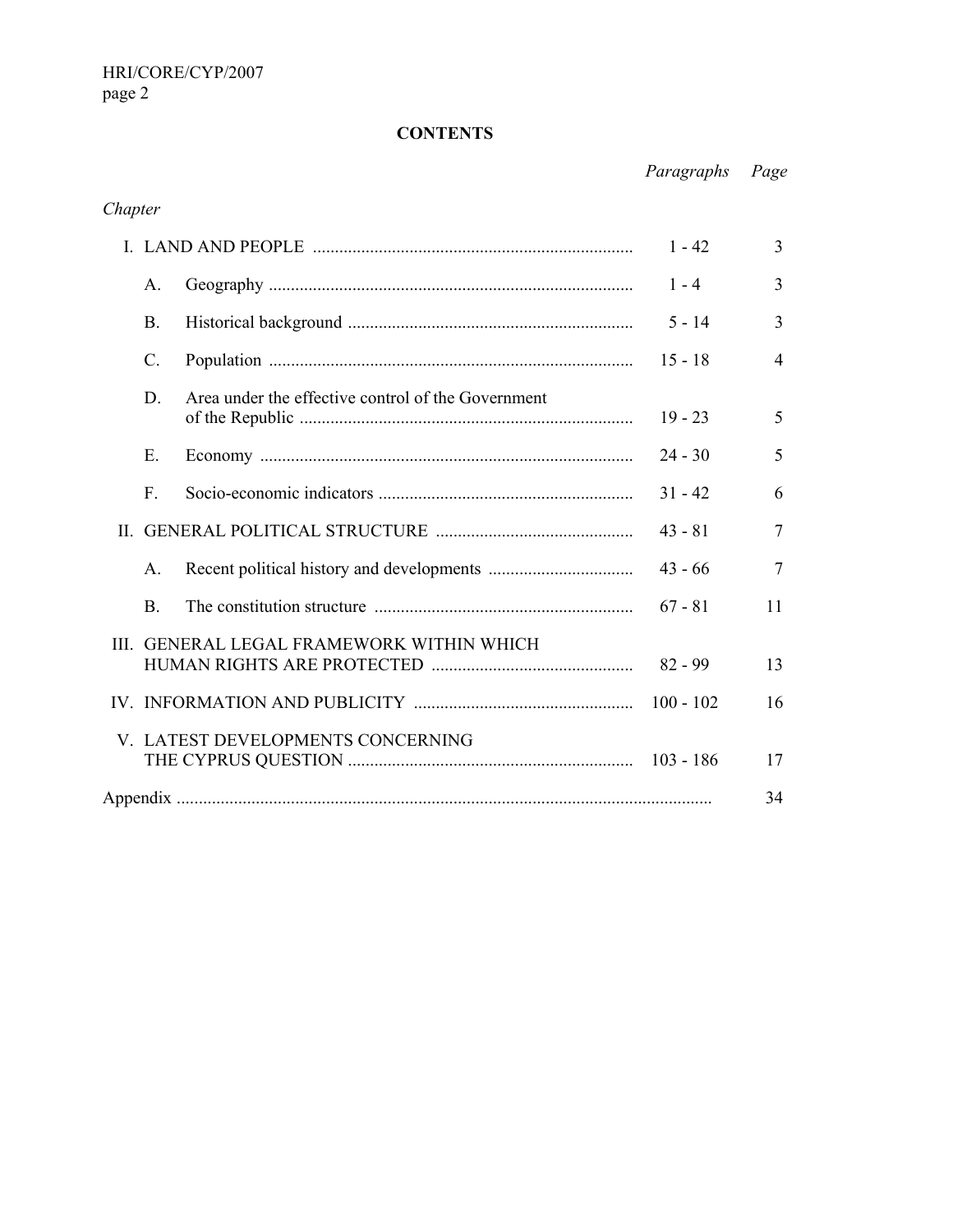### **I. LAND AND PEOPLE**

#### **A. Geography**

1. Cyprus is the third largest island in the Mediterranean Sea with an area of 9251 sq. km 33° east of Greenwich and 35° north of the Equator.

2. It is situated at the north eastern end of the Mediterranean basin at a distance of approximately 360 km east of Greece, 300 km north of Egypt, 105 km west of Syria and 75 km south of Turkey.

3. Cyprus is a mainly mountainous country with two mountain ranges. Pentadaktylos in the north and Troodos in the south-west culminating in the peak of Mount Olympus (1953 m). The largest plain, Mesaoria, is situated between them.

4. The climate is temperate (Mediterranean) with its typical seasonal rhythm strongly marked in respect of temperature, rainfall and weather generally. The average annual rainfall is 500 mm, with the fall from December to February being nearly two-thirds of the yearly total. From time to time the country suffers from drought.

#### **B. Historical background**

5. Cyprus has played an important part in the history of the Eastern Mediterranean. Its history spans nine millennia. In the second millennium B.C., the Achaean Greeks established city-kingdoms in the island on the Mycenaean model. They introduced the Greek language and culture, which are preserved to this day despite the vicissitudes of history.

6. Cyprus was well known to the ancients for its copper mines and forests. Its geostrategically significant geographical position, placed at the crossroads of three continents and its wealth, accounted for a succession of conquerors such as the Assyrians (673-669 B.C.), the Egyptians (560-545 B.C.) and the Persians (545-332 B.C.).

7. During the fifth century B.C., there was considerable interaction between Athens and Cypriot city-states, particularly Salamis.

8. On the partition of the empire of Alexander the Great, who liberated the island from the Persian rule, Cyprus became a significant part of the empire of the Ptolemies of Egypt. The Hellenistic period ended in 58 B.C. when the Romans came and remained until the 4th century A.D. making Cyprus part of the Roman Empire.

9. The introduction of Christianity to Cyprus by apostles Paul and Barnabas, the latter being a Cypriot, in 45 A.D. was the most important event during the period of the Roman rule.

10. In 330 A.D. Cyprus became part of the Eastern Section of the Roman Empire and later (395 A.D.) of the Byzantine Empire and remained so until the 12th century A.D.

11. During the period of the Crusades it was conquered by Richard the Lion heart of England (1191) who sold the island to the Knights Templar. They were followed by the Frankish Lusignans who established a Kingdom on the western feudal model (1192-1489). It then came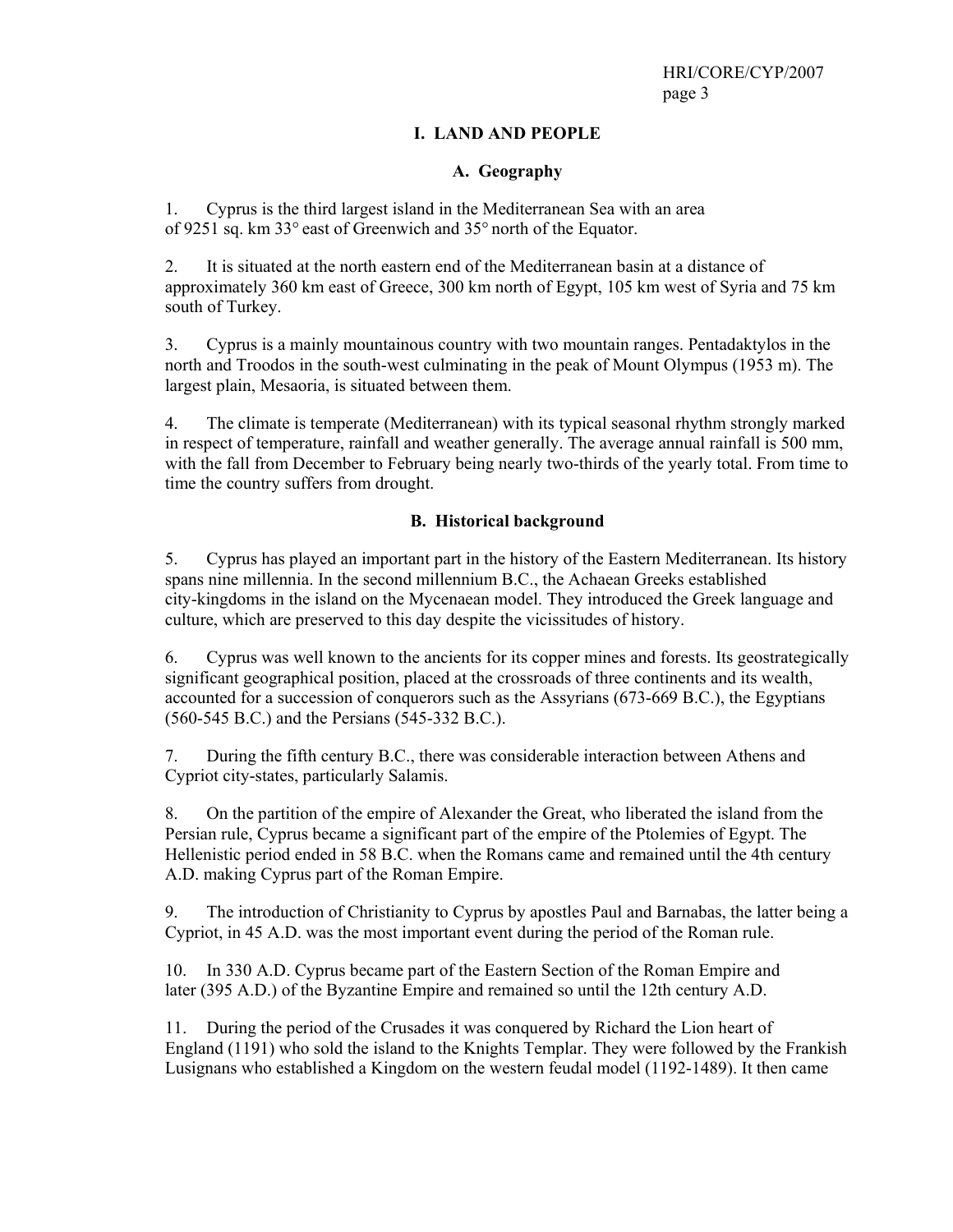under the rule of the Republic of Venice until 1571, when it was conquered by the Ottoman Turks. The Ottoman occupation lasted until 1878 when Cyprus was ceded to Britain. In 1923, under the Treaty of Lausanne, Turkey relinquished every right to Cyprus and recognized its annexation to Britain, already proclaimed by the British Government in 1914.

12. After a long but unsuccessful peaceful political and diplomatic effort, which included a referendum for self-determination in 1950, the Greek Cypriots took up arms in 1955 against the colonial power to attain freedom.

13. During the anti-colonial struggle, Turkey encouraged the Turkish Cypriot leaders to identify themselves with the colonial government in an effort to thwart the struggle for self-determination of the people of Cyprus. The "divide-and-rule" policy of the colonial government made serious incidents between the two communities inevitable.

14. British rule lasted until August 1960 when, on the basis of the Zurich-London Agreements, the island became independent and was proclaimed a Republic.

#### **C. Population**

15. The population of Cyprus (end of 2002) was 802,500.

16. Population distribution by ethnic group: 80.1 per cent Greek Cypriots; 10.9 per cent Turkish Cypriots; 0.3 per cent Armenians; 0.6 per cent Maronites; 0.1 per cent Latinos; and 9.0 per cent others, i.e., foreign residents and workers, mainly British, Greek, other Europeans, Arabs and Southeast Asians. (Note: These figures do not, of course, include the settlers, approximately 118,000 illegally, transferred from Turkey since the 1974 Turkish invasion in order to alter the demographic structure of Cyprus, in contravention to international law, and the Turkish occupation forces (approximately 35,000 troops). An estimated 57,000 Turkish Cypriots have emigrated since 1974.)

17. As a result of the Turkish invasion and continuing occupation of 37 per cent of the northern territory of the Republic of Cyprus the Greek Cypriots were forcibly expelled by the invading army from the area it occupied and are now living in the Government controlled area. On the other hand, almost all the Turkish Cypriots who lived in the latter area were forced by their leadership to move to the area occupied by Turkish troops, whereas prior to the invasion the two communities lived together in roughly around the same proportion of four Greeks to one Turk in all the six administrative districts. The vast majority of the 22,000 Greek and Maronite Cypriots who remained enclaved in the area occupied by the Turkish army were subsequently expelled. By November 2001 their numbers had dwindled to a mere 592, mostly elderly, Greek (427) and Maronite (165) Cypriots.

18. The policies and practices pursued by Turkey in the occupied area since its invasion of Cyprus constitute the first example of ethnic cleansing in post World-War II Europe.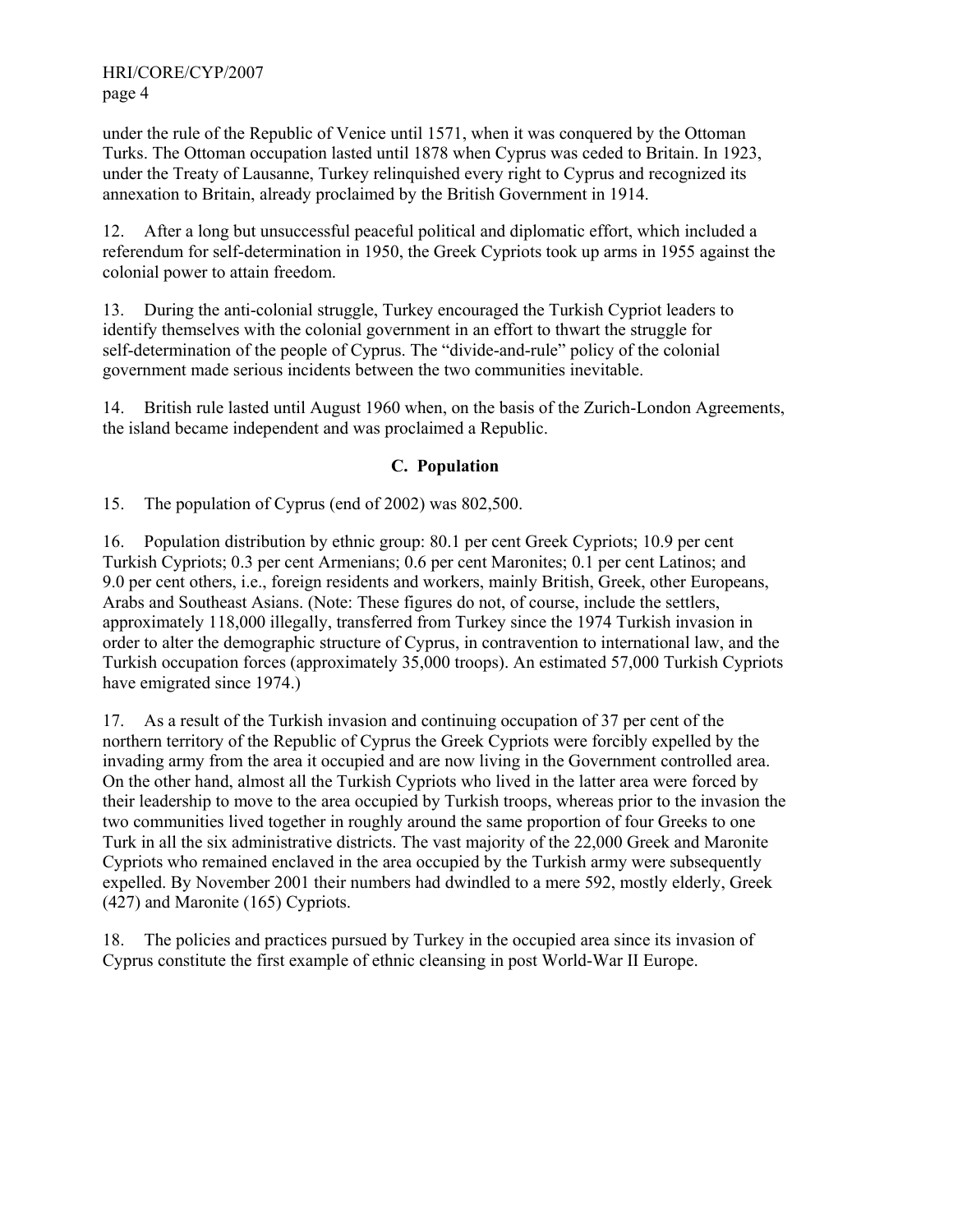#### **D. Area under the effective control of the Government of the Republic**

19. Population in the Government controlled area (2001 census): 703,529

males: 345,322 females: 358,207

20. Population distribution by age (2001 census):

0-14 years: 21.5 per cent 15-64 years: 66.8 per cent  $65 + \text{years: } 11.7$  per cent

21. Percentage of population (2001) in:

urban areas: 69 per cent rural areas: 31 per cent

22. Working population as a percentage of the total population (2001): 46.9 per cent

23. The official languages of the country are Greek and Turkish. Nearly all Greek Cypriots are Christian-orthodox; Turkish Cypriots are Moslems; members of the Armenian, Maronite and Latin minorities adhere to their own Christian denominations and under article 2, paragraph 3 of the Constitution, have opted to belong to the Greek Community of Cyprus.

#### **E. Economy**

24. The Cyprus economy is based on the free market system. The private sector is the backbone of economic activity. The Government's role is basically limited to safeguarding a transparent framework for the operation of the market mechanism, the exercise of indicative planning and the provision of public utilities and social services.

25. Although the blow inflicted on the economy by the Turkish invasion of 1974 was devastating (the occupied part at that time accounted for almost 70 per cent of GDP), recovery was remarkable. The decline in the volume of production experienced during 1974 was quickly reversed and by 1977 it surpassed its pre-1974 level. Business confidence returned followed by a sharp upturn of investment. By 1979 conditions of full employment were restored. The rate of unemployment, which approached 30 per cent of the economically active population during the second half of 1974, had been virtually eliminated (1.8 per cent) and the refugees were temporarily re-housed, pending their return to their ancestral homes.

26. In more recent years (1990-1999) the economy has been growing at an average rate of 4 per cent in real terms. During 2001 GDP reached the C£5.880 million mark while the rate of inflation during 2003 stood at 4.0 per cent. Near full employment conditions have prevailed consistently for the past few years with 4.1 per cent of the economically active population registered unemployed in 2003.

27. The per capita income is today one of the highest in the region with US\$ 15,188 (2002).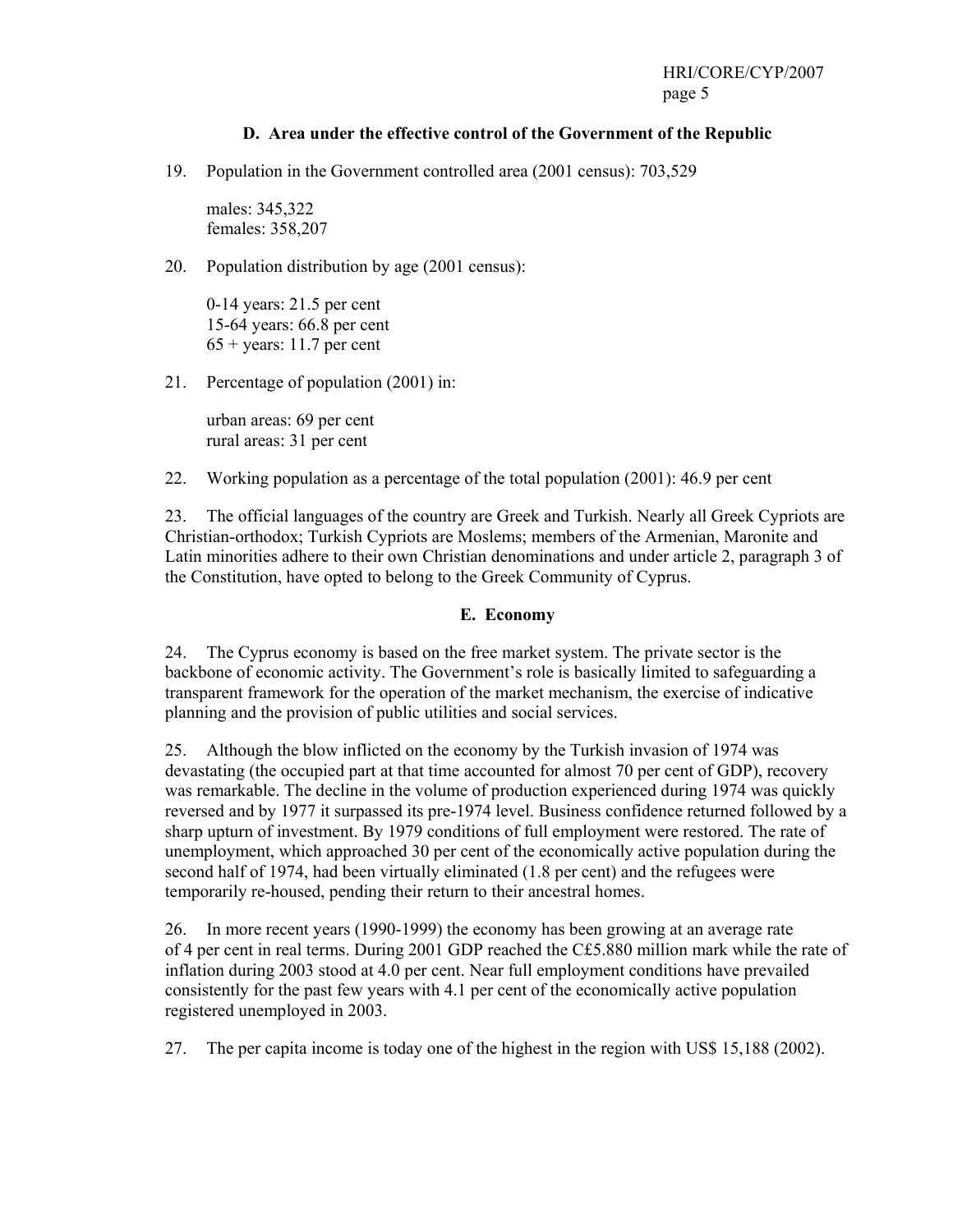28. In the post-1974 period the economy underwent major structural changes. The manufacturing sector became one of the major motors of growth during the second half of the 1970s and early 1980s, whereas this role was undertaken by tourism in the late 1980s and by other service sectors beyond tourism in the early 1990s. These structural changes were reflected in a corresponding differentiation of the above-mentioned sectors regarding their contribution to GDP and gainful unemployment. Summing up, Cyprus has gradually been converted from an underdeveloped country, in which the importance of the primary sectors was dominant, into a service oriented economy.

29. International trade is of considerable importance to the economy of Cyprus. On the production side, the lack of raw materials, energy resources and heavy industry for the production of capital goods necessitates the import of such inputs. On the demand side, because of the small size of the domestic market, exports are vital in supplementing aggregate demand for Cypriot agricultural, manufactured products and services. The main economic partners of Cyprus are the European Union member countries, the neighbouring Middle-East countries and the countries of central and Eastern Europe.

30. The main characteristic of the balance of payments position is a wide deficit in the trade balance, which in several years was more than offset by invisible earnings from tourism, international transportation, offshore activities and other services.

#### **F. Socio-economic indicators**

31. Life expectancy (2000/01):

males: 76.1 females: 81.0

- 32. Infant mortality per 1000 live births (2002): 4.7
- 33. Total fertility rate (2002): 1.49
- 34. Literacy rate for ages 15 and over (2001 census):

both sexes: 97 per cent males: 99 per cent females: 95 per cent

- 35. Gross National Product (2001): C£ 5.89 billion
- 36. Rate of inflation (2003): 4.0 per cent
- 37. External public debt (2002): C£ 849 million
- 38. Unemployment rate (2003):

both sexes: 4.1 per cent males: 3.8 per cent females: 4.6 per cent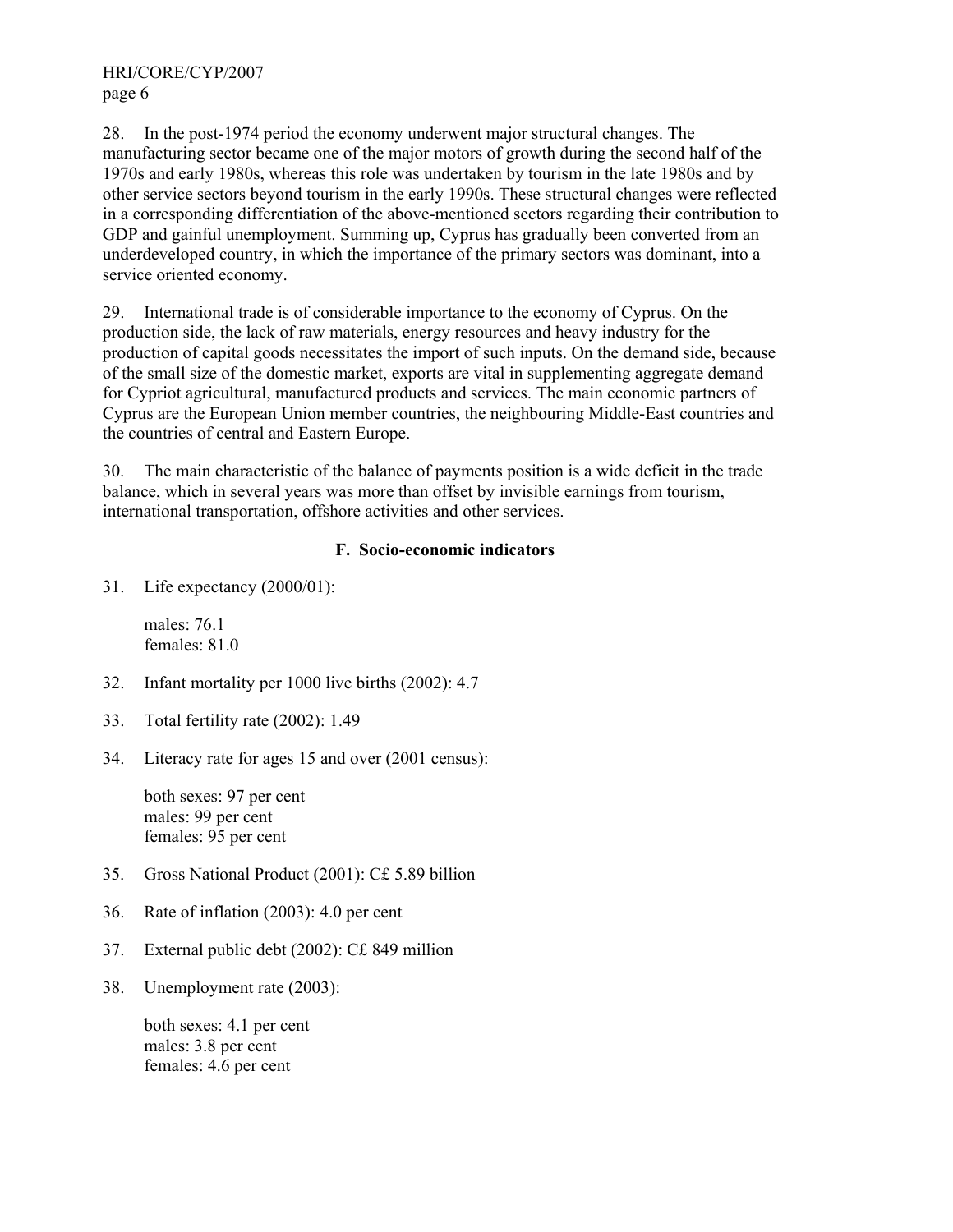- 39. Persons per doctor (2001): 381
- 40. Persons per hospital bed (2001): 229
- 41. Telephone lines per 1000 population (2000): 657
- 42. Passenger cars per 1000 population (2000): 399

Note: because of the presence of the Turkish army, the Government of the Republic of Cyprus has no access to the occupied area and therefore official figures in respect of the occupied part of Cyprus are not available.

#### **II. GENERAL POLITICAL STRUCTURE**

#### **A. Recent political history and developments**

43. The Republic of Cyprus was set up on 16 August 1960 with the coming into force of three main treaties and its Constitution, which have their origin in the Zurich Agreement of 11 February 1959 between Greece and Turkey and the London Agreement of 19 February 1959 between Greece, Turkey and the United Kingdom. The Constitution of the Republic together with the three treaties provided the legal framework for the existence and functioning of the new state. The three treaties are:

44. The Treaty concerning the Establishment of the Republic of Cyprus signed by Cyprus, Greece, Turkey and the United Kingdom. It provided for the establishment of the Republic of Cyprus and, inter alia, for the creation and operation of two British military base areas in Cyprus; the co-operation of the Parties for the common defence of Cyprus; and the recognition and respect of human rights of everyone within the jurisdiction of the Republic comparable to those set out in the European Convention of Human Rights (UN Treaty Series, vol. 382 (1960) No. 5476).

45. The Treaty of Guarantee signed by Cyprus, the United Kingdom, Greece and Turkey by which the independence, territorial integrity and security of the Republic of Cyprus, as well as the state of affairs established by the Basic Articles of its Constitution are recognized and guaranteed (UN Treaty Series, vol. 382 (1960) No. 5475).

46. The Treaty of Alliance signed by Cyprus, Greece and Turkey, aiming at protecting the Republic of Cyprus against any attack or aggression, direct or indirect, directed against its independence or its territorial integrity (UN Treaty Series, vol. 397 (1961) No. 5712).

47. The Constitution of Cyprus, whilst establishing an independent and sovereign Republic, was in the words of de Smith, an authority of constitutional law, "Unique in its tortuous complexity and in the multiplicity of the safeguards that it provides for the principal minority, the Constitution of Cyprus stands alone among the constitutions of the world" (S.A. de Smith, "The new commonwealth and its constitutions", London, 1964, p. 296).

48. Therefore it was no surprise that, within less than three years, abuse of safeguards by the Turkish Cypriot leadership led to total unworkability of the Constitution which necessitated the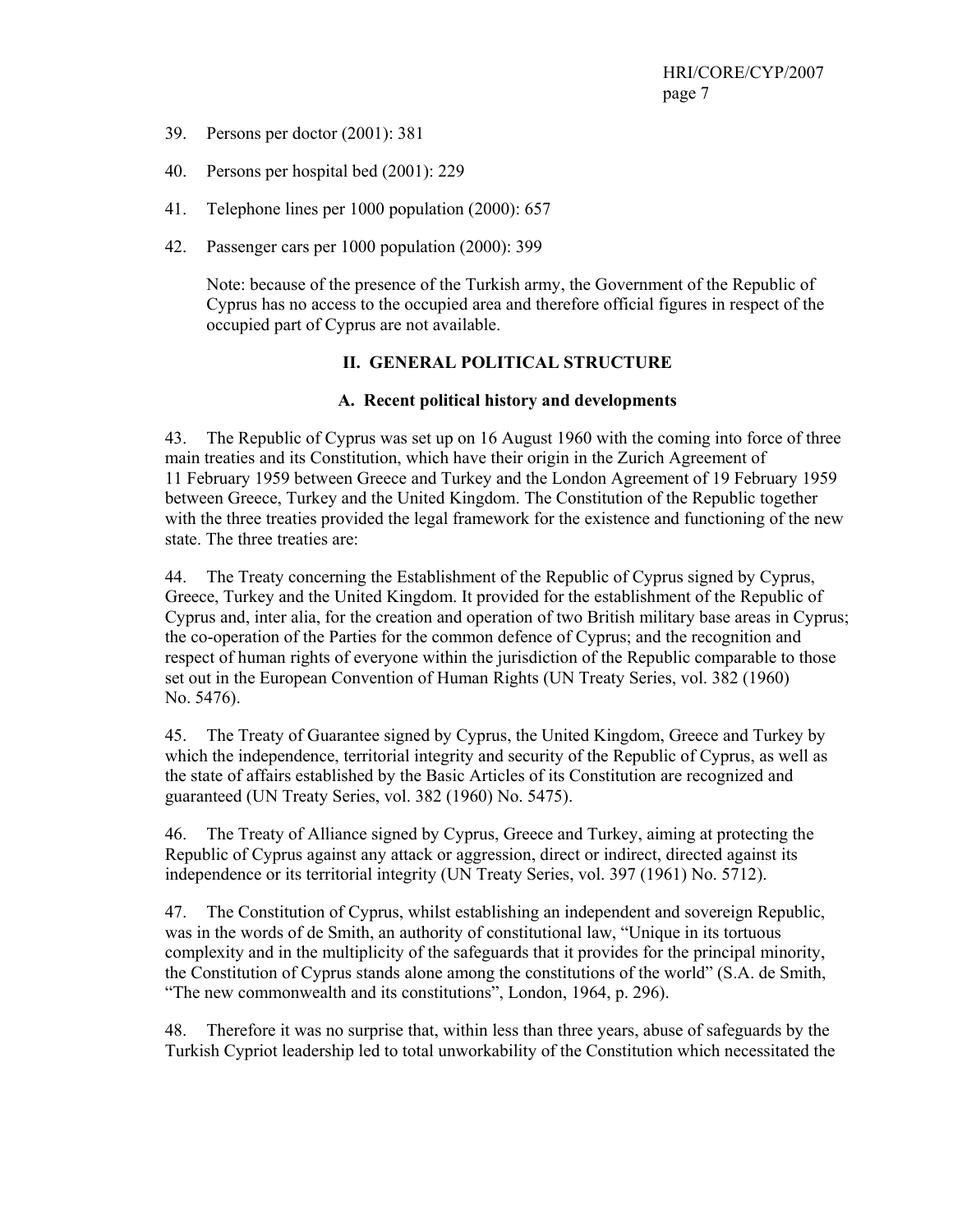proposals for constitutional amendments submitted by the President of the Republic and which were immediately rejected by the Turkish Government and subsequently by the Turkish Cypriot leadership.

49. Turkey, in furtherance of its designs based on territorial *aggrandisement*, instigated the Turkish Cypriot leadership's resort to insurrection against the state, forced the Turkish Cypriot members of the executive, legislature, judiciary and the civil service to withdraw from their posts and created military enclaves in Nicosia and other parts of the island.

50. As a result of the above and the inter-communal violence that ensued, the Security Council was seized with the situation and by resolution 186 of 4 March 1964 a Peace Keeping Force (UNFICYP) was sent to Cyprus and a Mediator appointed. In his report (S/6253, A/6017) the Mediator, Dr Galo Plaza, criticized the 1960 legal framework and proposed necessary amendments which were again immediately rejected by Turkey; a fact which resulted in serious deterioration of the situation with constant threats by Turkey against the sovereignty and territorial integrity of Cyprus which necessitated a series of United Nations resolutions calling, inter alia, for respect of the sovereignty, independence and territorial integrity of Cyprus.

51. The Secretary-General of the United Nations in 1965 described the policy of the Turkish Cypriot leaders in this way: The Turkish Cypriot leaders have adhered to a rigid stand against any measures which might involve having members of the two communities live and work together, or which might place Turkish Cypriots in situations where they would have to acknowledge the authority of Government agents. Indeed, since the Turkish Cypriot leadership is committed to physical and geographical separation of the communities as a political goal, it is not likely to encourage activities by Turkish Cypriots which may be interpreted as demonstrating the merits of an alternative policy. The result has been a seemingly deliberate policy of self-segregation by the Turkish Cypriots (S/6426).

52. Despite this policy, a certain degree of normality gradually returned to Cyprus and by 1974, with the active encouragement of the Government, a large proportion of Turkish Cypriots were living and working alongside with their Greek Cypriot fellow citizens.

53. Using as a pretext the coup d'état of 15 July 1974, instigated by the then Greek military junta against the Cyprus Government, Turkey invaded the island on 20 July 1974. 40,000 Turkish troops landed on the island, in violation of the Charter of the United Nations, the Treaties of Guarantee, Establishment and Alliance and the relevant principles and norms of international law.

54. As a result, approximately 35.83 per cent of the territory of the Republic remains occupied. 40 per cent of the Greek Cypriot population, representing 82 per cent of the population of the occupied part of Cyprus, were forcibly expelled. Thousands of people, including civilians, were wounded, ill treated or killed. Moreover, the whereabouts of hundreds of Greek Cypriots, including women and children and other civilians, many of whom were known to have been captured by the Turkish army, are still unknown.

55. The Turkish occupation authorities resorted to a policy of systematic destruction of the cultural and religious heritage of Cyprus.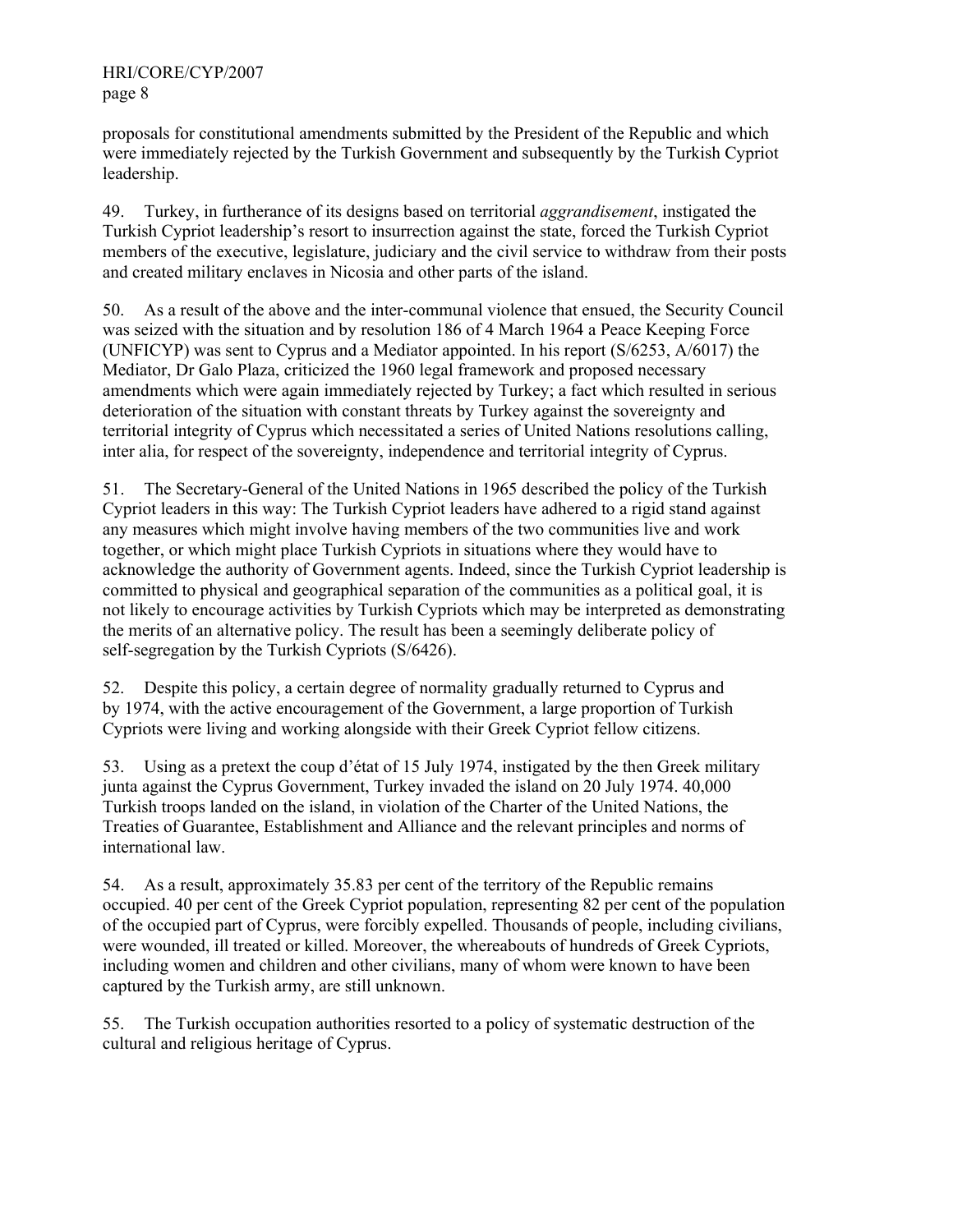56. Since the Turkish occupation army has assumed effective control of the northern part of the territory of Cyprus, Turkey has pursued a systematic state policy of illegal colonization, resulting in a drastic demographic change, whereby a substantial portion of the population now consists of settlers. Today 115,000 settlers reside in the occupied part of Cyprus, 110,000 of whom come from Turkey and are of Turkish nationality and the rest form an assortment of various nationalities. There is of course, also, a permanent presence of 35,000 Turkish occupation troops.

57. Over the same period a total of 57,000 Turkish Cypriots emigrated from Cyprus. In fact the number of Turkish Cypriots in the occupied part of Cyprus has actually gone down from 116,000 in 1974 to 88,000 at present. A natural population increase would have brought this figure up to 153,578.

58. A series of General Assembly and Security Council resolutions condemned the invasion of Cyprus; the continuing military occupation; the colonization; the secessionist acts that followed; demanded the return of the internally displaced persons to their homes in safety, as well as the tracing of the missing persons; urged the speedy withdrawal of all foreign troops; and called for respect of the human rights of the Cypriots (see , inter alia, General Assembly resolutions: 3212 (XXIX), 1 November 1974; 3395 (XXX), 20 November 1975; 31/12(1976), 12 November 1976; 32/15 (1977), 9 November 1977; 33/15(1978), 9 November 1978; 34/30 (1979), 20 November 1979; 37/253 (1983), 13 May 1983; Security Council resolutions: 353(1974), 20 July 1974; 354(1974), 23 July 1974; 355(1974), 1 August 1974; 357(1974), 14 August 1974; 358(1974), 15 August 1974; 359(1974), 15 August 1974; 360(1974), 16 August 1974; 361(1974), 30 August 1974; 364(1974), 13 December 1974; 365(1974), 13 December 1974; 367(1975), 12 March 1975; 370(1975), 13 June 1975; 414(1977), 15 September 1977; 440(1978), 27 November 1978; 541(1983), 18 November 1983; 550(1984), 11 May 1984; 649(1990), 12 March 1990; 716(1991), 11 October 1991; 750(1992), 10 April 1992; 774(1992), 26 August 1992; 789(1992), 25 November 1992; 939(1994), 29 July 1994; 969(1994), 21 December 1994; 1000 (1995), 23 June 1995; 1032(1995), 19 December 1995; 1062(1996), 28 June 1996; 1092(1996), 23 December 1996; 1117(1997), 27 June 1997; 1146(1997), 22 December 1997; 1178(1998), 29 June 1998; 1179(1998), 29 June 1998; 1217(1998), 22 December 1998; 1218(1998), 22 December 1998; 1250(1999), 26 June 1999; 1251(1999), 29 June 1999; 1283 (1999), 15 December 1999; 1303 (2000), 14 June 2000; 1331 (2000), 13 December 2000; 1354 (2001), 12 June 2001; 1384 (2001), 13 December 2001.

59. On 15 November 1983 the regime installed by Turkey in the part of Cyprus occupied by Turkish troops, issued a declaration by which it purported to create an independent state ("TRNC"). Turkey immediately accorded recognition to the secessionist entity, which, however, has not been recognized by any other state. Further secessionist acts followed. Security Council resolutions 541 (1983) and 550 (1984), condemned the unilateral declaration and all subsequent secessionist acts, declared them illegal and invalid and called for their immediate withdrawal. The resolutions also called on all states not to recognize the purported state and not to facilitate or in any way assist it.

60. Moreover, the European Commission of Human Rights found the Governments of Turkey responsible for gross, massive and continuing violations of human rights in Cyprus, including murders, rapes, expulsions and refusal to allow more than 180,000 Greek Cypriot refugees,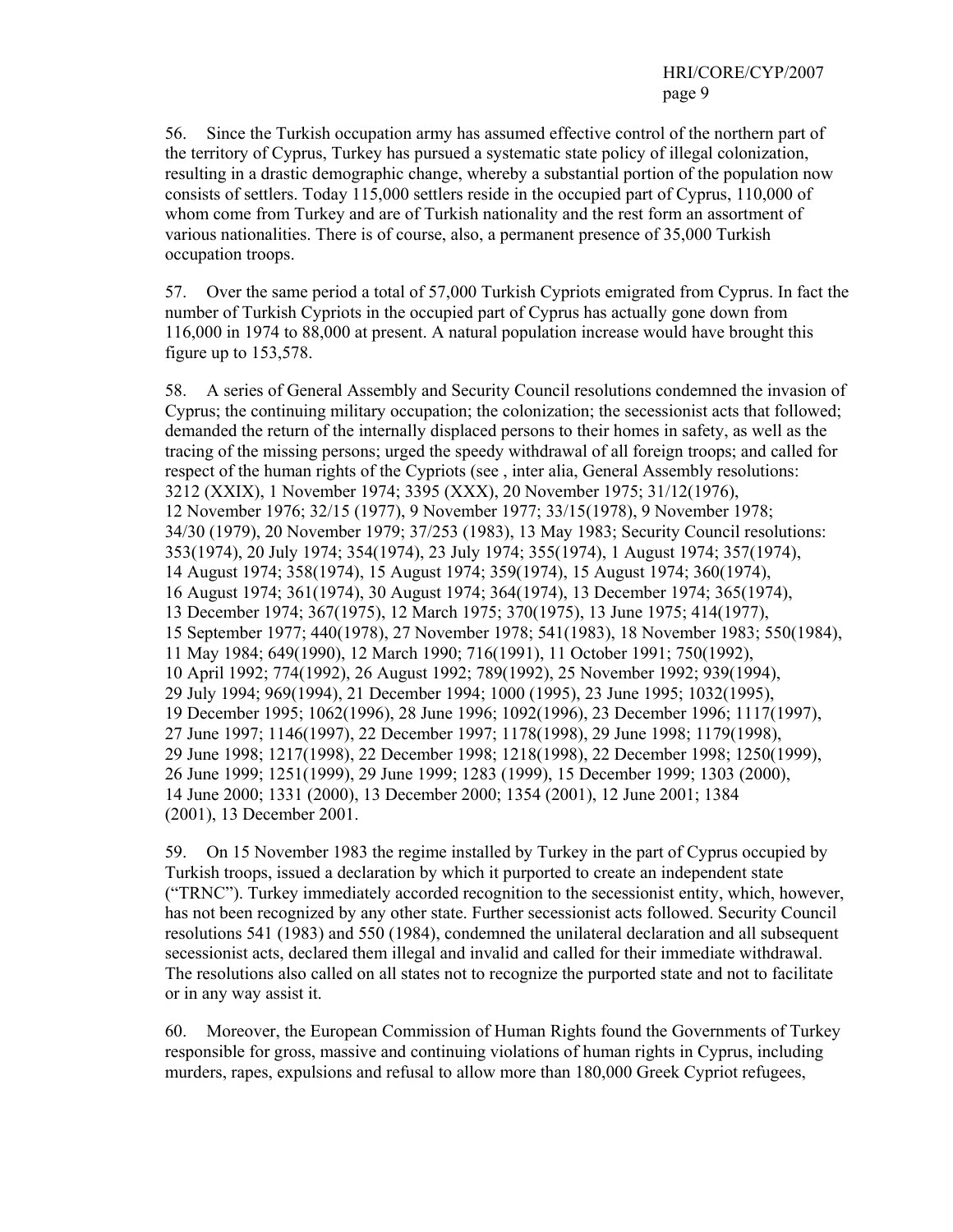almost one third of the entire population, to return to their homes and properties in the occupied part of Cyprus (see report of 10 July 1976 on Applications of Cyprus against Turkey No. 6780/74 and 6950/75, and report of 4 October 1983 on Application of Cyprus against Turkey No. 8007/77 of the European Commission of Human Rights).

61. The European Court of Human Rights in the case of *Cyprus v. Turkey* (application No. 25781/94) has pronounced on the overall legal consequences of Turkey's invasion and continued military presence in Cyprus. The Court's decision of 10 May 2001, has set out a number of basic principles the most important of which are the following:

 (a) That the Government of the Republic of Cyprus is the sole legitimate Government of Cyprus;

 (b) That in the opinion of the international community and of the Court the "TRNC" is not a state under international law;

 (c) That the local administration in northern Cyprus survives by virtue of Turkish military occupation and other support;

 (d) That Turkey, having "effective overall control over northern Cyprus" is responsible for all human rights violations by her own soldiers, officials or the local administration.

62. The European Court of Human Rights has also pronounced important judgements upon individual applications of Cypriots. On 18 December 1996 the Court, in its judgement in the case of *Loizidou v. Turkey*, found that the applicant, Mrs Titina Loizidou, a Cypriot citizen, remained the legal owner of her property in the town of Kyrenia, in the area of Cyprus occupied by the Turkish forces and that Turkey is and continues to be in breach of Article 1 of Protocol No. 1 of the European Convention for the Protection of Human Rights and Fundamental Freedoms by her complete negation of the applicant's rights in the form of total and continuous denial of access and purported expropriation without compensation.

63. On 29 July 1998 the European Court of Human Rights ordered Turkey to pay pecuniary damages of C£300,000 to Mrs Loizidou, a further C£20,000 for non-pecuniary damage and C£137,084 for her costs and expenses. Turkey refused to comply with the Court's ruling for a number of years, and despite paying the damages in December 2003 she has yet to comply with the judgement that grants full enjoyment and access to the applicant's property.

64. From the above, it is evident that the Government of the Republic of Cyprus is prevented by armed force from exercising its authority and control and ensuring implementation and respect of human rights in the occupied area. The European Commission of Human Rights Reports, "Cyprus against Turkey notes inter alia: The Commission concludes that Turkey's jurisdiction in the north of the Republic of Cyprus, existing by reason of the presence of her armed forces there which prevents exercise of jurisdiction by the applicant Government, cannot be excluded on the ground that jurisdiction in that area is allegedly exercised by the Turkish Federated State of Cyprus".

65. In its search for a peaceful solution, the Cyprus Government, despite the continuing illegal occupation, agreed to inter-communal talks being held on the basis of the aforesaid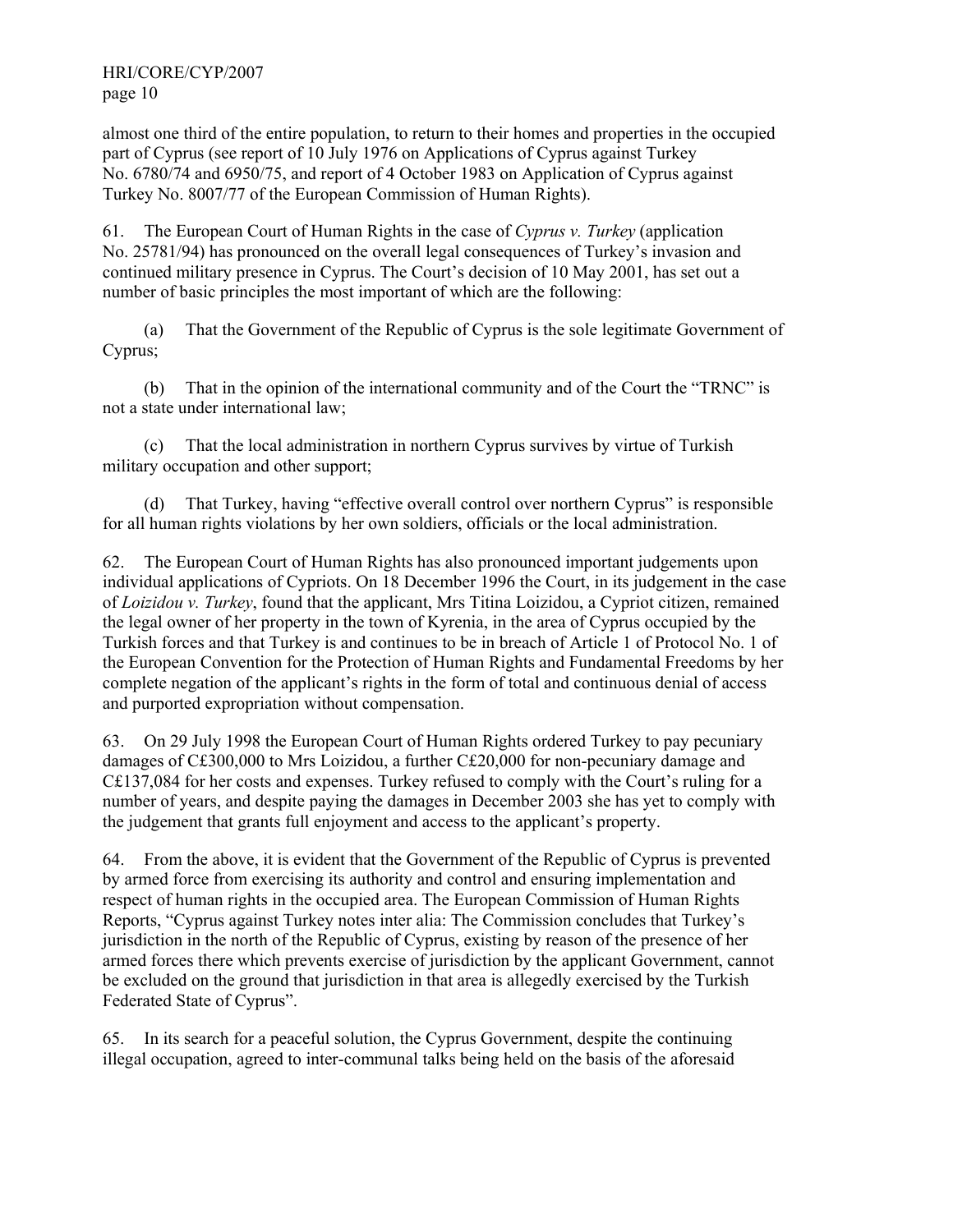United Nations resolutions. These talks are continuing until today. Success has not been possible, thus far, because of the Turkish intransigence and partitionist designs. In the words of the Secretary-General of the United Nations: "For the present, the Security Council finds itself faced with an already familiar scenario: the absence of agreement due essentially to a lack of political will on the Turkish Cypriot side" (Security Council resolution S/1994/629, para. 53).

66. The Cyprus Government hopes that Turkey and the Turkish Cypriots will show the necessary commitment, goodwill and respect for international law and will fully co-operate so that the talks held at present, under the auspices of the United Nations Secretary-General's good offices, will yield results. The Cyprus Government aims at a just, viable, comprehensive and functional solution under a bizonal, bicommunal federal structure that will guarantee the independence, territorial integrity, unity and sovereignty of Cyprus, free from occupation troops and illegal settlers; a solution which would ensure full respect of human rights and fundamental freedoms for all Cypriots, irrespective of ethnic origin or religion.

#### **B. The constitutional structure**

67. The Constitution provides for a presidential system of government with a president who has to be Greek and a Vice-President who has to be a Turk, elected by the Greek and Turkish Communities of Cyprus respectively for a fixed five-year term (art. 1).

68. The President and the Vice-President of the Republic ensure the exercise of the executive power by the Council of Ministers or of the individual ministers. The Council of Ministers, which comprises seven Greek and three Turkish Cypriot ministers nominated by the President and the Vice-president respectively but appointed by them jointly, exercises executive power in all matters other than those which, under express provisions of the Constitution, fall within the competencies of the president and Vice-president and the Communal Chambers (art. 54).

69. A unicameral House of Representatives is provided for by the Constitution as the legislative organ of the Republic composed of 50 representatives, 35 elected by the Greek Community and 15 by the Turkish Community for a five year term with a Greek Cypriot President and a Turkish Cypriot Vice President elected separately.

70. The House of Representatives exercises the legislative power in all matters except those expressly reserved for the Communal Chambers under the Constitution (art. 61).

71. Two Communal Chambers were also envisaged by the Constitution to exercise legislative and administrative power in certain restricted subjects, such as religious affairs, educational and cultural matters, as well as over communal taxes and charges levied to provide for the needs of bodies and institutions under the control of the Chamber (arts. 86 to 90).

72. The Constitution provided for a Supreme Constitutional Court consisting of a neutral President and a Greek and a Turkish judge appointed by the President and the Vice-President of the Republic and a High Court consisting of two Greek judges, one Turkish judge and one neutral President, all similarly appointed.

73. The Supreme Constitutional Court was vested with jurisdiction in all constitutional and administrative law matters. The High Court is the highest appellate court, it has revisional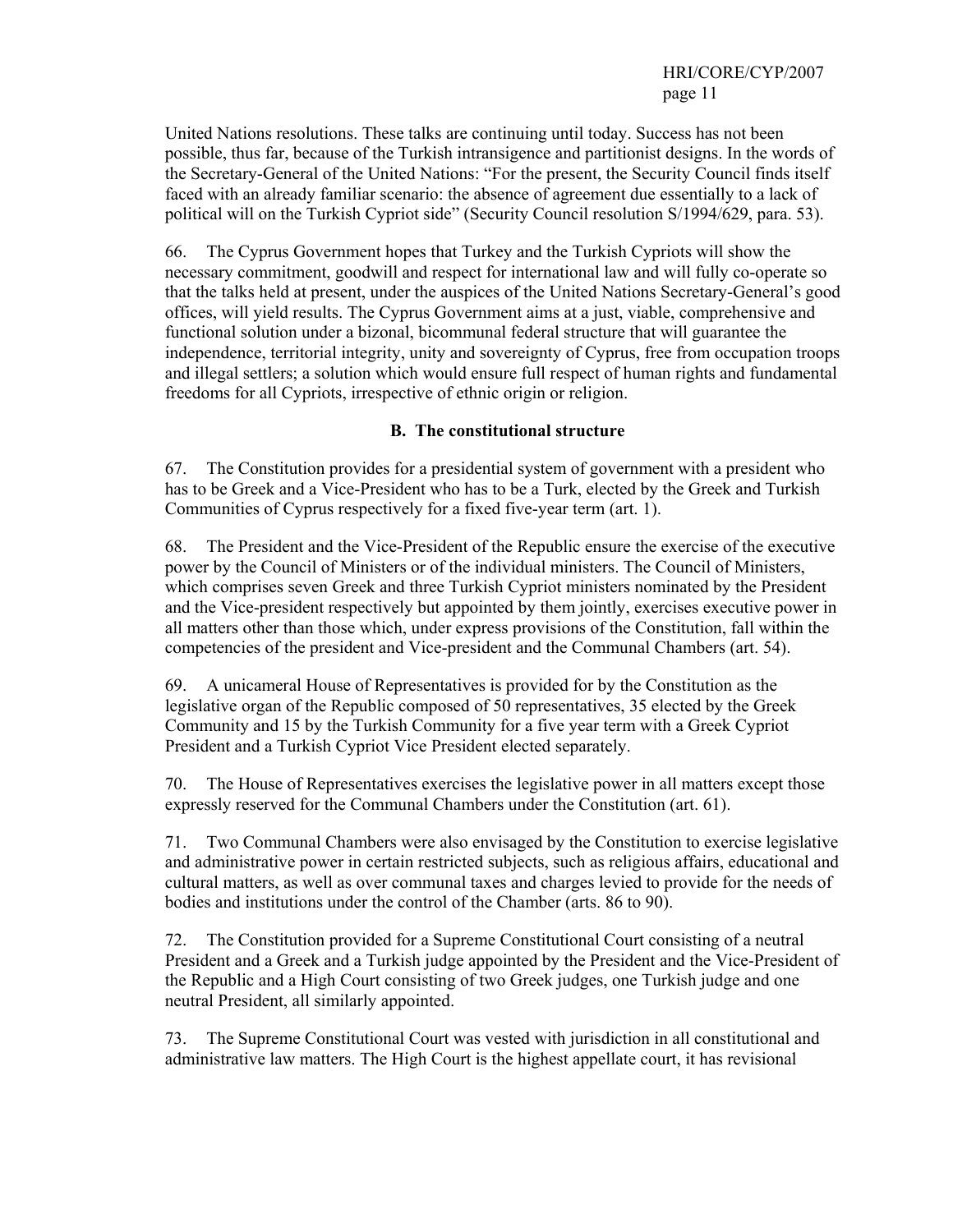jurisdiction and the power to issue orders in the nature of habeas corpus and other prerogative writs. Ordinary civil and criminal jurisdiction in the first instance is vested in the Assize and District Courts. The Constitution prohibits the setting up of judicial committees or exceptional or special courts under any guise.

74. The independent officers of the Republic are the Attorney General and his/her Deputy, the Auditor-General and his/her Deputy and the Governor and Deputy-Governor of the Central Bank. All are appointed by the President and Vice-President on a community basis. The public service of the Republic should be composed of 70 per cent Greek Cypriots and 30 per cent Turkish Cypriots with a Public Service Commission similarly composed, responsible for appointments, promotions, discipline etc.

75. Both communities were given the right to maintain a special relationship with Greece and Turkey, including the right to receive subsidies for educational, cultural, athletic and charitable institutions and of obtaining and employing schoolmasters, professors or clergymen provided by the Greek or Turkish Government (art. 108).

76. The entrenched communal character of the Constitution was confirmed by the voting system. All elections were to be conducted on the basis of separate communal electoral lists (arts. 63 and 94) and separate voting (arts. 1, 39, 62, 86, 173 and 178). Elections are now based on the proportional representation principle.

77. The withdrawal of the Turkish Cypriot officials and their refusal to exercise their functions rendered governance, in accordance with certain constitutional provisions, impossible.

78. Matters came to a head when the neutral Presidents of the Supreme Constitutional and High Courts resigned in 1963 and 1964 respectively and, therefore neither Court could function. It should be noted that the Turkish Cypriot judges in both the superior and district courts remained in their posts until 1966 when they were forced by the Turkish Cypriot leadership to leave the bench whereupon half of them fled abroad.

79. The above situation necessitated the introduction of remedial legislative measures. Thus a new Administration of Justice (Miscellaneous Provisions) Law of 1964 was enacted creating a new Supreme Court, which took over the jurisdiction of both the Supreme Constitutional Court and the High Court. The first President of the Supreme Court was the Turkish Cypriot, most senior judge of the High Court. The same Law reconstituted the Supreme Council of the Judicature which is the organ that ensures the independence of the judiciary.

80. The constitutionality of the Administration of Justice (Miscellaneous Provisions) Law, 1964 was challenged before the Supreme Court which, in the case of the Attorney General of the *Republic v. Mustafa Imbrahim* (1964) (Cyprus Law Reports, p. 195) decided that the Law was justified under the doctrine of necessity in view of the abnormal situation prevailing in Cyprus. Thereafter the administration of justice reverted to normal.

81. Other main areas where, on the basis of the same doctrine, legislative action remedied the similar situations were the Communal Chamber, the Public Service, Commission and membership of the House of Representatives.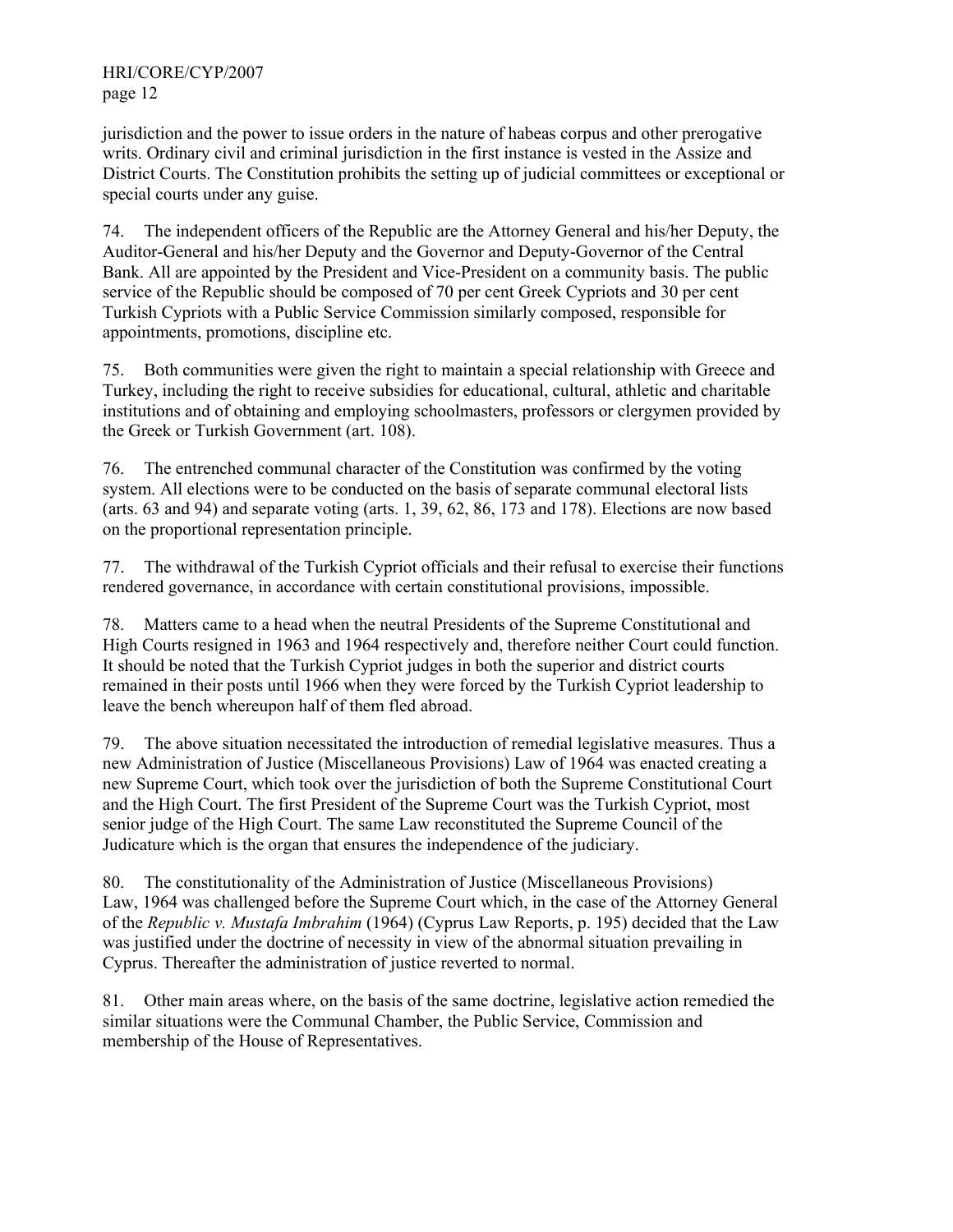#### **III. GENERAL LEGAL FRAMEWORK WITHIN WHICH HUMAN RIGHTS ARE PROTECTED**

82. The basis of the legal system of Cyprus is the common law and the principles of equity applicable at the time of independence as amended or supplemented thereafter by the Republic's statutes and case law. Independence also saw the introduction and development of the continental administrative and constitutional law.

83. It was natural for Cyprus, a country with a long history and tradition of civilization and culture, to accord, immediately after independence from colonial rule, vital importance to international law and particularly to human rights norms. Given the superior force of international instruments, international human rights law enriched and reinforced the body of municipal law that protects human rights and liberties. One of the first tasks of the new Republic was, therefore, to examine treaties extended to it by Britain and notify as appropriate succession thereto, whilst examining existing human rights regional and universal instruments and ratifying or acceding to nearly all of them, a policy that continues to date.

84. Central in the conduct of international relations of Cyprus is the recognition of the predominance of international law, the purposes and principles of Charter of the United Nations and particularly the peaceful settlement of disputes based on respect of human rights and fundamental freedoms.

85. Cyprus has become a party to the majority of the core and other international instruments relating to human rights adopted at the universal and European regional level. The standards and obligations arising from these instruments are part of the legal framework of Cyprus. For an updated list of International Human Rights Instruments to which Cyprus is a party, see appendix below.

86. The constitutional structure of Cyprus, whilst embodying all norms necessary for the promotion of human rights and securing the separation of powers particularly the independence of the judiciary, is permeated by communalism leading to separatism even to polarization.

87. The 1960 Constitution, the supreme law of the Republic, is the main instrument that recognizes and protects human rights. Part II of the Constitution entitled "Fundamental Rights and Liberties" incorporates and expands upon the Universal Declaration and the European Convention on Human Rights.

88. Although the legislative, executive and judicial authorities are all enjoined by article 35 of the Constitution to secure, within the limits of their respective competence, the efficient application of human rights, it is the totally independent judiciary that is the ultimate protector of human rights and liberties.

89. All laws and especially Criminal Law and Procedure must and do protect fundamental rights. Any law that violates in any way human rights will, and in many instances such laws or provisions thereof, upon a finding of inconsistency, were, declared by the Supreme Court unconstitutional.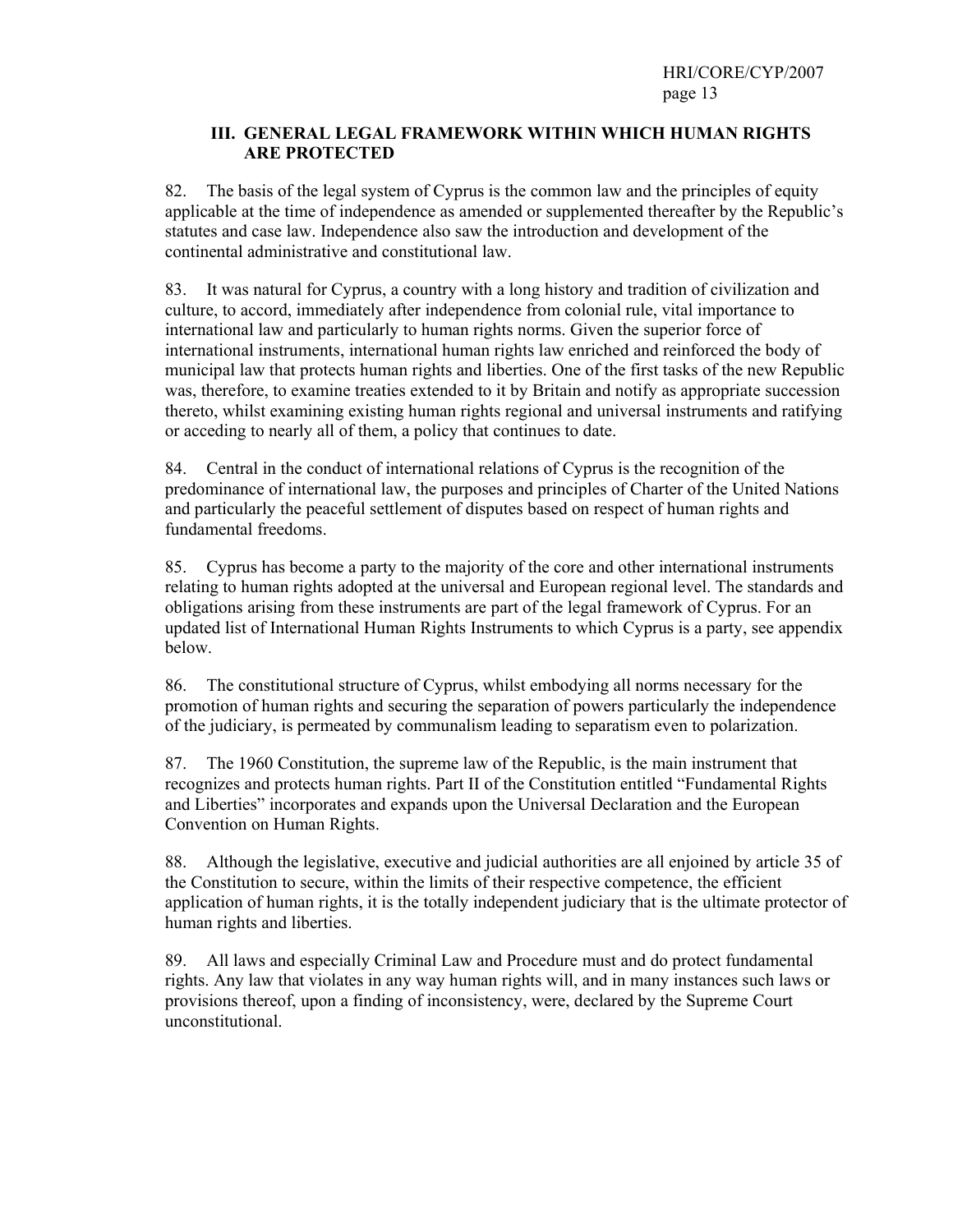90. Any restrictions or limitations of the human rights guaranteed under the Constitution have to be provided by law and have to be absolutely necessary only in the interests of the security of the Republic, or the constitutional order or the public safety, or the public order or the public health, or for the protection of the rights guaranteed by the Constitution to any person. Provisions relating to such limitations or restrictions should be interpreted strictly. The Supreme Constitutional Court in the case of *Fina Cyprus Ltd v. The Republic* (RSCC, vol. 4, p. 33) decided that legislation involving interference with the Fundamental Rights and Liberties safeguarded under the Constitution and their construction is governed by the settled principle that such provisions should be construed in case of doubt in favour of the said rights and liberties.

91. Wherever positive action was contemplated by the Constitution or other instruments in respect of certain, mainly social, economic or cultural rights, such action should be taken within reasonable time.

92. The remedies available to an individual who claims that his rights have been violated are the following:

(a) Right of petition and hierarchical recourse;

 (b) Recourse to the Supreme Court for the annulment of any decision, act or omission of an organ or authority (both original and revisional jurisdiction);

 (c) Raising by a party to any judicial proceedings of the question of unconstitutionality of any law or decision whereupon the Court is obliged to reserve the question for the decision of the Supreme Court and stay the proceedings;

 (d) Civil action for compensation, restitution and declamatory judgment. In case of possible irreparable damage an injunction may be granted;

(e) Private criminal prosecution;

(f) Right of appeal in both civil and criminal cases;

 (g) The prerogative writs of habeas corpus, certiorari, prohibition, mandamus and *quo warranto*;

 (h) Courts exercising criminal jurisdiction may award compensation to victims of crimes up to, in the case of Assize Courts, C£ 3000;

 (i) The Republic is also liable for any wrongful act or omission causing damage committed in the exercise or purported exercise of the duties of its officers or authorities;

 (j) The Council of Ministers may set up a Commission of Inquiry to investigate and report on serious allegations of misconduct including violations of human rights;

 (k) The House of Representatives and its Committees in the exercise of their functions, including parliamentary control, consider, in many occasions, allegations or situations that involve abuse of human rights;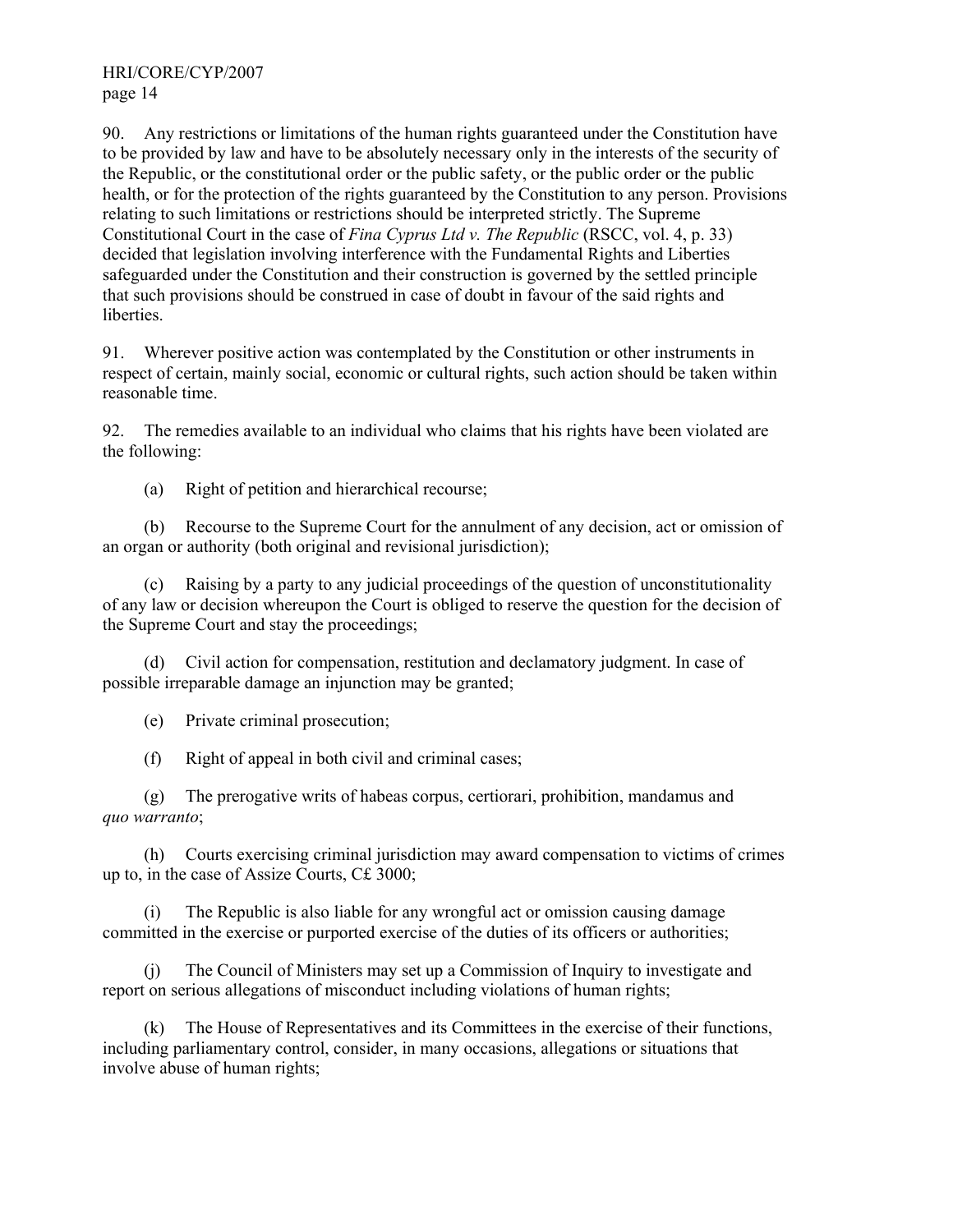(l) The Attorney-General of the Republic has a special responsibility to ensure the observance of legality and the rule of law and may often *proprio motu* or at the instance of a complainant order inquiries or advise on remedies;

 (m) The Commissioner for Administration (Ombudsman) has, inter alia, competency to investigate complaints by an individual whose rights have been violated by the Administration or where the latter has acted contrary to law or in circumstances amounting to mal-administration;

The National Institution for the Protection of Human Rights is mandated with investigating complaints submitted by individuals with regard to violations of human rights and reporting to the authorities directly concerned. Specific remedial action is also recommended to the competent authorities on each occasion. The President of the said Institution has also the prerogative to conduct ex officio investigations without prior complaint if s/he should decide that there is sufficient ground;

 (o) An individual, having exhausted local remedies, may have recourse or submit a communication under the optional procedures of various international human rights instruments such as: the International Convention on the Elimination of all Forms of Racial Discrimination (ICERD); the European Convention on Human Rights; the (first) Optional Protocol to the International Covenant on Civil and Political Rights; the International Convention against Torture and other Cruel, Inhuman or Degrading Treatment or Punishment;

 (p) Cyprus has also accepted the compulsory jurisdiction of the European Court of Human Rights and the optional clause of compulsory jurisdiction of article 36(2) of the Statute of the International Court of Justice.

93. In case of war or public danger threatening the life of the Republic or any part thereof, certain of the fundamental rights guaranteed under and specified by the Constitution may be suspended during the period of the emergency by a proclamation of emergency issued by the Council of Ministers. Such proclamation must be laid forthwith before the House of Representatives which has the power to reject it. The rights that may be suspended are the following:

- (a) Prohibition of forced and compulsory labour;
- (b) The right to liberty and security of person;
- (c) Freedom of movement;
- (d) Inviolability of dwelling house;
- (e) Interference with correspondence;
- (f) Freedom of speech and expression;
- (g) The rights of assembly and freedom of association;

 (h) Right to property, only in so far as prompt payment of compensation for requisitioning is concerned;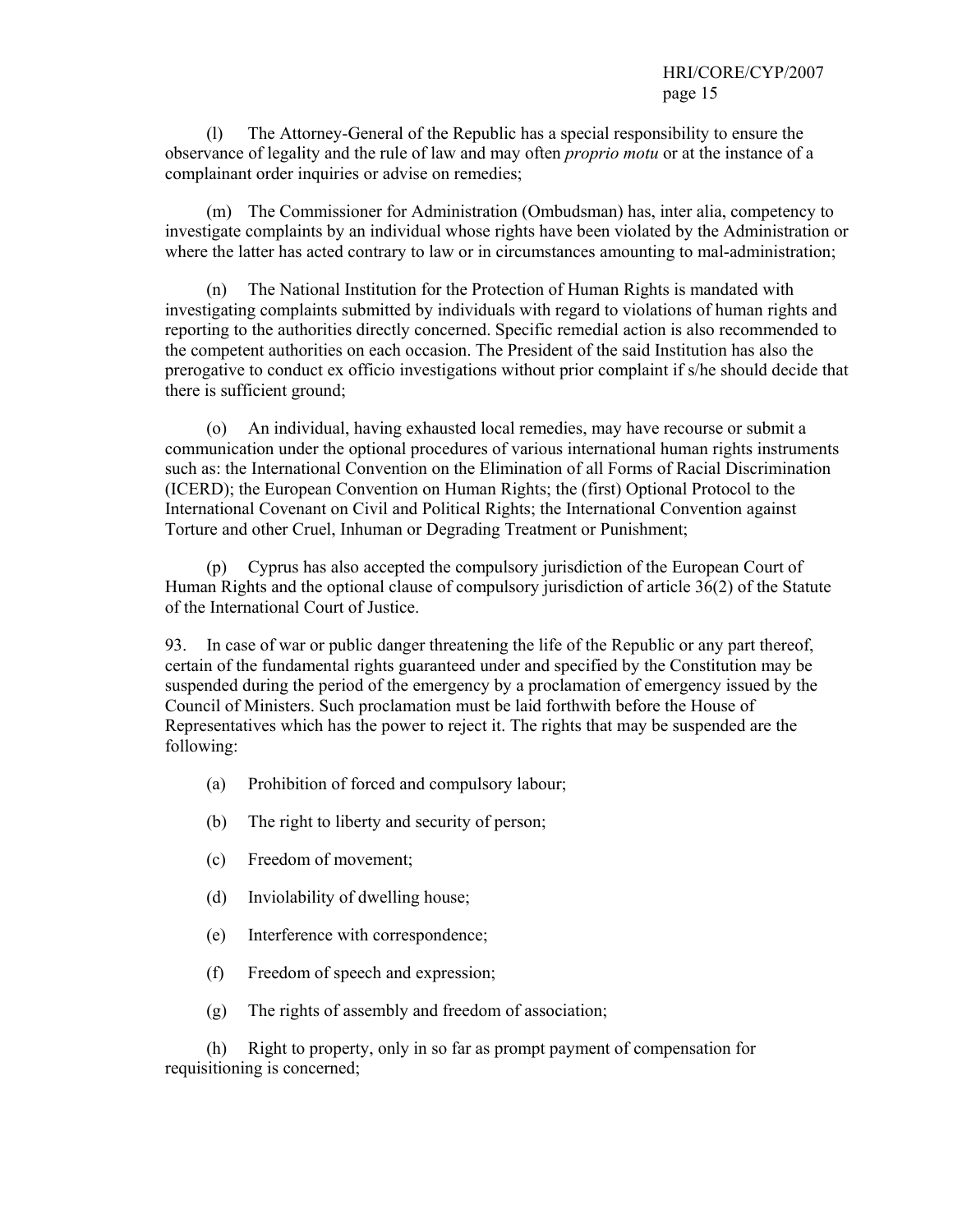- (i) Right to practice any profession or to carry on any business; and
- (j) Right to strike.

94. It should be noted that Cyprus has never proclaimed a state of emergency since independence, not even when the country was invaded by Turkey and part of it was and continues to be occupied.

95. International Conventions ratified or acceded to by the Republic are incorporated into the Republic's municipal law and have, as from their publication in the Official Gazette, superior force to any municipal law. Such conventions are directly applicable in the Republic and can be, and are in fact, invoked before, and directly enforced by the Courts and administrative authorities (of Decision of the Supreme Court in civil appeal number 6616, *Malachtou v. Aloneftis*, 20 January 1986). When an international convention contains non-self executing provisions, the Legislature has a legal obligation to enact appropriate legislation in order to harmonize the municipal law with the convention and make the latter fully enforceable.

96. Furthermore, the Law Commissioner, an independent officer responsible for the updating of legislation (the present holder of the post is the former Head of the EU Department of the Law Office of the Republic), is also charged with ensuring compliance of Cyprus' reporting obligations under human rights international instruments as well as identifying areas of inconsistency of municipal law and administrative practice with such instruments and international law standards in the field of human rights and proposing necessary action.

97. Cyprus is a practicing pluralist democracy with absolute respect for the rights and freedoms of the individual. It continuously strives to achieve more progress in the field of human rights by overcoming difficulties chief of which is the continued foreign occupation of more than a third of its territory. Through instruction and education and other positive action by the state it combats the remnants of prejudice especially in respect of the equality of sexes.

98. There are several non-governmental organizations covering all sectors of life including human rights associations. There are also a number of statutory bodies such as the one for the Promotion and Protection of Women's Rights, the tripartite Labour Advisory Board and the Prices and Incomes Board.

99. The role of the mass media in the promotion and protection of human rights is considerable. The Press is entirely free and the several daily, weekly and other newspapers and periodicals are privately owned. The same applies to radio and television broadcasting where only one radio and television station is state-owned but is run by an independent corporation.

## **IV. INFORMATION AND PUBLICITY**

100. All international conventions and treaties to which Cyprus becomes party are published in the Official Gazette. Appropriate publicity is given to them in the media, printed and electronic press, including the acceptance of the right, under optional procedures, to petition or address communication to human rights organs.

101. Human rights are considered a particularly important issue and special action is always taken to promote awareness among the public, and the relevant authorities, of the rights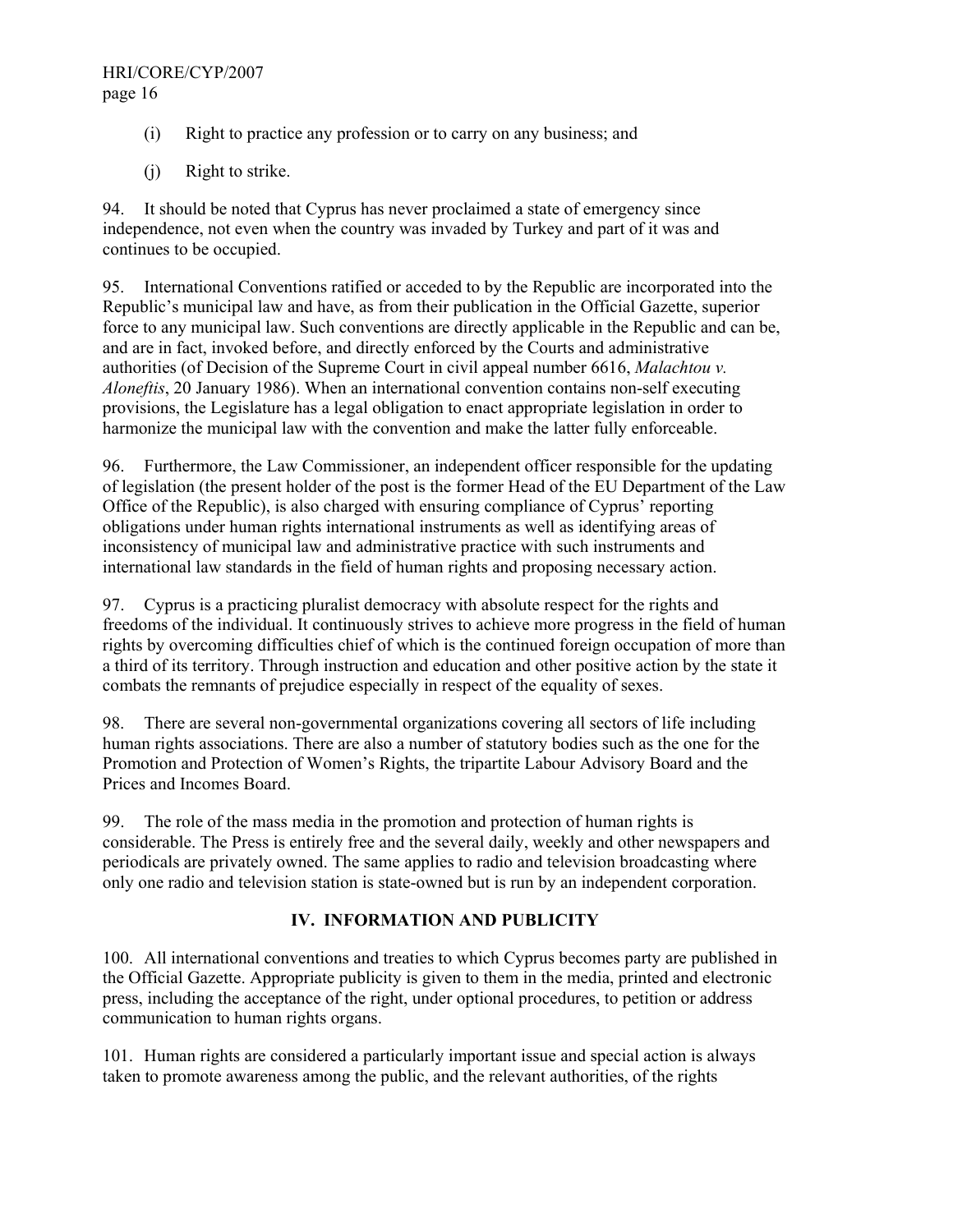contained in the various human rights instruments. Awareness, as the necessary precondition to, inter alia, claiming ones' rights and prevention of abuses, is pursued mainly through education by including the teaching of human rights in the curricula at all levels of education, at teachers' and police training academies, parents' guidance and other similar institutions.

102. The Government, the media and the private sector publish books and pamphlets on the issue of the protection of human rights, as well as on the question of their violation of human rights. Posters and brochures are distributed to public establishments, schools, youth centres and organizations. Special press releases regarding human rights are issued as necessary covering both local and international developments, including conferences, seminars, lectures, colloquies and other similar events. Articles on human rights frequently appear in the newspapers and in specialized publications, including those of the Bar Association and Human Rights Organizations.

#### **V. LATEST DEVELOPMENTS CONCERNING THE CYPRUS QUESTION**

103. The latest effort for the solution of the Cyprus problem was initiated following Security Council Resolution 1250 (1999), which requested the United Nations Secretary-General to convene negotiations according to United Nations resolutions.

104. Within the framework of this initiative, the former President of the Republic of Cyprus, Mr. Glafcos Clerides, in his capacity as leader of the Greek Cypriot Community, and the Turkish Cypriot leader, Mr. Rauf Denktash, took part in five rounds of proximity talks as follows:

New York, 3-14 December 1999 Geneva, 31 January-12 February 2000 Geneva, 5-12 July 2000, 24 July-4 August 2000 New York, 12-20 September 2000 Geneva, 1-10 November 2000.

105. The Greek Cypriot side agreed to the principles defined by the Security Council resolution and negotiated in good faith aiming to achieve a solution on the basis of the relevant United Nations resolutions and the 1977 and 1979 High Level Agreements, providing for a bi-communal, bi-zonal federation with a single sovereignty, international personality, and a single citizenship.

106. However, no progress was achieved during these talks due to the insistence of the Turkish Cypriot leader, Mr. Denktash, not to engage in substantial negotiations on the core issues of the Cyprus problem unless his demands pertaining to the so-called "acknowledgement of realities" in Cyprus were accepted. In fact Mr. Denktash demanded that the solution called for by the United Nations resolutions on Cyprus, for a bi-zonal and bi-communal federation be abandoned in favour of a confederation.

107. The extent in which each side was in fact dedicated to the efforts for finding a just and viable solution to the Cyprus question was demonstrated at the fifth round of proximity talks held in Geneva, from 1 to 10 November 2000. The Secretary-General of the United Nations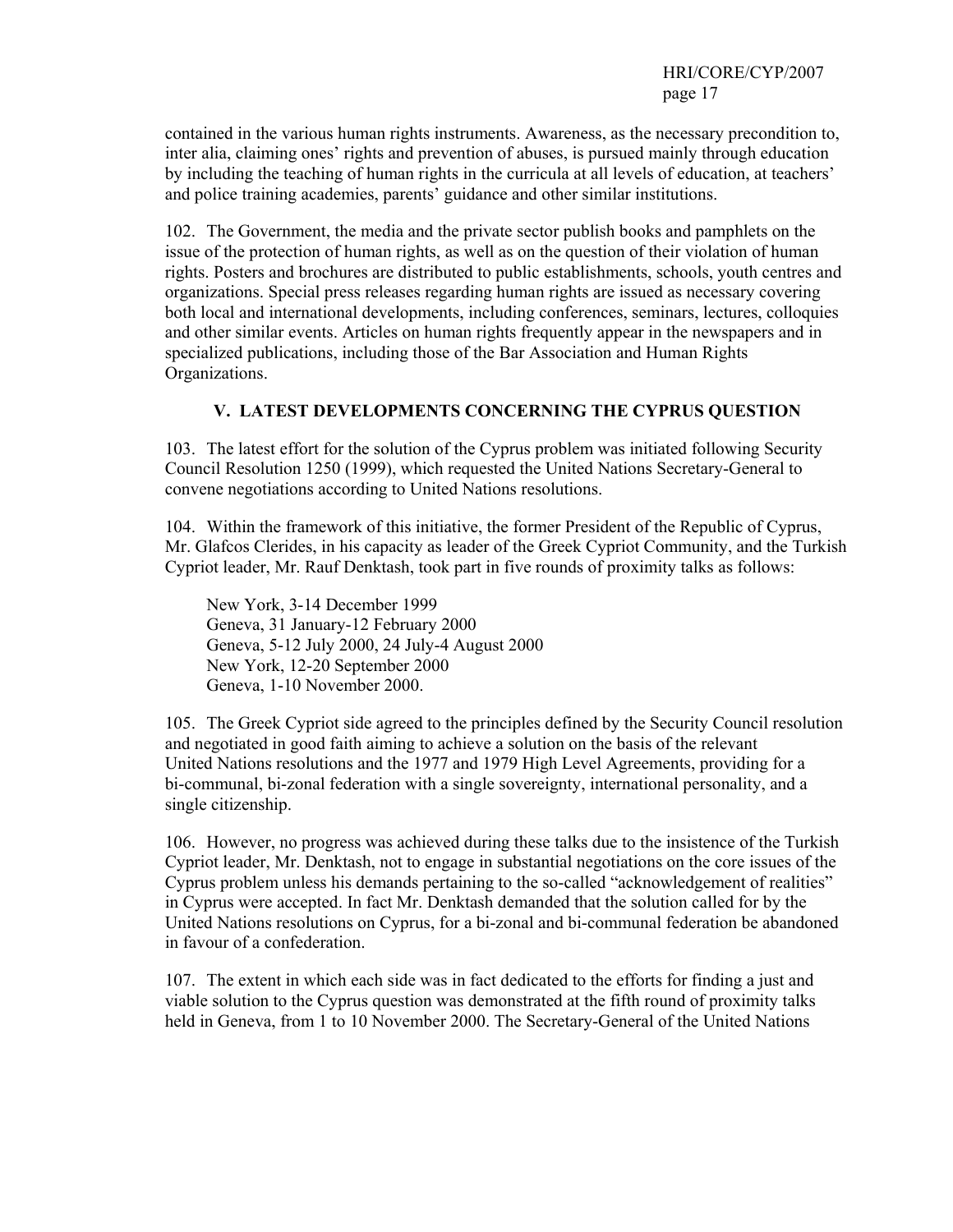submitted, during this round of talks, a non-paper in which he outlined his preliminary thoughts on the procedure to be adopted in the future and also on the four main issues of substance that is those pertaining to the constitution, territory, security and property.

108. The Turkish side reacted very negatively to these developments. On 24 November 2000, a conference on Cyprus was held at the Presidential Palace in Ankara, under the Presidency of the President of the Turkish Republic Mr. Ahmed Sezer, with the participation of Turkey's military and political leadership and of Mr. Denktash. At the conclusion of the conference, Mr. Denktash made a statement to the press according to which he saw no point in continuing with the talks because the Secretary-General non-paper was not leading to a confederal solution. Ankara fully supported the stance of Mr. Denktash. Following the conference at the Presidential Palace, the Prime Minister of Turkey Mr. Bulent Ecevit stated that Turkey supported Mr. Denktash's position to withdraw from the talks.

109. From November 2000, intense efforts were undertaken by the international community in order to achieve the resumption of the talks. President Clerides expressed on several occasions his readiness to accept an invitation of the Secretary-General for the resumption of the talks. The Turkish side, however, adopted a hostile attitude towards these efforts insisting on the recognition of two states in Cyprus. On 12 December 2000, at the Nice Summit the European Council reiterated the European Union's support towards the efforts of the Secretary-General and called for a solution of the Cyprus problem in accordance with the resolutions of the Security Council.

110. The sustained efforts of the Secretary-General Special Adviser Mr. Alvaro De Soto and other foreign envoys, for the resumption of the talks failed to produce any results. Mr. Denktash, following his meeting with Mr. De Soto during the second half of January 2001, stated, "the new round of talks was not necessary". Furthermore, the Foreign Minister of Turkey, Mr. Ismail Cem, during a visit to the occupied north of Cyprus between 16 and 18 April 2001 warned against Cyprus accession to the European Union and went as far as to threaten against the European Union by stating that in such a case Turkey's reaction "will have no limits".

111. An important development was the publication on 10 May 2001 of the judgment of the European Court of Human Rights in the fourth inter-state recourse of Cyprus against Turkey (application 2578/94). The Court has found Turkey in violation of fourteen articles of the European Convention of Human Rights and Fundamental Freedoms and its Protocols. These concern the rights of Greek Cypriot persons missing as a result of Turkey's invasion, the rights of their families, the rights of persons displaced from their homes and properties and the rights and freedoms of Greek Cypriots and Turkish Cypriots living in the occupied areas. Beyond these findings, the Court has elaborated on a number of key issues of principle and has pronounced the following:

 (a) That the Government of the Republic of Cyprus is the sole legitimate government of Cyprus;

 (b) That in the opinion of the international community and of the Court the "TRNC" is not a state under international law;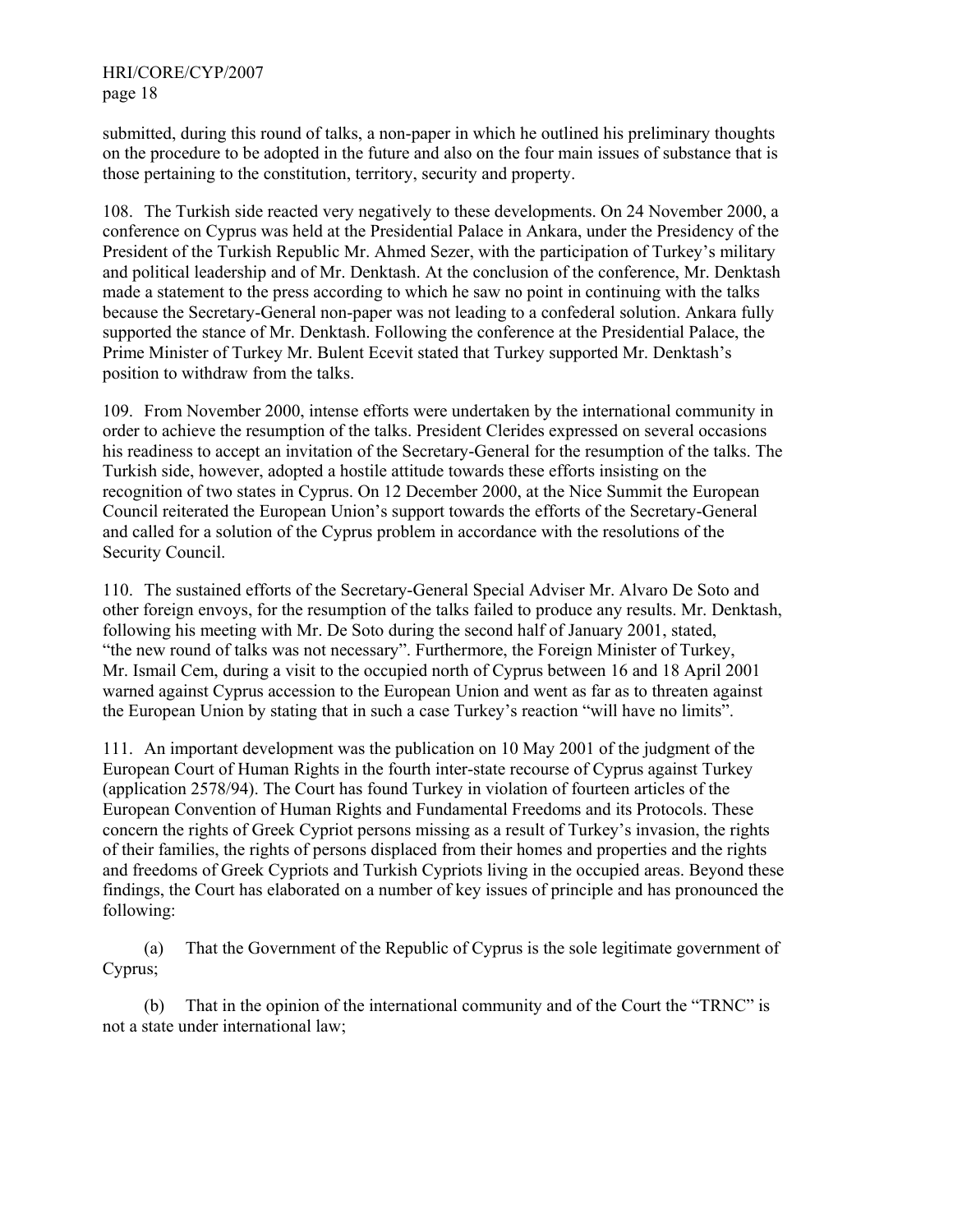(c) That the subordinate local administration of Turkey in northern Cyprus survives by virtue of Turkish military occupation and other support;

 (d) That Turkey, having "effective overall control over northern Cyprus" is responsible for all human rights violations by her own soldiers, officials or its subordinate local administration.

112. The international community's commitment to a solution within the framework of the United Nations was reiterated by the communiqué of the G-8 Foreign Ministers who, on 19 July 2001 issued a statement reiterating their support to the efforts of the United Nations Secretary-General for the resumption of the talks. Working towards this end the European Union Commissioner for enlargement Mr. Gunter Verheugen arranged a meeting with Mr. Denktash in Geneva, on 27 August 2001. The efforts for the resumption of the talks culminated in the arrangement of a meeting between the United Nations Secretary-General and Mr. Denktash in Salzburg on 28 August 2001. Both Mr. Verheugen and Mr. Annan tried to convince Mr. Denktash to return to the negotiating table. Unfortunately, all this effort was to no avail. Following the meeting in Salzburg Mr. Alvaro De Soto, the Secretary-General's Special Adviser on Cyprus, embarked on a mission to Cyprus, from 28 August to 5 September 2001 Mr. De Soto, at the end of his consultations with President Clerides and Mr. Denktash, extended to each of them, on behalf of the Secretary-General, an invitation to go to New York on 12 September, in order to resume negotiations. President Clerides immediately accepted the invitation. Mr. Denktash, nevertheless, rejected the invitation. The Turkish Cypriot leader insisted on placing preconditions before he returned to the negotiating table. All of his preconditions demanded the acceptance of a confederal solution between two equal and sovereign states in Cyprus, despite the fact that these preconditions are contrary to all United Nations Resolutions, and in particular Security Council resolutions 541(1983), 550 (1984) and 1250 (1999).

113. On 6 September 2001 in a written statement from Brussels, European Union Commissioner for Enlargement, Mr. Gunter Verheugen, expressed his disappointment, that Mr. Denktash has not accepted the Secretary-General's invitation to talks on 12 September.

114. Due to the temporary halt in the United Nations activities, as result of the events of 11 September in the United States, the Security Council was only briefed on the outcome of the talks on 26 September 2001. That day the President of the Security Council made a statement to the press which commended the Secretary-General and his Special Adviser for their efforts to move the process forward, including an invitation to the leaders to resume the search for a comprehensive settlement in New York. The President of the Security Council added "Council members expressed disappointment at the unjustified decision by the Turkish side to decline that invitation".

115. The President of the European Commission, Mr. Romano Prodi, accompanied by Commissioner Verheugen, visited Cyprus between 25-26 October 2001 and held talks with President Clerides. This was the first ever visit by the President of the European Commission to Cyprus. In a speech before a special plenary session of the House of Representatives, President Prodi referred, inter alia, to the Cyprus problem and, alluding to the Helsinki European Council Decision of December 1999, reiterated that, although the European Union would be delighted if the efforts of the United Nations to find a solution to the Cyprus problem were to bear fruit before enlargement, this is not a precondition for Cyprus' accession. The President of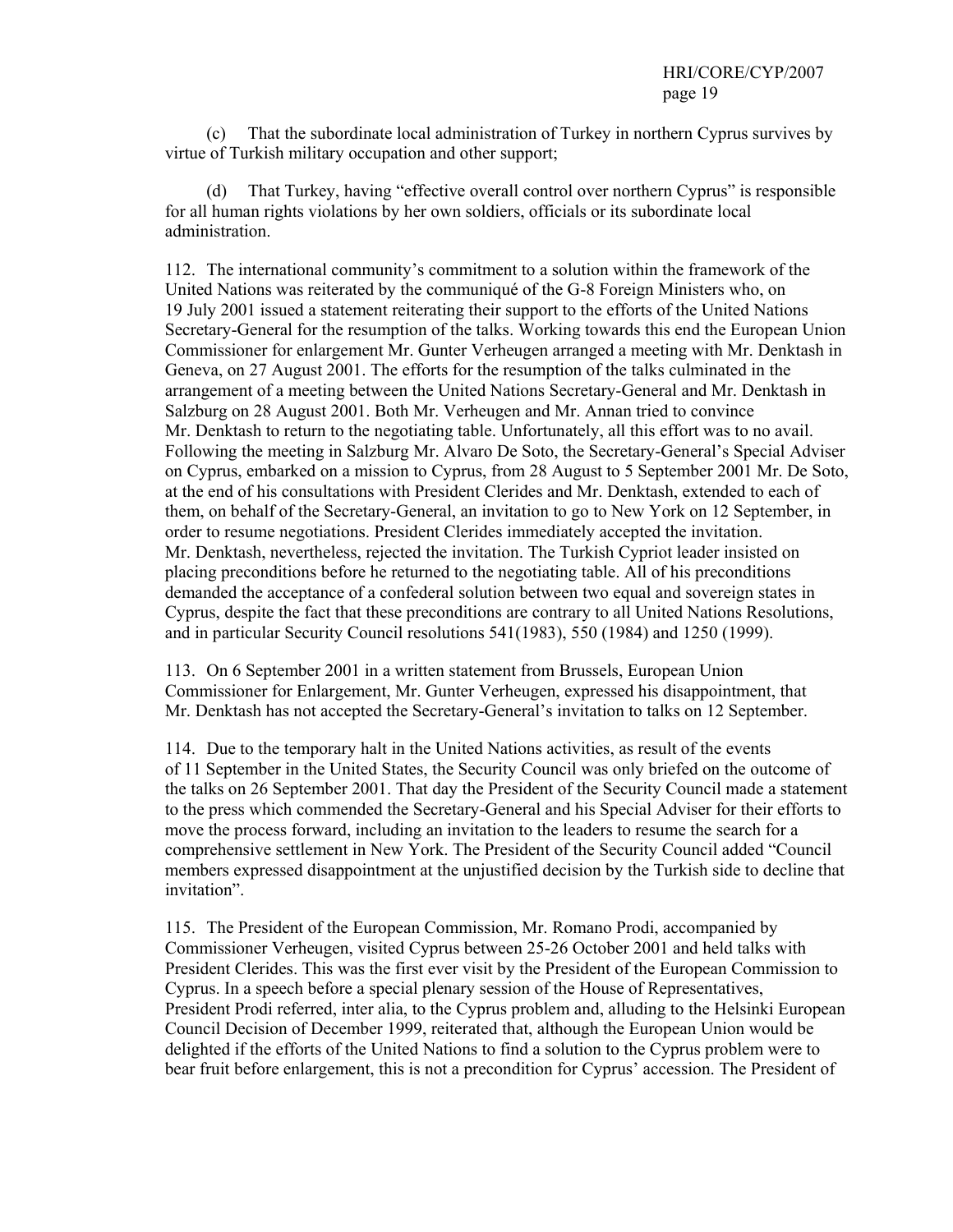the European Parliament, Mrs. Nicole Fontaine, during an official visit to Cyprus on 22-23 November 2001, gave the same unequivocal message concerning Cyprus accession to the European Union, in even stronger terms.

116. The unequivocal stance of the European Union at all levels and the consistent attitude of all major actors involved in the efforts for the promotion of a solution to the problem of Cyprus, led to the meeting between the leaders of the two communities on 4 December 2001 and the subsequent decision for the resumption of talks on 16 January 2002.

117. The members of the United Nations Security Council on 13 December 2001 welcomed "this and other positive developments" and expressed the "hope that progress will be achieved at the negotiating table resulting in a comprehensive settlement". The President of the Security Council said that Council members gave their full support to the Secretary-General's mission of good offices, conducted pursuant to Security Council resolution 1250.

118. The Greek Cypriot side engaged in the resumed talks willing to reach a solution to the problem the soonest possible and prior to the conclusion of the negotiations for the accession of the Republic of Cyprus to the EU.

119. On 26 February 2002 the Security Council heard a briefing from Mr. Alvaro De Soto on the series of direct talks from 16 January to 19 February 2002. In a statement by the President, the members of the Security Council welcomed the commencement of regular negotiating sessions under the auspices of the Secretary General and indicated that it should be the objective to reach agreement by June 2002.

120. On 4 April 2002 the President of the Security Council issued a press statement after the Council members heard an interim report from Mr. Alvaro De Soto. The statement reiterated the June target date for agreement, and urged for a comprehensive settlement, which would take full consideration of relevant United Nations resolutions and treaties.

121. A further interim report was submitted by Mr. Alvaro De Soto, to the Security Council on 2 May 2002. In a press statement by the President of the Security Council the Council members reiterated their support for a comprehensive settlement, which would take full consideration of relevant United Nations resolutions and treaties, and urged both sides and in particular the Turkish side to cooperate fully with the Secretary General in such an effort.

122. In an effort to expedite the process the Secretary-General, Mr. Kofi Annan, arrived in Cyprus, on 14 May 2002, where he held meetings with the leaders of the two communities. Upon his departure on 16 May 2002, he expressed the conviction that until the end of June 2002, the two leaders could resolve all the core issues, provided they would go about their task decisively and with the necessary political will. By 2 July 2002, four rounds of talks had been held without achieving substantial progress, despite the fact that the target date set for reaching an agreement was the end of June 2002.

123. On 9 July 2002, the Security Council reviewed the whole process since the initiation of direct talks on 16 January. Following a briefing by Mr. Alvaro De Soto the President of the Council issued a press statement expressing disappointment for not meeting the target date for agreement which was June 2002 and noting that the Turkish Cypriot side had been less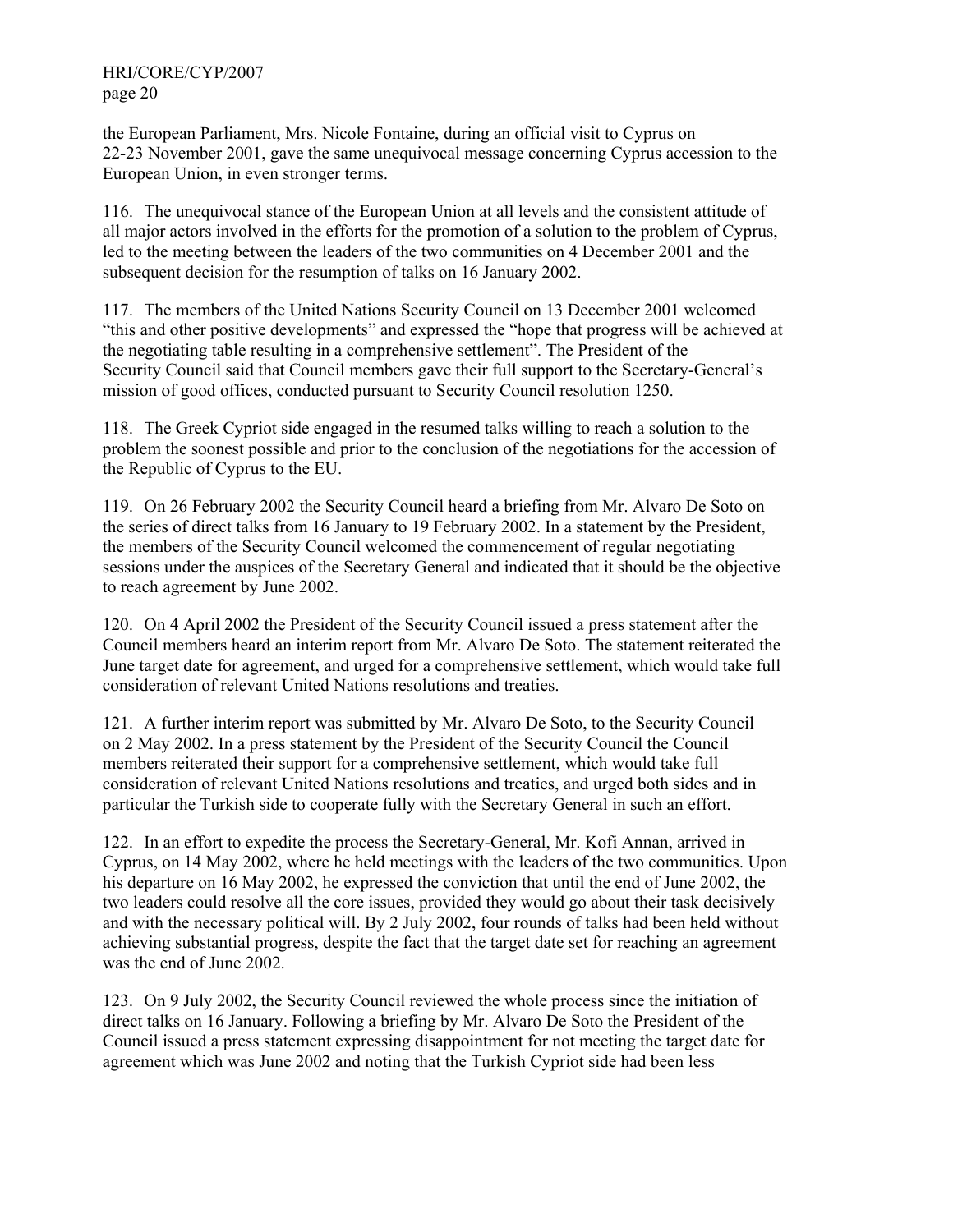constructive in its approach so far and had declined to support the goal of resolving the core issues by the end of June. The statement went on urging for a comprehensive settlement, which would take full consideration of relevant United Nations resolutions and treaties and strongly underscoring the need for the Turkish side in particular to move in this direction. The Council finally invited the Secretary-General to submit a further report in early September 2002.

124. On 6 September 2002, the Secretary- General held a meeting in Paris, with the leaders of the two communities. In a statement after the meeting the announced a new meeting with the two leaders on 3-4 October 2002 in New York and expressed his belief that though serious differences still existed, the gaps dividing the parties could be bridged.

125. From 3 to 4 October 2002, the Secretary-General held two days of intensive consultations with the leaders of the two communities in New York. In a press statement on 4 October 2002 the Secretary General announced the establishment of two ad-hoc bilateral technical committees with the purpose of making recommendations on technical matters and focus on treaties and future [common state] laws. Whereas the Greek Cypriot side immediately appointed the members of the committees the Turkish delayed in doing so. As stated in the Secretary-General latest Report on his Mission of Good Offices in Cyprus: "This led to a debilitating delay in the work of the committees, which began only in mid-January 2003: more than three of the five months available were lost".

126. On 11 November 2002, the Secretary-General conveyed to the two sides a detailed plan for a comprehensive settlement of the Cyprus problem, asking the two leaders to give an initial response to the plan within a week. On 18 November 2002, President Clerides handed the reply of the Greek Cypriot side to Mr. Alvaro De Soto, expressing his readiness to start negotiations without any delay on the basis of the document that was before the two sides. The Turkish Cypriot side, replied belatedly on 27 November 2002 indicating it wished to negotiate the plan of the Secretary General while stating that certain of its provisions constituted a source of grave concern and should therefore be taken up and clarified.

127. On 10 December 2002, Mr. Alvaro De Soto delivered to the two sides a revised version of the United Nations proposed 'Basis for Agreement on a Comprehensive Settlement of the Cyprus Problem'. In his accompanying letter the Secretary-General asked the two leaders to give the revised version their most urgent consideration with a view to reaching a decisive conclusion so that a reunited Cyprus could accede to the European Union. The Secretary-General also asked the two sides to be available for talks in Copenhagen, where the European Council would convene.

128. In response to the Secretary-General's request the Greek Cypriot side presented itself in Copenhagen in full composition (the President of the Republic accompanied by the negotiating team and the leaders of most political parties). On the contrary the Turkish Cypriot leader did not respond to the pleas of the Secretary-General. At the last moment Mr. Ertugruloglu presented himself as Mr. Denktash's representative only to inform the Secretary-General's Special Adviser that he was not prepared to sign an agreement as, in any case, he had no authorization to that effect so by the Turkish Cypriot leader.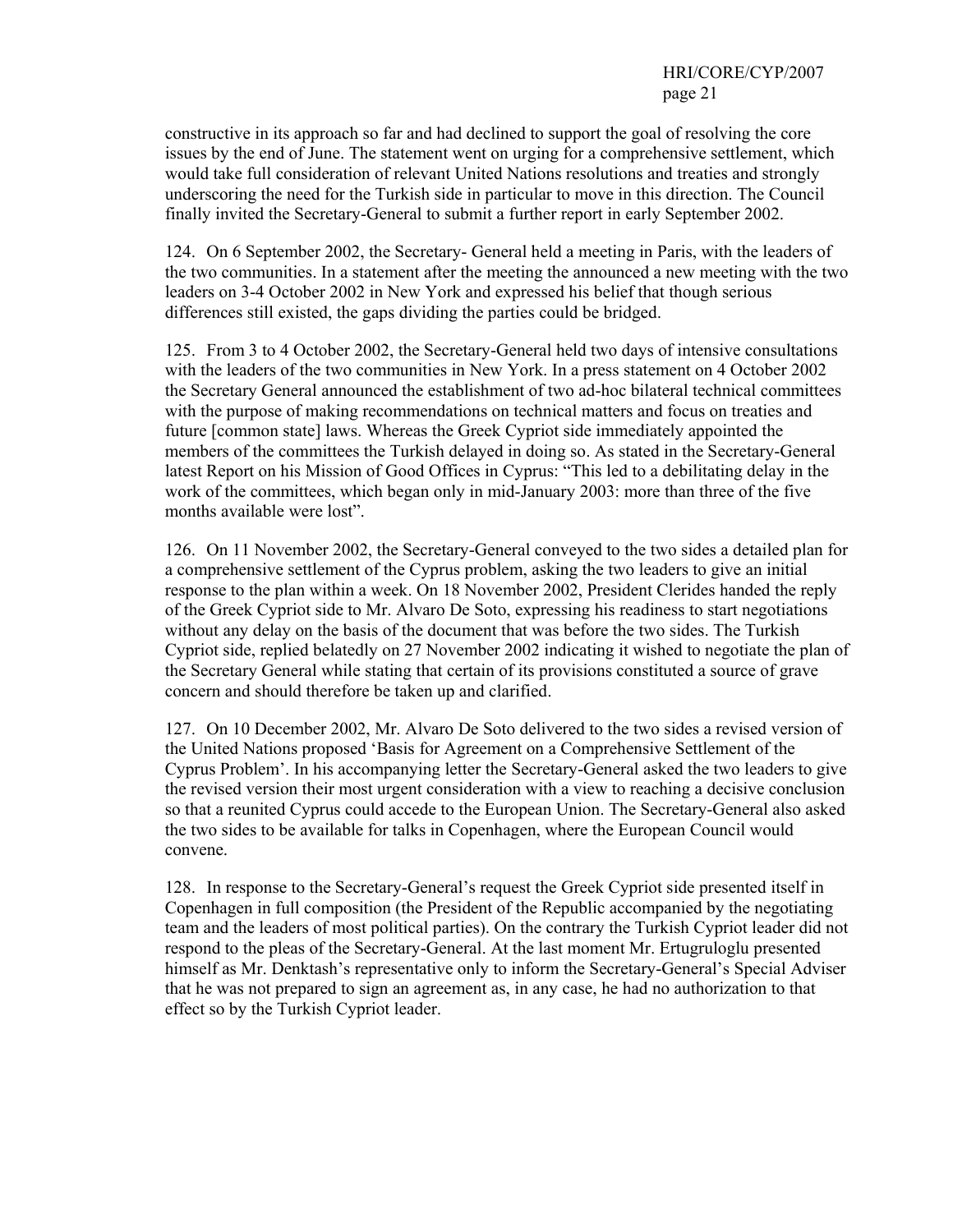129. The European Council at Copenhagen decided, on 13 December 2002, that Cyprus together with nine other candidate countries would accede to the European Union on 1 May 2004. On the same day, the Spokesman of the UN Secretary-General Mr. Fred Eckhard, stated, inter alia, "An opportunity remains, particularly until 28 February, to resolve this problem and achieve a comprehensive settlement, which would allow a reunited Cyprus to accede to the European Union".

130. On 18 December the President of the Security Council, Mr. Alfonso Valdivieso of Colombia, issued a press release in which the members of the Council regretted that the Turkish Cypriot leadership had not responded in a timely way to the initiatives of the Secretary-General and called for its constructive efforts to reach a settlement in conformity with the timetable proposed by the Secretary-General.

131. The stance taken by the Turkish Cypriot leader proved to be in contrast to the will of the Turkish Cypriots. On 26 December 2002, a mass rally was organized in the Turkish occupied part of Nicosia, in which around 30,000 Turkish Cypriots called for the acceptance of the Annan Plan, so that a solution of the Cyprus problem could be reached by 28 February 2003 and criticized Mr. Denktash for his negative approach during the negotiations. In his address to the participants, the Turkish Cypriot politician Mr. Mustafa Akinci accused Mr. Denktash of dragging Cyprus into permanent division. A declaration issued at the end of the rally said: "We are announcing to the world that Denktash does not represent the Turkish Cypriots. The struggle will continue until we reach lasting peace."

132. Moreover, on 14 January 2003, more than 50,000 Turkish Cypriots took to the streets of occupied Nicosia, for the second time in 20 days, demonstrating in favour of a solution to the Cyprus problem and accession to the EU, and urging Mr. Rauf Denktash, to negotiate on the basis of the revised Annan plan, with a view to reaching a solution by 28 February. The demonstration was dominated by slogans such as: "Denktash has to resign", "We do not want to live in an open prison", "Denktash, sign the plan by 28 February or resign", "We want peace", "No one can obstruct peace", "This country is ours", and "Denktash will go, Peace will come".

133. Commenting on these developments the Secretary-General stated: "First of all I am pleased that the people are out in the streets promoting peace and demanding peace and demanding the unification. I think that this is something that we have worked very hard on and many people in the region had hoped for" while at the same time he urged the two leaders to listen to the "voices of the ordinary people about their desire for peace".

134. In addition, the US State Department's Spokesman, Mr. Richard Boucher, noted, that "there are very large demonstrations in Cyprus that show that Turkish Cypriots understand the significant benefits of achieving that kind of comprehensive settlement and achieving it now. Obviously we couldn't agree more". On the same issue, the US State Department's Special Coordinator on Cyprus, Mr. Thomas Weston, stated: "There can be no doubt that this is an expression of the will of the Turkish Cypriots. We obviously support democratic expressions of the will of the people and we obviously support what they are saying".

135. On 15 January 2003 President Clerides and Mr. Denktash met at the United Nations protected area of the Nicosia airport, in the presence of Mr. Alvaro De Soto, and reiterated their commitment to negotiate on the basis of the Secretary-General's revised proposal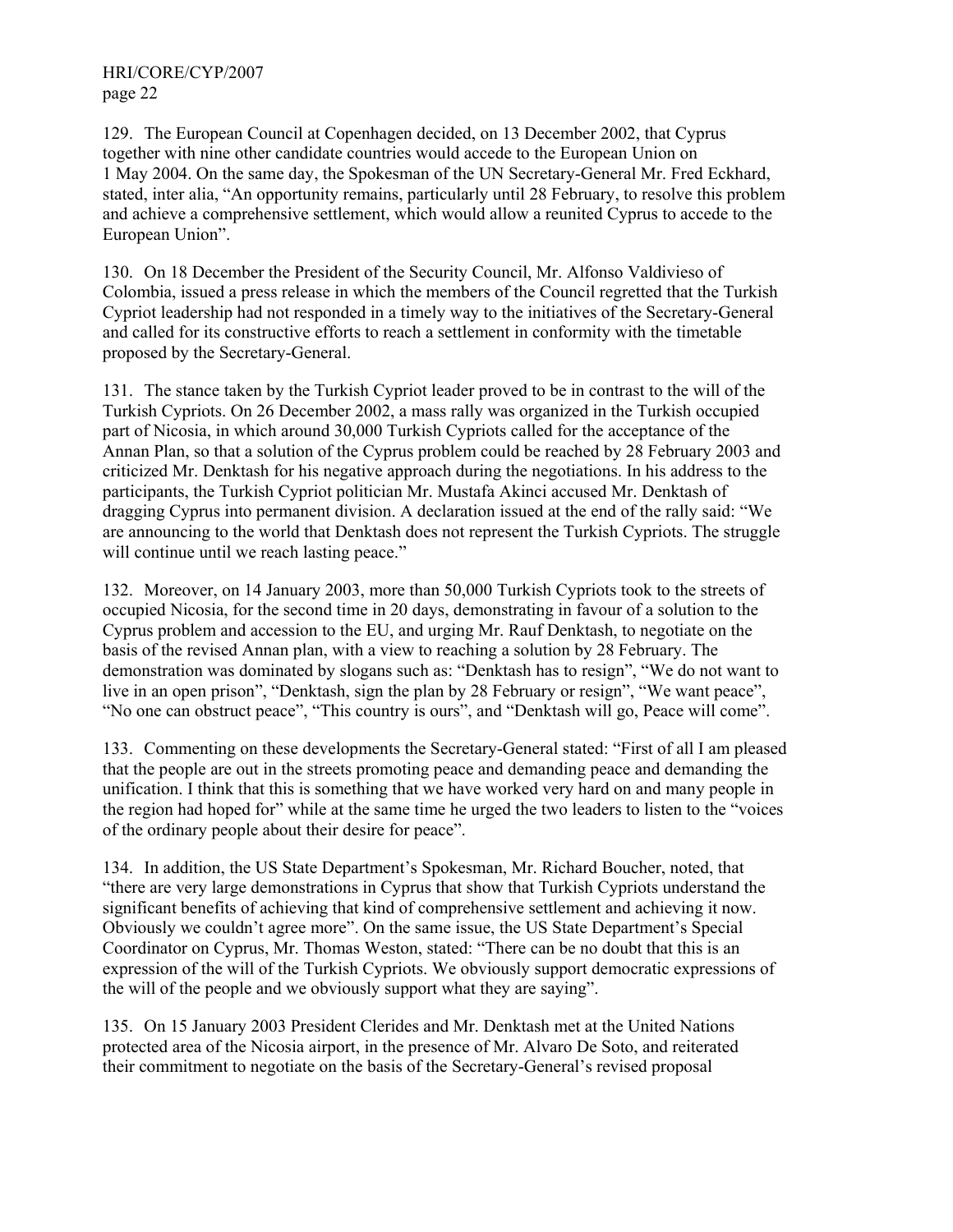of 10 December 2002. At the same time the Governments of Greece and Turkey were asked to focus on reaching an agreement on the security aspects of the plan. Unfortunately, due to the Turkish government's unwillingness there was no progress on this issue as well. Meanwhile Presidential elections took place in Cyprus, on 16 February 2003, and a new government was voted in. Newly elected President Tassos Papadopoulos reaffirmed the continuation of the policy of the Greek Cypriot side on the United Nations process and expressed his willingness to immediately engage in the negotiations.

136. During the last week of February 2003 the Secretary-General visited Turkey, Greece and Cyprus and formally presented a third version of his plan on 26 February 2003. In a move to indicate the continuity in the approach of the Greek Cypriot side regarding the talks acting President Mr. Clerides and President-elect Mr. Papadopoulos met together with the Secretary-General and the Turkish Cypriot leader Mr. Denktash. The following day Mr. Annan extended an invitation to the leaders of the two communities to meet him at The Hague on 10 March 2003, in order to inform him whether or not they were prepared to sign a commitment to put the United Nations plan to separate simultaneous referenda on 30 March 2003.

137. On the same day, the Turkish Cypriots held their biggest rally to date, demanding a solution to the Cyprus problem in accordance with the United Nations plan and accession of Cyprus to the EU. On 28 February 2003 both President Papadopoulos and Turkish Cypriot leader Mr. Denktash responded positively to the invitation of the Secretary-General to meet him at The Hague on 10 March 2003. At the same time though, Mr. Denktash engaged in a series of public statements claiming that he couldn't undertake any commitment as regards the holding of referenda while following the Secretary-General's departure from the island withdrew Turkish Cypriot participation in the work of the technical committees.

138. At The Hague, the Greek Cypriot side once again acted in a constructive and positive manner by responding to the Secretary-General that it was prepared to put the plan to referendum as long as the whole legal framework was in place, and in particular the legislation related to the common state and its common government. President Papadopoulos also indicated that "as long as the plan had the question of security as an indispensable prerequisite, the governments of Greece and Turkey as the main interested parties had to reach an agreement so that when the referendum would be put to the people they would fully understand what they were called upon to vote on, especially as regards the issue of security".

139. The Turkish Cypriot leader, once again, with the support of the hardliner military and diplomatic bureaucracy of Turkey, turned down the proposal to put the plan to referendum, and wanted to make basic and radical changes to the plan and to change its philosophy. This stance was clearly manifested by the Secretary-General himself in his statement of 11 March 2003, which noted that Mr. Denktash "had fundamental objections to the plan on basic points. He believed that further negotiations were only likely to be successful if they began from a new starting point and if the parties agreed on basic principles. He added that Turkey was in any case not in a position to sign the statement requested of the guarantors because this first required the authorization of parliament".

140. Following the collapse of the talks at The Hague, President Papadopoulos expressed his sadness and disappointment and reiterated the Greek Cypriot side's desire to seek a settlement within the framework of the Secretary-General's plan even after the Republic of Cyprus joins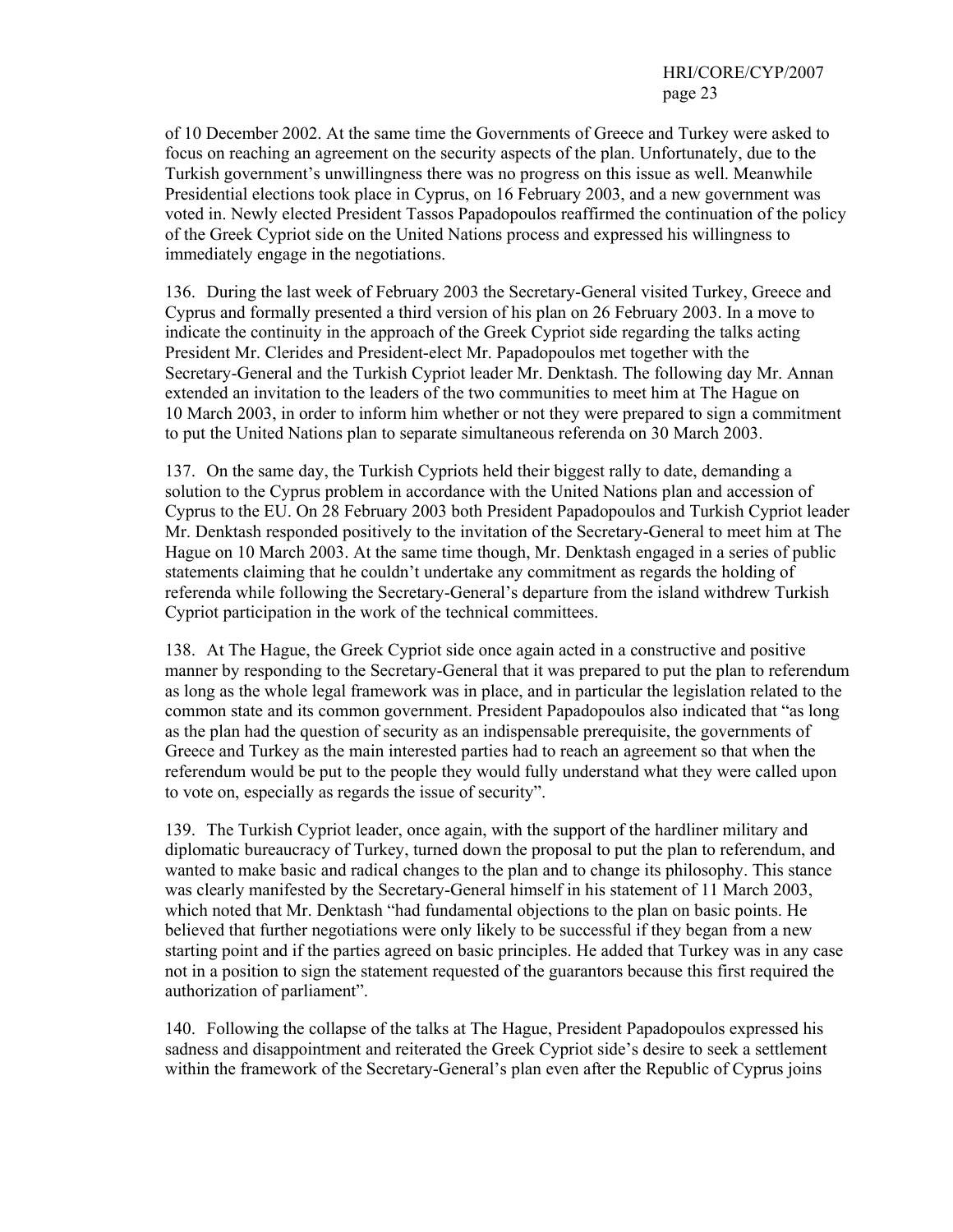the EU. In his words "We do not intend, because of Cyprus' accession to the EU, to turn our backs on a speedy and viable solution. We shall continue to make persistent efforts to secure this solution". Addressing himself to the Turkish Cypriots he expressed "the hope that wiser views will prevail and that both sides will be able to create the foundation for a viable solution so that both sides may enjoy the benefits of the accession of a reunited Cyprus in the EU".

141. Various statements made by foreign governments and international organizations as appear below reflected the disappointment that an agreement was not reached and at the same time, expressed frustration because once again we were confronted with the same old scenario: the absence of an agreement due to the lack of political will on the part of the Turkish and Turkish Cypriot sides.

142. In this respect the Special Representative of the United Kingdom Lord David Hannay blamed Mr. Denktash for the failure of the negotiations at The Hague by recognizing that "Mr. Denktash did not leave the Secretary-General with any other alternative." U.S. State Department Spokesman, Mr. Richard Boucher, pointed out "We find it regrettable that Mr. Denktash has denied Turkish Cypriots the opportunity to determine their own future and to vote on such a fundamental issue." The Spokesperson of the EU Enlargement Commissioner, Mr. Jean Christofe Filori upon being asked whether the EU would consider part of its territory under illegal occupation after Cyprus' accession, replied: "Yes, we can look at things in that way. The international community, including the EU, has always considered this occupation illegal. Nothing changes there".

143. Facing staunch criticism not only by the international public opinion, but also by the Turkish Cypriot opposition, and just a few days before the release of the UN report analysing the negotiation process, of the latest United Nations initiative and two weeks before Cyprus signs the European Union accession treaty, Mr. Denktash sent a letter to President Papadopoulos in which he proposed a series of what he called "ideas and suggestions" that "would bring about a positive climate to the island and to our region". Denktash's proposals were based on his so-called vision of "two separate states and peoples" and were a clear attempt to bypass the United Nations and take himself out of the corner.

144. President Papadopoulos, in his reply, stressed that if any resumption of the talks is to be meaningful, giving hope for a solution of the Cyprus problem on a comprehensive basis in the very near future, Mr. Denktash has to accept (a) the continuation of the good offices mission of the Secretary-General as provided for in the relevant Security Council resolutions and (b) accept the United Nations plan as a basis for a further negotiating process. On the same issue, the European Commission said that a solution to the Cyprus issue could only be found within the framework of the United Nations.

145. On 7 April 2003, the. United Nations Secretary-General's report on his mission of good offices in Cyprus was officially released. The report objectively demonstrated the negative attitude of the Turkish Cypriot leader throughout the three-year negotiating process since 1999 and the constructive approach adopted by the Greek Cypriot side.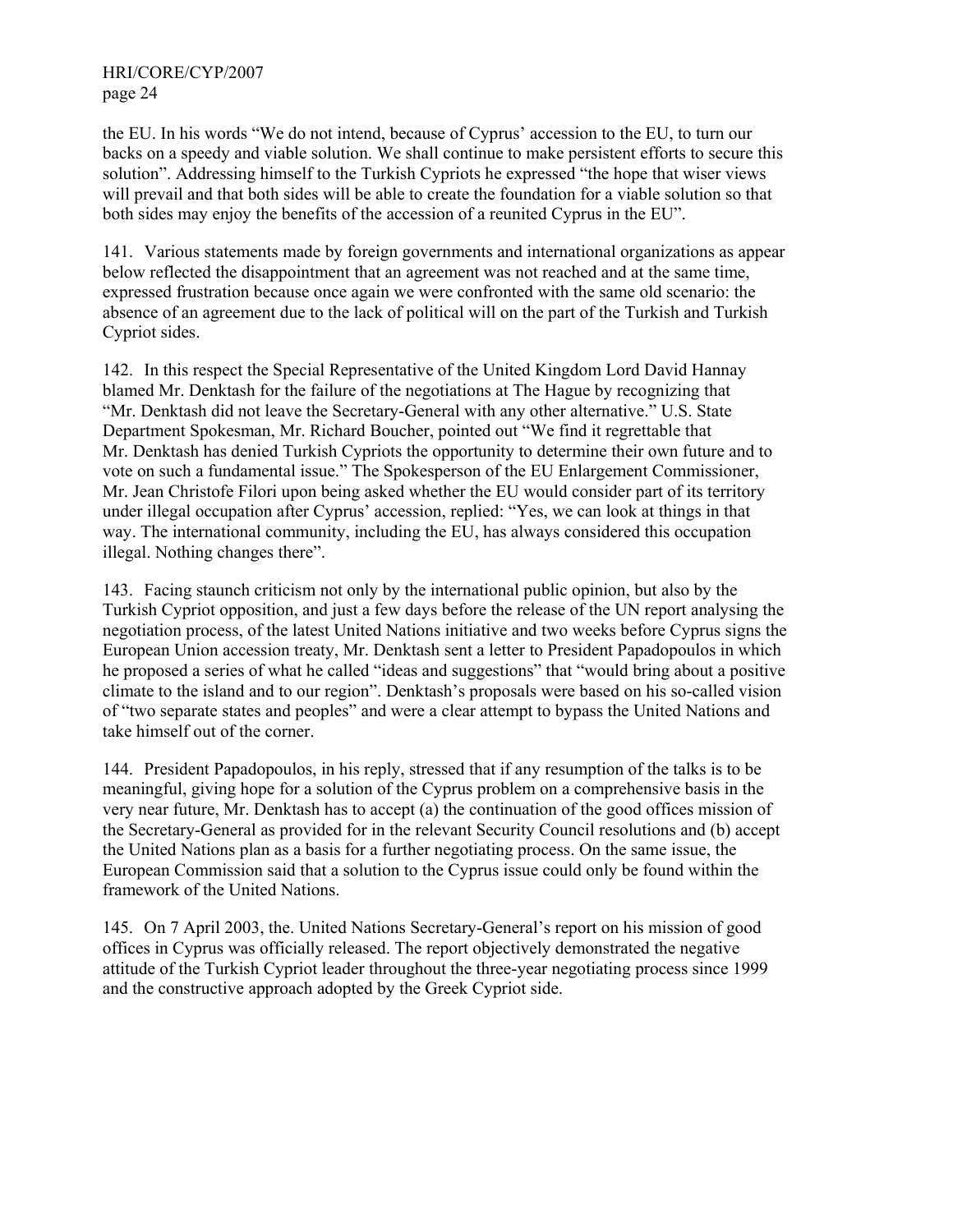146. The following abstracts of the Secretary-General's report suffice to show the familiar pattern of the negative attitude of the Turkish Cypriot leader:

"In the case of the failure of this latest effort, I believe that Mr. Denktash, the Turkish Cypriot leader, bears prime responsibility. … … Except from a very few instances, Mr. Denktash by and large declined to engage in negotiation on the basis of give and take." (para. 130)

"Notwithstanding the considerable efforts… … to accommodate the interests of the Turkish Cypriots, Mr. Denktash, at The Hague, rejected my appeal to send the plan to a referendum so that his people could decide on it. … … Faced with Mr. Denktash's adamant opposition to consider credible ways to meet that deadline, I was left with no alternative but to terminate the process." (para. 134)

On the other hand, the report demonstrates the positive attitude of the Greek Cypriot side during the process of negotiations:

"… Mr. Clerides sought to find ways to address the interests and concerns of the Turkish Cypriot side… … he was quite prepared to explore approaches different from his own… … Throughout the process, Mr. Clerides showed a capacity to accept that his side bore its share of responsibility for the bitter experiences of the past." (para. 137)

"Mr. Papadopoulos, although thrown into the leadership of the Greek Cypriot side at a very late stage, accepted that continuity existed with his predecessor". (para. 139). "... at The Hague, Mr. Papadopoulos agreed conditionally to my request that the plan be submitted to referendum, and he expressed the willingness not to reopen negotiations on the plan itself if Mr. Denktash reciprocated in kind." (para. 140)

147. On 14 April 2003, the Security Council unanimously adopted resolution 1475 on Cyprus which, inter alia, stated "The Security Council, … … regrets that, as described in the Secretary-General's report, due to the negative approach of the Turkish Cypriot leader, culminating in the position taken at the 10-11 March 2003 meeting in The Hague, it was not possible to reach agreement to put the plan to simultaneous referenda as suggested by the Secretary-General …".

148. The resolution also calls on all concerned to negotiate within the framework of the Secretary-General's Good Offices, using the plan to reach a comprehensive settlement as set forth in the Secretary-General's Report.

149. On 16 April 2003 the Republic of Cyprus signed in Athens, along with nine other acceding countries, the Treaty of Accession to the European Union. President Papadopoulos, in a statement he delivered during the signing ceremony, expressed "regret that the artificial walls of division and the line of separation that was imposed by force prevent our Turkish Cypriot compatriots from proceeding with us, within the framework of a reunited Cyprus, on the way to Europe". While reiterating his "firm commitment to exert every effort to achieve a peaceful, workable and viable solution to the Cyprus problem, which will reunite the people and the country" he expurgated that accession does not mean, "that we shall give up our sincere efforts to resolve the problem. On the contrary, we now feel that it is all the more imperative to multiply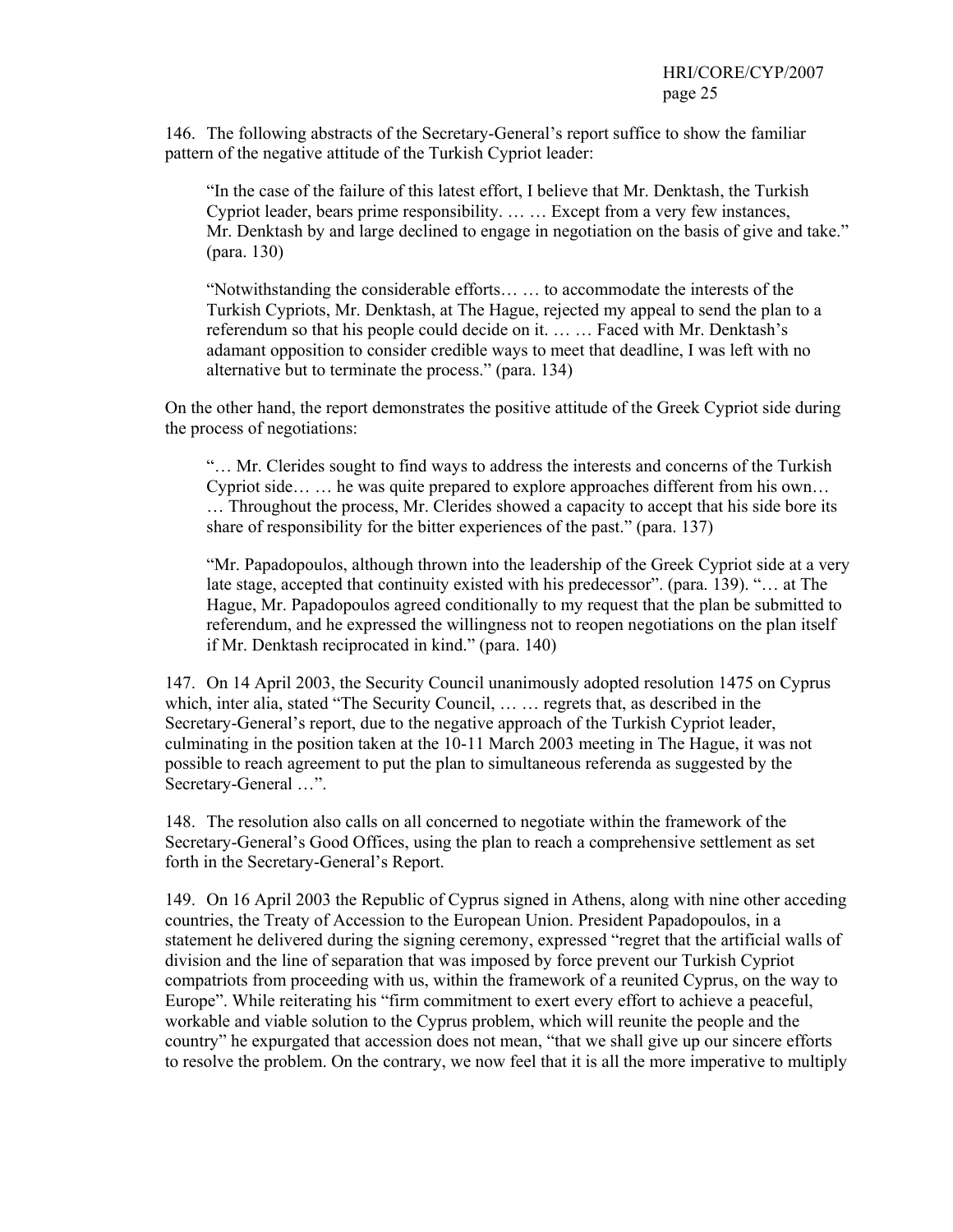our efforts to achieve a workable solution that will allow the implementation of the *acquis communautaire* throughout the territory of the Republic of Cyprus, and will reverse the tragic division of our country in a united Europe".

150. At the fifty-eighth session of the United Nations General Assembly, President Papadopoulos announced the initiative of the Cyprus Government "to clear all minefields in the buffer zone laid by the National Guard immediately after the Turkish invasion of Cyprus. With the technical support of the United Nations and funding by the European Union, the Government has decided to unilaterally start demining in the buffer zone as well as unilaterally proceed with the destruction of an appreciable amount of stockpiled anti-personnel mines". The latter initiative would be fulfilling the Republic's obligations under the Ottawa Convention, which came into force in Cyprus in 2003.

151. Regrettably, since the collapse of the talks in The Hague a lot of valuable time had been lost in expectation of a change of attitude of the Turkish side. Since then, President Papadopoulos reiterated on a number of occasions the readiness and the commitment of the Greek Cypriot side to engage in substantive negotiations, under the good offices of the Secretary-General of the United Nations on the basis of the Annan Plan, with a view to reaching a comprehensive settlement of the Cyprus problem before 1 May 2004. President Papadopoulos, in his letter of 11 December 2003, to the United Nations Secretary General, stressed the urgency for the resumption of the inter-communal talks if a settlement was to be reached by 1 May 2004.

152. At the same time, the European Council of 12 December 2003, "underlined the importance of Turkey's expression of political will to settle the Cyprus problem" and confirmed that, "in this respect a settlement of the Cyprus problem would greatly facilitate Turkey's membership aspirations".

153. On 4 February 2004, the United Nations Secretary-General called for the resumption of the negotiations. After four days of intensive discussions in New York, it was agreed, on 13 February 2004, that the two sides would begin negotiating in good faith on the basis of the Secretary General's Plan seeking to agree on changes that fall within the parameters of the Plan with a view to achieving a comprehensive settlement of the Cyprus problem before 1 May 2004. In the absence of such an agreement, the Secretary-General would convene a meeting of the two sides with the participation of Greece and Turkey, in order to lend their collaboration in a concentrated effort to agree to finalize the text of the agreement. In case of a continuing deadlock and the absence of agreement, the Secretary-General, as a last resort and with the greatest of reluctance, would proceed to make any indispensable suggestions to finalize the agreement that was to be submitted to separate simultaneous referenda. Such suggestions, it was believed, would have taken full account of the Charter of the United Nations and the Organization's purposes and principles, as well as promote universal respect for and observance of human rights. It was further believed that these suggestions would have been within the parameters of the Plan.

154. Unfortunately, the prospect of the finalization of the Plan by the Secretary-General, at the end of the agreed procedure in New York, had proved to be a counter-incentive for substantive and serious negotiations in Cyprus and in Switzerland (where the two first stages of the negotiations took place) as provided for by the New York agreement.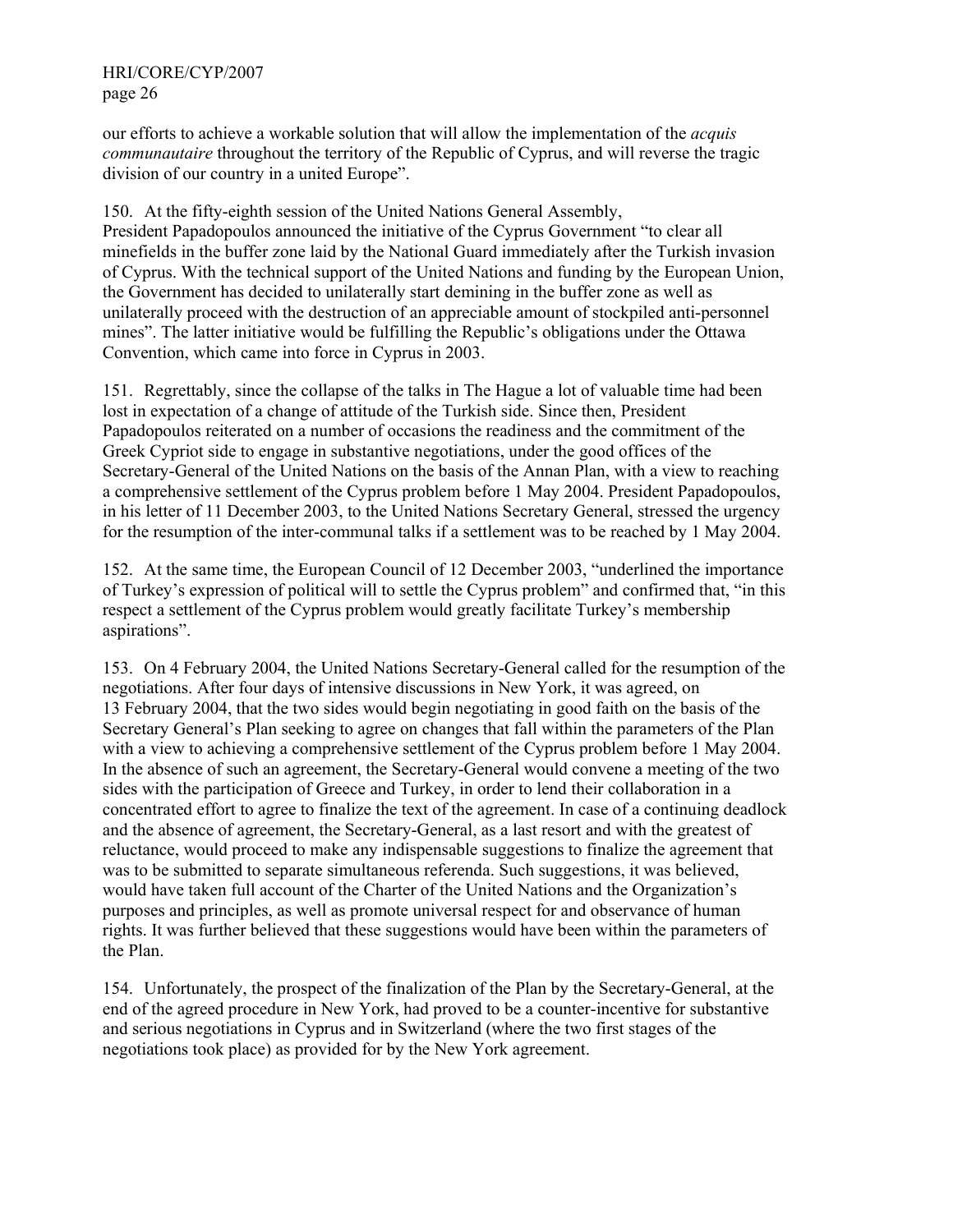155. The Greek Cypriot side expected serious and substantial negotiations to take place during the first phase in Nicosia. The Greek Cypriot side meticulously kept its proposed changes within the parameters of the Plan. It presented its analytical and detailed proposals on all clusters of issues, taking particular care to remain within the parameters of the Annan Plan and not to disturb its balance and basic "trade-offs". Moreover, the Greek Cypriot side demonstrated its desire for substantive negotiations and for a functional solution by its considerable contribution to the work of the Technical Committees. It was the Greek Cypriot side which drafted almost in their entirety the Federal Laws, as a result of the unwillingness of the Turkish Cypriot side to cooperate. The Greek Cypriot side worked in full cooperation with the United Nations teams, which in several respects were clearly unable to resolve substantial differences in a fair manner. Moreover, many of the Laws were only "finalized" in the days immediately preceding the referenda. Major changes were not clarified until the afternoon prior to the referenda.

156. Regrettably, the Turkish side tabled proposals which did not allow for real negotiations, as these proposals were not within the parameters of the Plan, while many of them were contrary to its fundamental principles, or to important, earlier agreed "trade-offs". Indeed, the changes sought by the Turkish side undermined not only the procedure agreed in New York, but also the delicate balances of the Plan seeking to legitimize ethnic cleansing and land confiscation, while virtually completely abandoning refugees' rights.

157. The Turkish Cypriot side demanded massive EU derogations and sought the legalization of all Turkish settlers. In essence, the Turkish Cypriot side did not engage in negotiations except in only two occasions to dilute important proposals by the Greek Cypriot side. The first was the size of the Federal Executive and its representation in the EU and the second on the creation of a Fist Instance Court. On all other vital aspects there was no real negotiation.

158. Non-negotiation was to continue at Bürgenstock, where the second phase of talks was to start on 24 March with the Turkish and Greek Foreign Ministers present to lend their collaboration. The leader of the Turkish Cypriot side, Mr. Rauf Denktash, refused to attend the meetings and ultimately conferred negotiating authority on Messrs Talat and Serdar Denktash who attended in his place.

159. It was only at the last two days of the second phase at Bürgenstock that the United Nations tried to produce a list of priorities to enable "tradeoffs", especially when Turkey's Under-Secretary, Ambassador Ziyal, conveyed a list of final demands of the Turkish Government. These Turkish demands were to be fully met and incorporated in the finalized text submitted to the two sides by the Secretary-General on 31 March 2004.

160. On the other hand, most of the proposals submitted by the Greek Cypriot side during the final stage of the negotiations were not satisfied. Proposals of major importance to the Greek Cypriot community, such as the reduction of the number of Turkish mainland settlers, were not even considered, while issues of grave concern relating to security and the safeguarding of the implementation of the commitments undertaken by the Turkish side, under the Plan, were ignored. In essence, through the final text of the Plan, the Greek Cypriots were asked to fulfil their commitments within 24 hours, while the Turkish side commitments were to be implemented in lasting stages, some of which were not to take effect until after 15-19 years.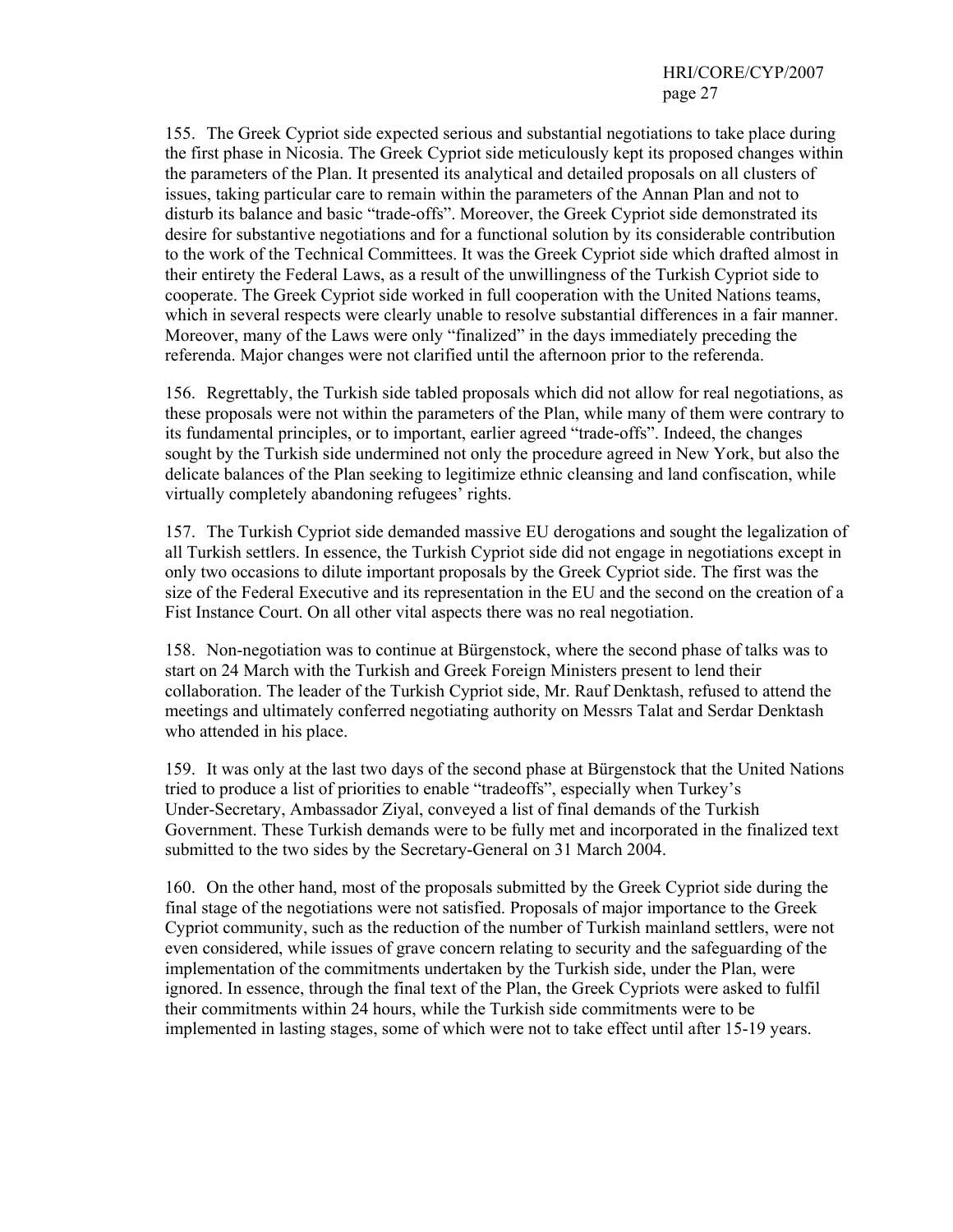161. On 29 March the Secretary-General presented Annan IV. This marked the third phase of the procedure in which he was to finalize the text. The Secretary- General gave the parties involved one day to examine the voluminous text and communicate to him their views on Annan Plan IV so that he could present the final Plan that would be submitted to separate simultaneous referenda.

162. Therefore, the Secretary-General on 31 March 2004 presented the final text of his Plan (Annan Plan V) to the parties concerned. Unfortunately, all Turkish demands were satisfied in Annan Plan V while, in stark contrast, basic proposals of the Greek Cypriot side, which did not alter either the balance or the basic trade-offs of the Plan and that fell exclusively within the parameters of the Plan, were disregarded.

163. Some of the legitimate concerns that were continuously expressed by the Greek Cypriot side during the negotiations and which were not satisfied, and in fact ignored by the Secretary-General's final Plan were, inter alia, the following:

 (a) The permanent presence of Turkish troops in Cyprus: According to Annan Plan V, Turkish troops would remain in Cyprus in perpetuity and even after Turkey's eventual accession to the European Union.

 (b) The continuation of the intervention rights for the Guarantor Powers for an indefinite period of time:

 Annan Plan V provided for the continuation of the Treaty of Guarantee for an indefinite period of time, with an expanded scope when compared to the 1960 Agreement following the independence of Cyprus. It should be noted that it is this very treaty that Turkey used as a pretext, in violation of the Charter of the United Nations, to justify its 1974 invasion of Cyprus. It was, therefore, not possible for the Greek Cypriot side to accept the indefinite continuation of Turkey's Guarantor status over a country, which has suffered an invasion and subsequent occupation by this Guarantor power.

(c) Ironclad provisions and safeguard measures for the implementation of the agreement:

 Annan Plan V did not contain ironclad provisions for the implementation of the agreement, especially for those provisions where Turkey's cooperation was necessary. The demands of the Greek Cypriot side for additional guarantees and other safeguarding measures regarding the gradual reduction of Turkey's occupying troops and the territorial adjustment, were ignored, thus increasing the feeling of insecurity for the Greek Cypriots.

(d) Turkish Settlers:

 Annan Plan V provided for the vast majority of more than 120,000 Turkish settlers, that were illegally transplanted in Cyprus by Turkey, to be given Cypriot citizenship and thus stay in Cyprus "legitimately", significantly altering the demographic structure of the island with dire political ramifications.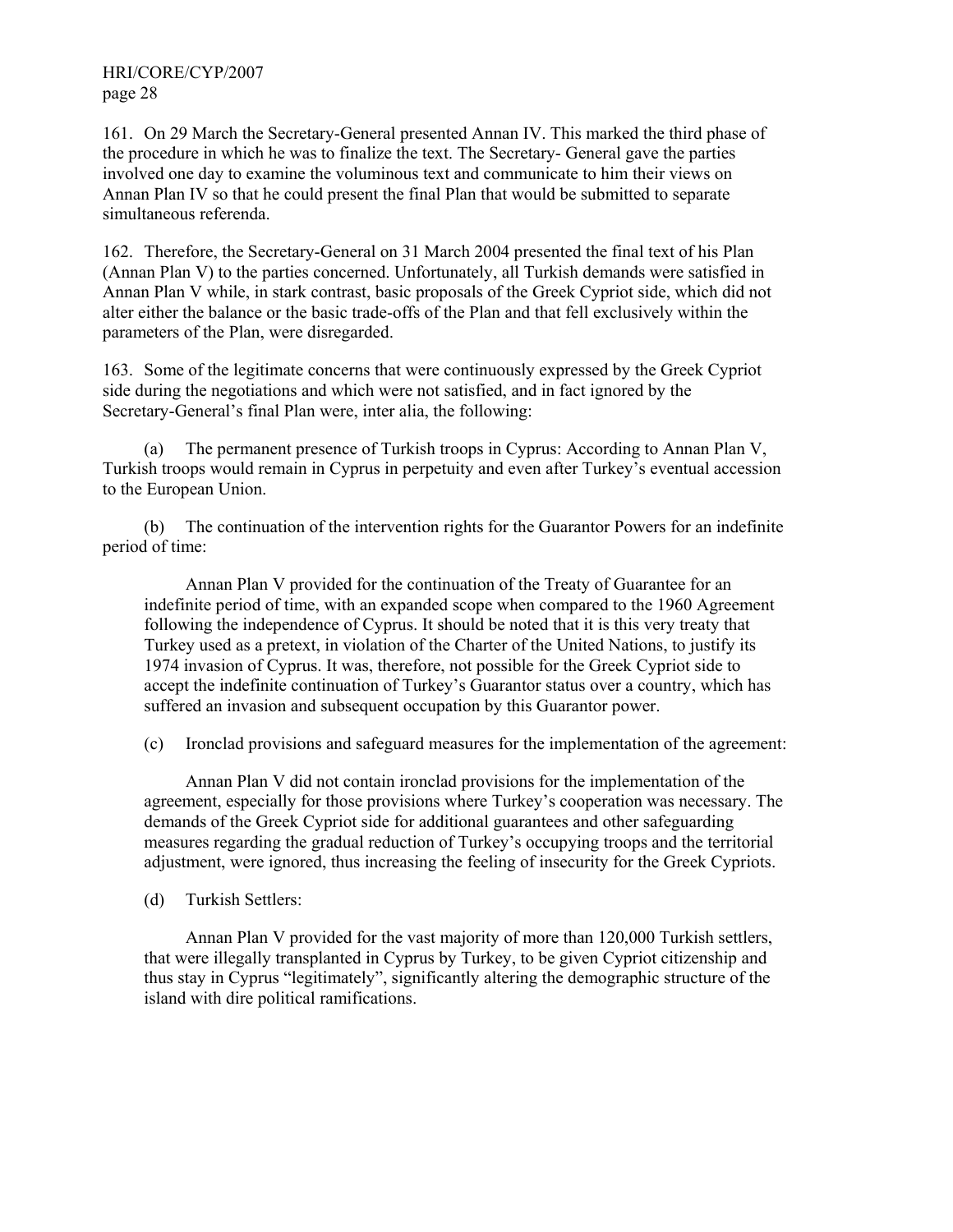(e) Permanent flow of Turkish nationals in Cyprus:

 The Plan provided for the permanent flow of Turkish nationals in Cyprus which in the long-run could also significantly alter the demographic structure of the island with significant political ramifications.

(f) Permanent Restrictions on Basic Human Rights and Fundamental Freedoms:

 The Annan Plan provided for very complex and restrictive provisions regarding the right of "displaced persons" to return to their properties that inevitably limited their right of return to the absolute minimum. Moreover, certain provisions of the Plan were clear violations or long-term suspensions of the enjoyment of fundamental rights. These provisions institutionalized a divisive structure in the political sphere, on questions of residency, in the exercise of the right to property and even the right to conduct business. In essence, the Plan denied to the majority of refugees the right of return to their homes in safety. Moreover, the proposed complex mechanism, relevant to the exercise of the property rights of refugees, with the numerous conditions attached to reinstatement of property, failed to convince that it would effectively function. In addition, the scheme for compensation was fraught with ambiguities that raised serious concerns about its future economic viability.

(g) Territory - Right of Return:

 The Annan Plan significantly limited the number of Greek Cypriots who would have been able to live in the Turkish Cypriot Constituent State. Moreover, while the Plan provided that the phasing of territorial adjustment would take from six months to three and a half years to materialize, it did not contain the necessary guarantees regarding the timely return of territories under the control of the Greek Cypriot Constituent State, thus making their return dependent upon the goodwill of Turkey and the Turkish Cypriots.

164. Faced with all the aforementioned legitimate concerns, the people of Cyprus was asked to approve or reject the Secretary General's proposal for a Comprehensive Settlement of the Cyprus Problem (Annan Plan V), through separate simultaneous referenda on 24 April 2004. A clear majority of 75.8 per cent of Greek Cypriots rejected the Annan Plan (in the Turkish Cypriot side 64.9 per cent voted in favour). It should be emphasized that the Greek Cypriots have not rejected the solution of the Cyprus problem but the specific Plan of the Secretary-General that was put before them, and was considered unfair and unbalanced.

165. The disappointment of the international community for not arriving at a settlement is fully understandable. The Republic of Cyprus is the first to feel this disappointment, since an acceptable solution would serve its own vital interests as well as those of all Cypriots. Nevertheless, it should be noted that the international community should aim at finding and securing viable, just and lasting solutions to international problems. The solution, to be viable and to withstand the test of time, must be just and perceived as such by the people who have to live with it.

166. Though this particular effort did not succeed in resolving the Cyprus problem, the international community should persist in its efforts to solve the problem and remain committed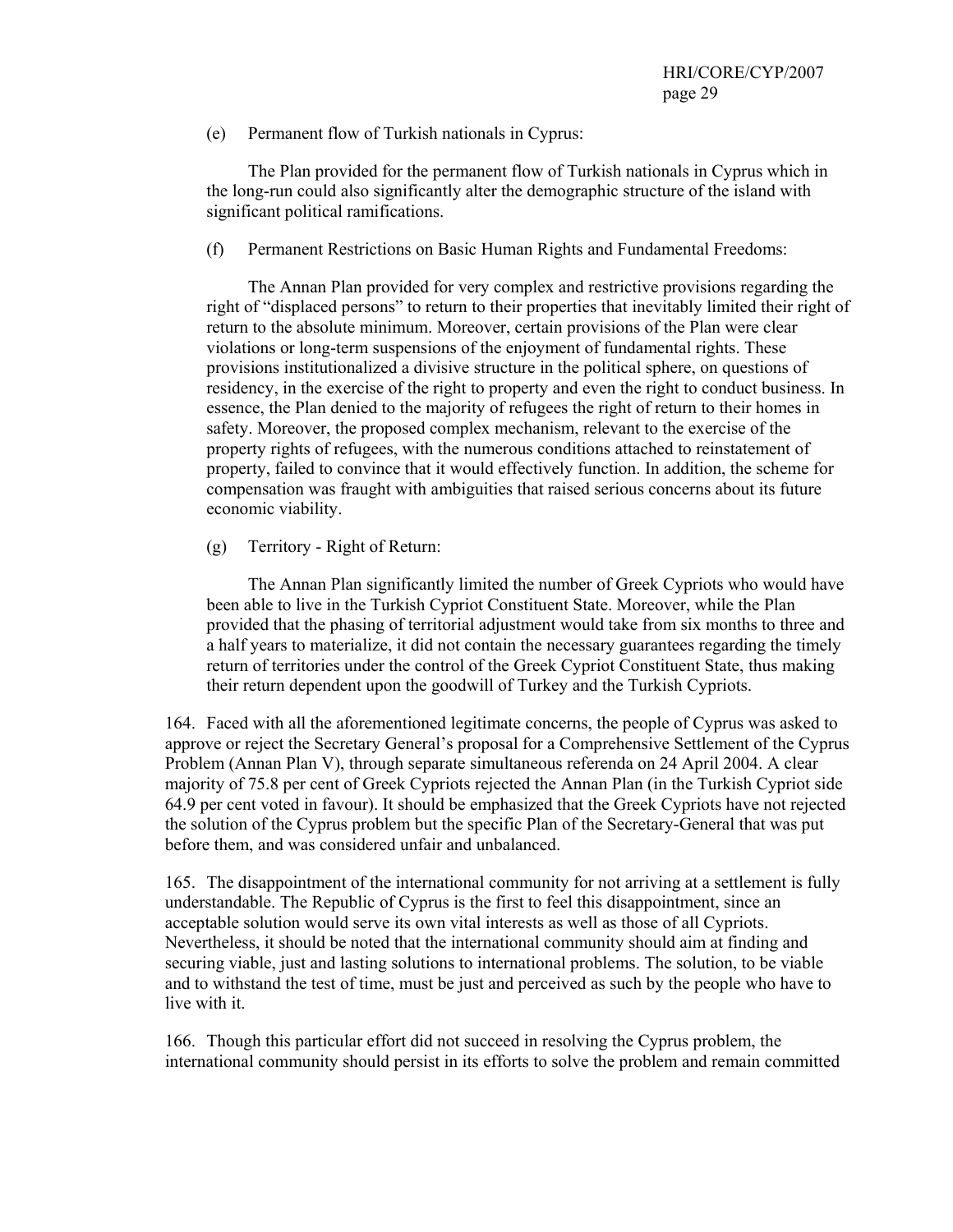in addressing its root causes. These are none other than the illegal invasion and occupation of part of the Republic of Cyprus by Turkey and the forcible separation of Greek Cypriots and Turkish Cypriots imposed by 30 years of Turkish military occupation.

167. The government of the Republic of remains committed to a bizonal, bicommunal federation in accordance with the High Level Agreements, the United Nations resolutions, the international law and the *acquis communautaire*. Addressing the sixtieth session of the United Nations General Assembly in September 2005, President Papadopoulos reaffirmed that the "Cyprus Government remains committed to holding negotiations under the umbrella of the United Nations and to working for the creation of those conditions that will render fruitful negotiations feasible. However, revival of the talks for a comprehensive settlement of the Cyprus problem requires "thorough preparation and an honest assessment that the prospect of success is at least credible".

168. Furthermore, a confirmation is needed that the Turkish political aims have changed and that "Turkey has reconciled itself with the fact that achieving a settlement is synonymous with the concept of a single, reunified state". The prospect of a radical shift in Ankara's mentality, as a result of its European Union accession course, would mark the single biggest development on the Cyprus problem in decades.

169. Cyprus is in favour of Turkey's European prospect and has hence consented to the opening of Turkey's accession negotiations with the European Union, in October 2005, provided of course that Turkey fulfills the criteria imposed by the Negotiating Framework, including the obligation to extent the Ankara Agreement to Cyprus and to assist and reinforce the efforts for finding a solution to the Cyprus problem, on the basis of United Nations resolutions and the principles on which the EU is founded.

170. In February 2006, President Papadopoulos met the United Nations Secretary-General in Paris, where they discussed the re-commencement of negotiations on the Cyprus problem. They agreed that the resumption of the negotiating process within the framework of the Secretary-General's Good Offices must be timely and based on careful preparation. To that end, the Secretary-General was pleased to note that the leaders of both communities have agreed that bi-communal discussions on a series of issues, agreement on which are needed for the benefit of all Cypriots, will be undertaken at the technical level. The Secretary-General and President Papadopoulos expressed their common hope that these discussions would help restore trust between the two communities, as well as prepare the way for the earliest full resumption of the negotiating process. The Secretary-General noted that he had received assurances from the leader of the Turkish Cypriot community, Mr. Talat, that he shared the same aspirations.

171. The Secretary-General and Mr. Papadopoulos also agreed that it would be beneficial for all concerned, and would greatly improve the atmosphere for further talks, if progress could be achieved on further disengagement of forces and demilitarization on the Island, on the complete de-mining of Cyprus, and on the issue of Famagusta. They took note of the recent decision by the European Union to release the much awaited funds for the benefit of the Turkish Cypriot community. They furthermore agreed to continue their ongoing dialogue with the expressed aim at accelerating the search for a comprehensive, fair and mutually acceptable solution to the Cyprus problem.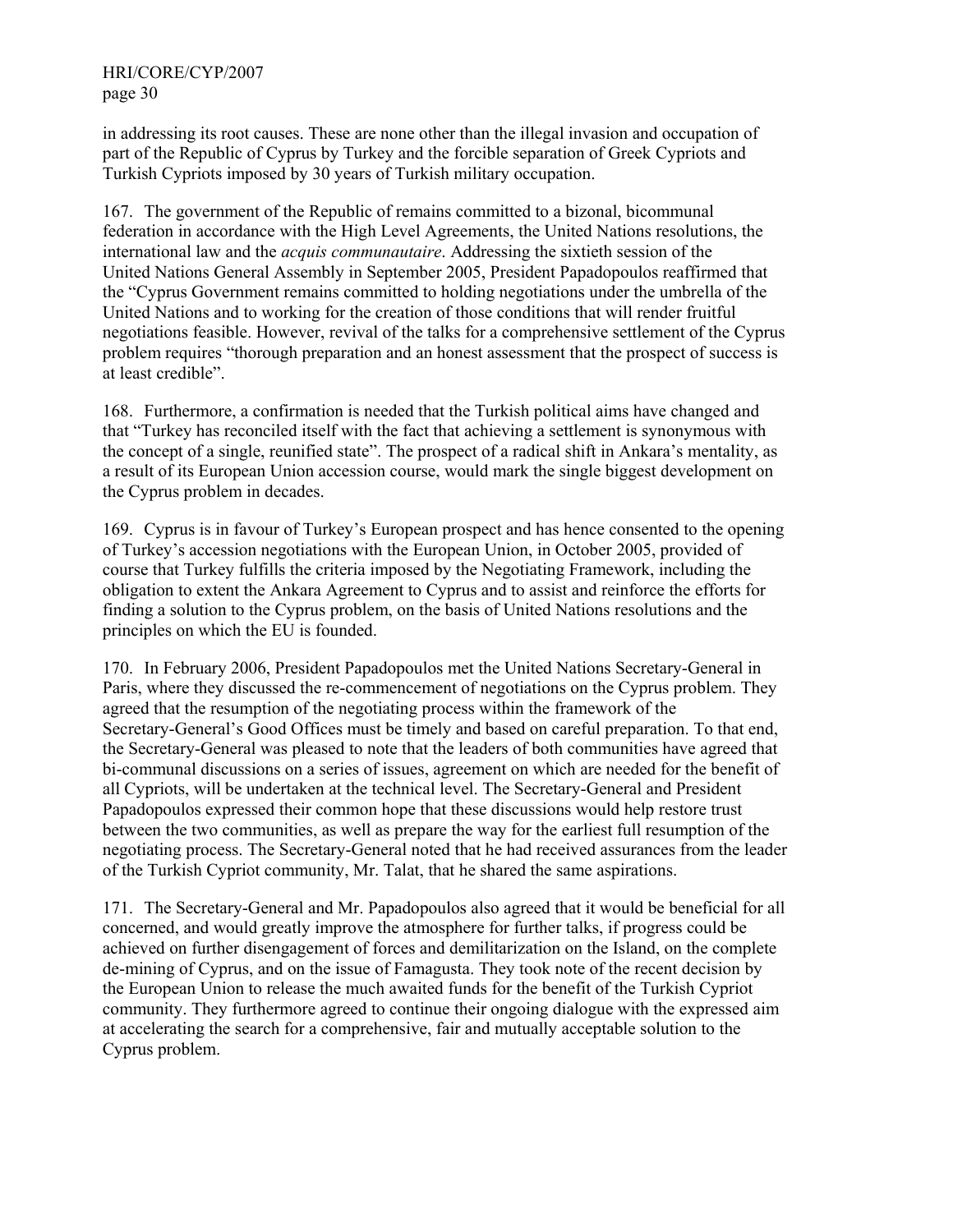172. At the moment, there is anticipation of the response of the Turkish Cypriot Community on those agreed by the Secretary General and President Papadopoulos.

173. Meanwhile, the Government has unilaterally adopted a package of measures for the benefit of the Turkish Cypriots, which have been described as generous by the international community and have led to tangible economic and other benefits to the Turkish Cypriots, is being implemented by the Republic of Cyprus since last year.

174. Following the signing of the Accession Treaty on 16 April 2003, the Government of the Republic of Cyprus announced on 30 April 2003, and is now implementing, a "Set of Measures" in the framework of its "Policy vis-à-vis the Turkish Cypriots". This package includes a wide range of political, social, humanitarian, educational, and economic measures aimed at providing our Turkish Cypriot compatriots, with the opportunity to acquire, have access to, and make full use of their rights as citizens of the Republic of Cyprus, as well as the benefits arising from the accession of Cyprus to the European Union.

175. In April 2003 the occupation regime partially lifted the restrictions it imposed on the movement of persons to and from the occupied areas. Since then more than 10,000,000 crossings have been registered from both sides of the divide bearing witness to the bankruptcy of the Turkish policy of separation.

176. More than 10,000 Turkish Cypriots cross over every day to work in the area under the effective control of the Government of the Republic of Cyprus (a figure representing more than 12 per cent of the population of Turkish Cypriots living in the occupied areas), earning about \$150 million per year. There are equally a significant number of daily visits of Turkish Cypriots to the competent authorities of the Republic, to acquire birth certificates, identity cards, passports and to deal with other administrative matters.

177. Many thousands of Turkish Cypriots have visited the medical facilities in the area controlled by the Government (of whom a large number receive free of charge specialized treatment on a regular basis at the Cyprus Oncology Center and the Cyprus Institute of Neurology and Genetics). Compared to April 2003, the monthly number of Turkish Cypriots treated in these medical facilities increased by 506 per cent. The number of Turkish Cypriots visiting the medical centers in the areas under the control of the Government is currently at about 1,350 per month.

178. The Government of the Republic of Cyprus published in the Official Gazette of the Republic (12 March 2003) the list containing the names of the Turkish Cypriots whose cases have been submitted to the Committee on Missing Persons. On 14 June 2003 the list was published in most of the Turkish Cypriots newspapers informing Turkish Cypriots of missing persons and inviting their relatives to contact the relevant authorities in order to obtain and give information about the fate of their loved ones. The response by the families of missing Turkish Cypriots has been very encouraging and a number of relatives have already visited the competent authorities of the Republic, where they have received all available information about the fate of their loved ones and have also given blood samples and ante-mortem data in order to help in the establishment of the identity of the remains through DNA processes.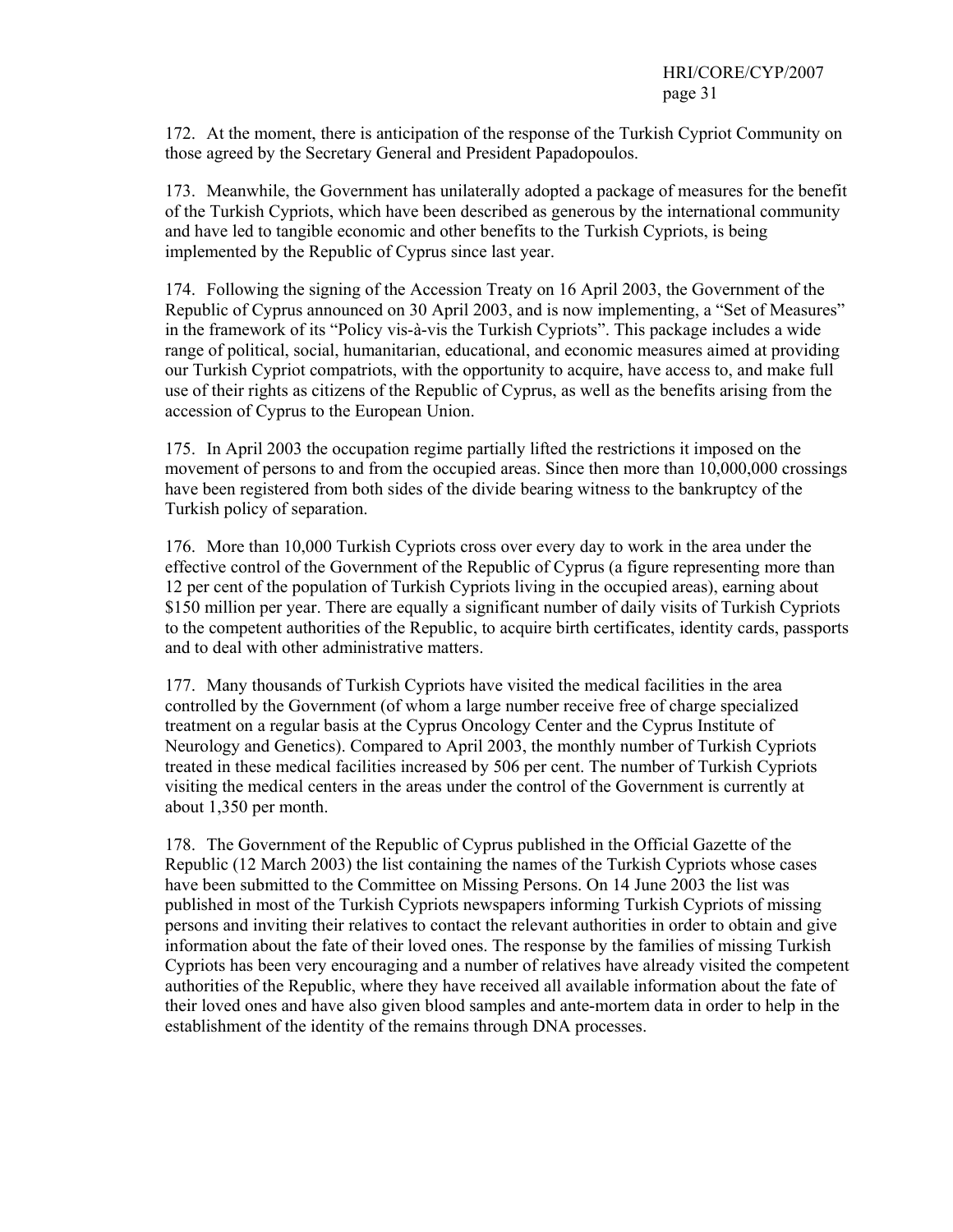179. The Government of the Republic of Cyprus is the first to support the economic development of Turkish Cypriots in a way that will promote the ultimate aim of facilitating the reunification of our country. To this end it should be emphasized that during the General Affairs Council of the European Union on 26 April 2004, the Republic of Cyprus announced to the European Union its intension to expand the trade, subject to the procedures and rules of the European Union, of wholly obtained goods (agricultural, mining and fishery products) as well as the intra-island trade of the manufactured goods produced in the occupied area. Furthermore, the Government of the Republic of Cyprus has advocated that the 259 million euros for the years 2004-2006, earmarked by the European Union for the Turkish Cypriots in the event of a Cyprus settlement, be made available as from now. Turkish Cypriots will be given the opportunity to enjoy, to the extent possible, the benefits of Cyprus's European Union accession. Due to Turkey's insistence to acquire political recognition for the illegal regime, it has only recently been possible to adopt the Resolution for the Financial Assistance to the Turkish Cypriot Community.

180. Unfortunately, due to political considerations, such far-reaching measures are not being made use of, due to the insistence of the occupation regime that there must be "direct trade" through illegal ports and airports in violation of international law. Such insistence was in fact encouraged by the proposal made by the European Commission for the adoption of a regulation for "direct trade". Such a measure cannot be accepted by the Government of the Republic of Cyprus since it entrenches upon the sovereign right of the Republic of Cyprus, albeit being the sole authority responsible for defining the points of entry to and exit from its territory. The said regulation presupposes the use of illegal ports and airports in the areas not under the effective control of the Government of the Republic and allows for the recognition of "public authorities" of the secessionist entity in the occupied areas of the island.

181. It is more than evident, in this respect, that Turkey and the Turkish Cypriot leadership is not genuinely interested in the economic development of the Turkish Cypriot community, but primarily seeks the upgrading and ultimate recognition of the secessionist entity, i.e. to secure purely political advantages.

182. With a view to using all means possible for the facilitation of the economic development of the Turkish Cypriots with a view to the economic integration of the island and the promotion of cooperation among the two communities, the Government of the Republic of Cyprus communicated to the Presidency of the EU, three proposals that if implemented will facilitate the conduct of trade by the Turkish Cypriots, to the rest of the Community. These proposals consisted of:

(a) The return of the town of Varosha to its lawful inhabitants;

 (b) The re-opening of the port of Famagusta under the aegis of the European Commission and co-management by Greek Cypriots and Turkish Cypriots; and

(c) The use of a part of the port of Larnaka by Turkish Cypriots, for purposes of trade.

183. It was to the Government's disappointment that none of these proposals was acted upon. Instead, a number of players, both within and outside the European Union, continue to insist on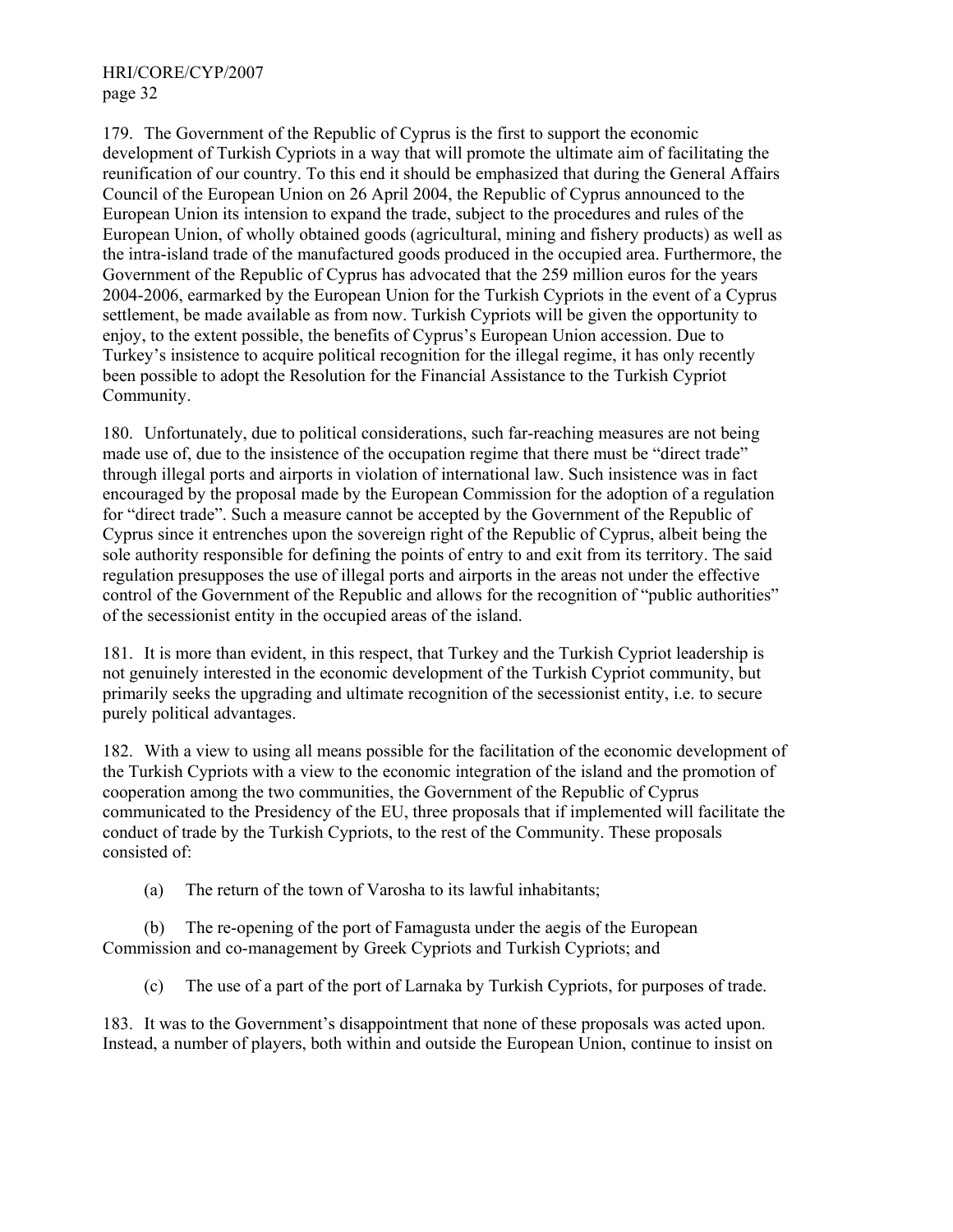the adoption of the "direct trade" regulation. Such mentality illustrates the motives behind the proposal which do not concentrate on the economic development of the Turkish Cypriot community but rather aim at the upgrading of the secessionist entity in the occupied areas.

184. It should also be noted that in June 2004, despite the negative stance of the Turkish side on this issue, the Government of the Republic of Cyprus took the unilateral decision to clear eight minefields laid by the National Guard within the buffer zone and a relevant agreement was reached with UNFICYP. The EU funded demining programme commenced on 16 November 2004 and is estimated to be completed in just over a year. The Government of the Republic of Cyprus expects Turkey to respond positively to the provisions of the relevant United Nations resolutions and in line with its international obligations emanating from the Ottawa Convention to agree to UNFICYP's proposal for the clearance of the twenty-seven minefields laid by the Turkish occupation forces in the buffer zone.

185. In light of anticipated political manoeuvres of the Turkish side to take advantage of the result of the referenda, the Government of the Republic of Cyprus will continue to do everything possible to maintain the conviction of the international community that it is genuinely interested in a functional and viable settlement of the Cyprus problem on the basis of the Security Council resolutions and the *acquis communautaire*.

186. The Government of the Republic of Cyprus will not stop searching for a solution of the Cyprus problem which will allow all Cypriots, Greek Cypriots and Turkish Cypriots alike, to fully enjoy the benefits and advantages of European Union membership. A settlement must allow Cyprus to function effectively within the EU and must ensure respect of the human rights and fundamental freedoms for all Cypriots and a peaceful, prosperous and secure future for all the lawful citizens of Cyprus.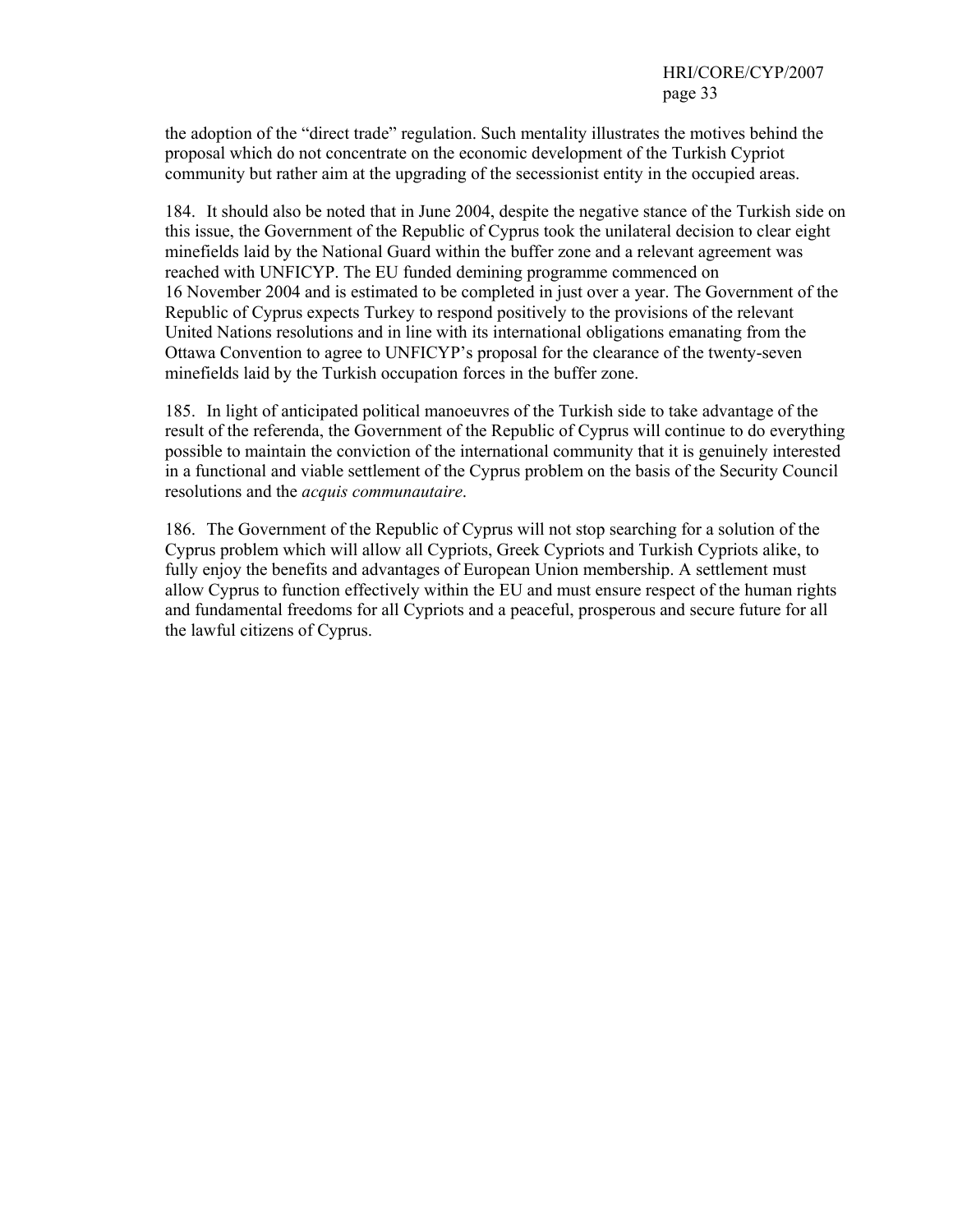**Appendix** 

## **OFFICE OF THE LAW COMMISSIONER**

**List of international instruments that relate to human rights to which Cyprus is a party**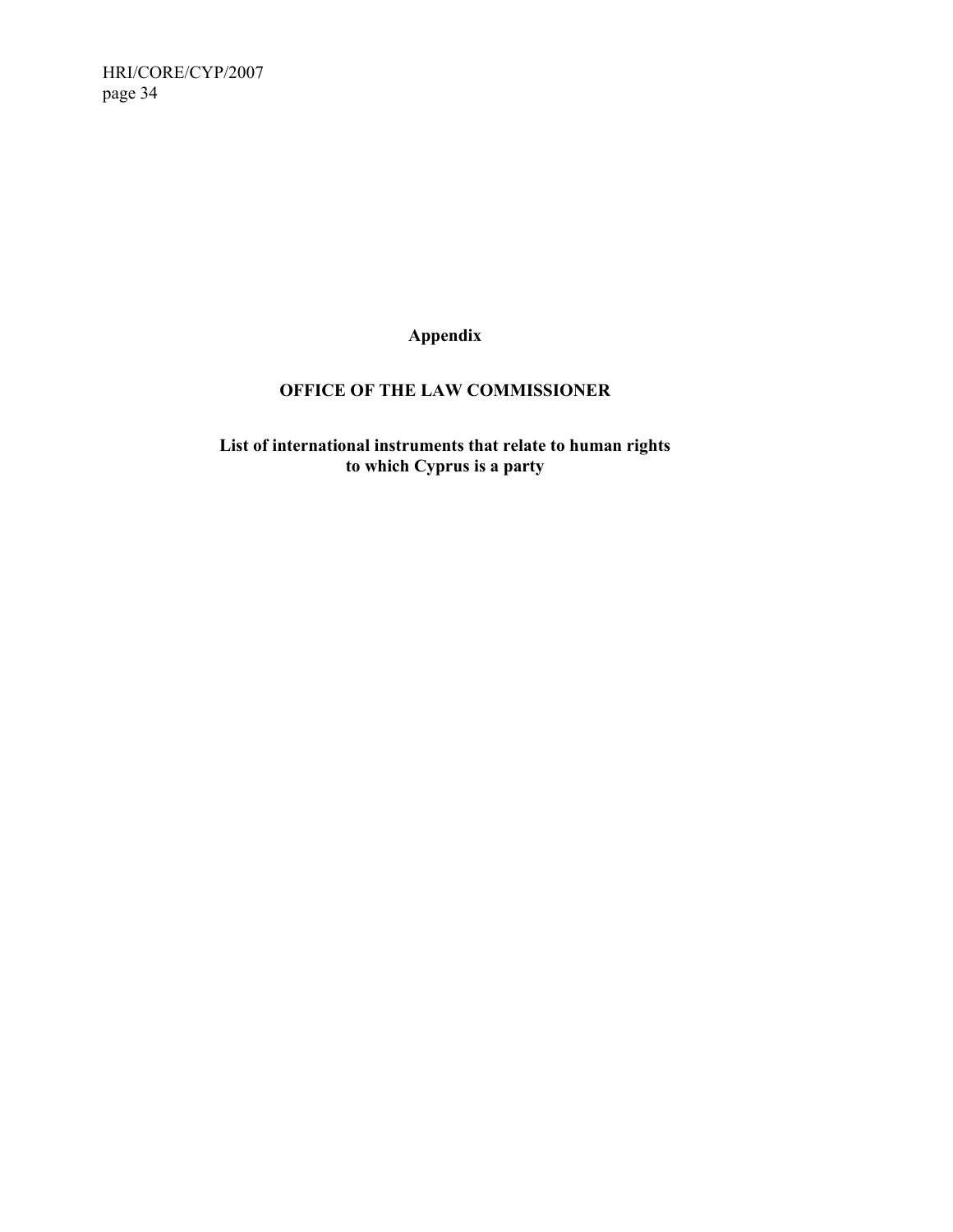## **Abbreviations**

| <b>CETS</b> | Council of Europe Treaty Series                              |
|-------------|--------------------------------------------------------------|
| COG         | Republic of Cyprus Official Gazette                          |
| Law No.     | Republic of Cyprus Law Number in the Cyprus Official Gazette |
| OJ.         | Official Journal of the European Community/European Union    |
| S.          | Supplement to the Cyprus Official Gazette                    |
| <b>LNTS</b> | League of Nations Treaty Series                              |
| <b>UNTS</b> | <b>United Nations Treaty Series</b>                          |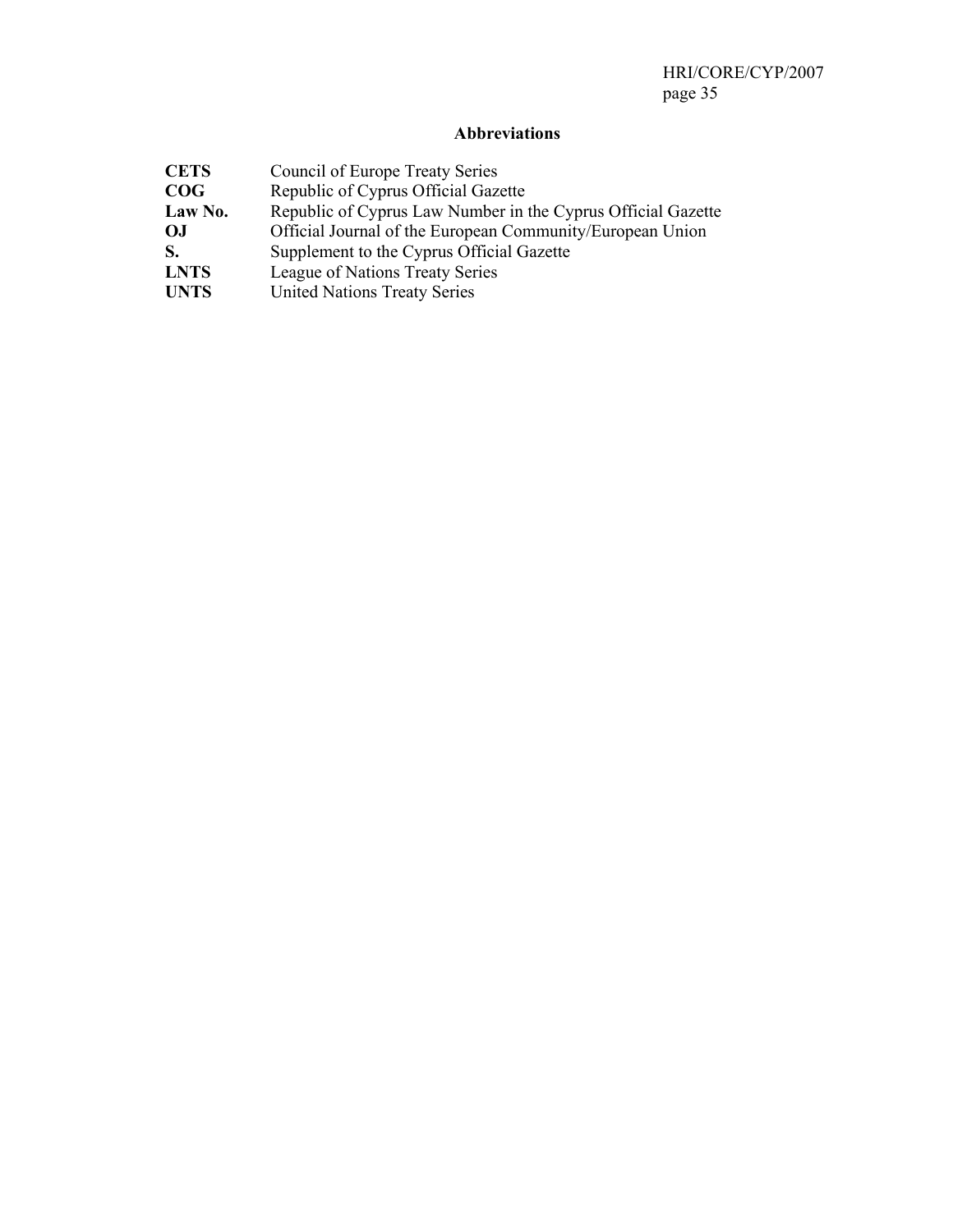#### **A. Universal instruments**

#### **General instruments**

- 1. **International Covenant on Economic, Social and Cultural Rights New York, 16 December 1966**  Cyprus ratified the Covenant on 2 April 1969 Source: COG S.I 711, 28.02.1969, p. 113; Law No. 14/1969
- 2. **International Covenant on Civil and Political Rights New York, 16 December 1966**  Cyprus ratified the Covenant on 2 April 1969 Source: COG S.I 711, 28.02.1969, p. 113; Law No. 14/1969
- 2.1 **Optional Protocol to the International Covenant on Civil and Political Rights New York, 16 December 1966**  Cyprus ratified the Protocol on 15 April 1992 Source: COG S.I(III) 2694, 26.03.1992, p. 33; Law No. 17(III)/1992
- 2.2 **Second Optional Protocol to the International Covenant on Civil and Political Rights, aiming at the abolition of the death penalty New York, 15 December 1989**

Cyprus became a party to the Protocol by accession on 10 September 1999 Source: COG S.I(III) 3337, 09.07.1999, p. 76; Law No. 12(III)/1999; COG S.I(III) 3699, 21.03.2003, p. 429; Law No. 10(III)/2003

#### **Instruments concerning specific issues**

*Prevention of discrimination* 

3. **International Convention on the Elimination of All Forms of Racial Discrimination New York, 7 March 1966**  Cyprus ratified the Convention on 21 April 1967 Source: COG S.I 566, 30.03.1967, p. 417; Law No. 12/1967; COG S.I(III) 2682,

21.02.1992, p. 21; Law No. 11/1992; COG S.I(III) 3378, 31.12.1999, p. 473; Law No. 28(III)/1999

**Amendment to article 8 of the International Convention on the Elimination of All Forms of Racial Discrimination New York 15 January 1992**  Cyprus accepted the Amendment on 28 September 1998 Source: COG S.I(III) 2963, 24 March 1995, p. 11; Law No 6(III)/1995

4. **Convention (No. 100) concerning Equal Remuneration for Men and Women Workers for Work of Equal Value Geneva, 29 June 1951**  Cyprus ratified the Convention on 19 November 1987

Source: COG S.I 2269, 30.10.1987, p. 1375; Law No. 213/1987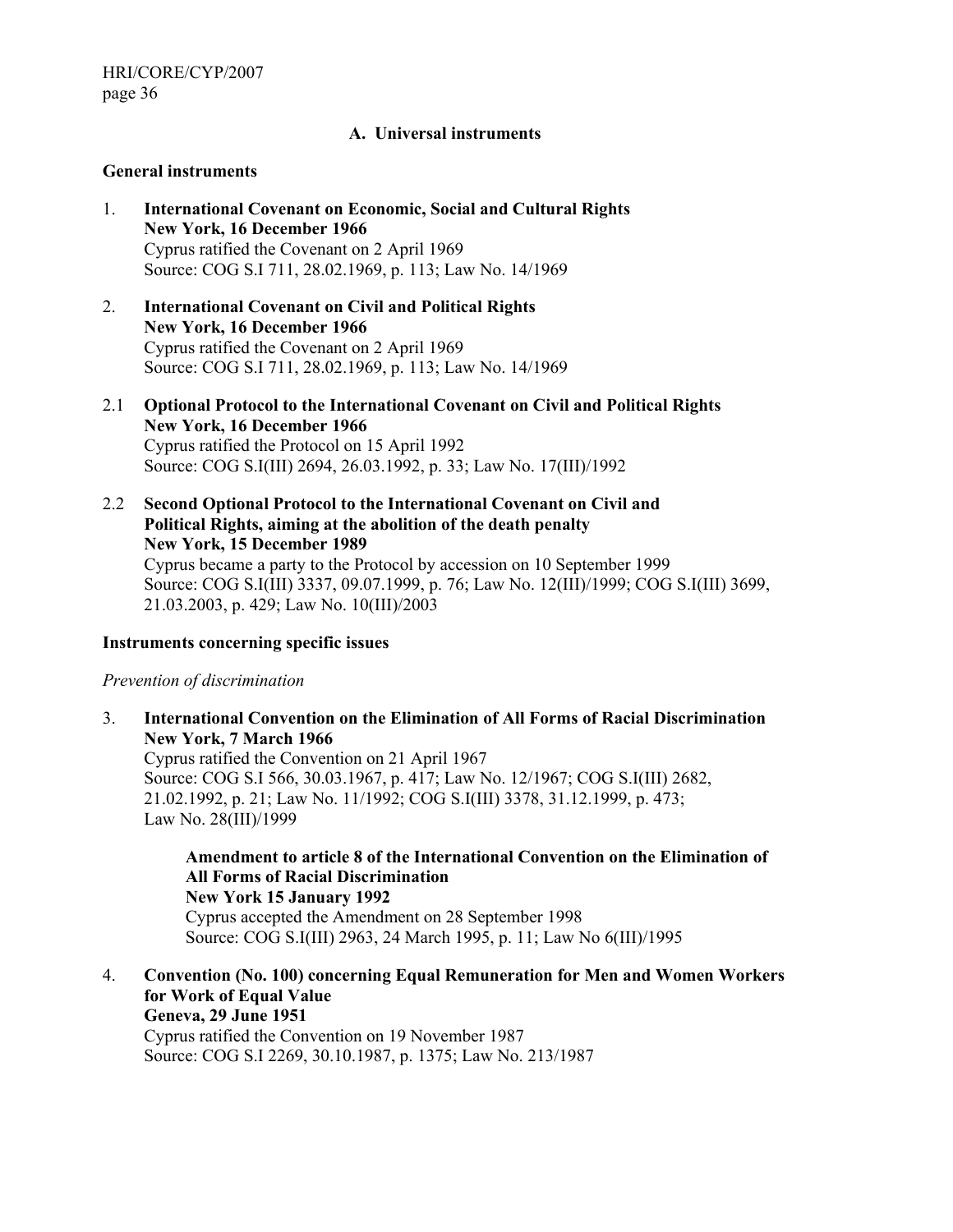- 5. **Convention against Discrimination in Education Paris, 15 December 1960**  Cyprus accepted the Convention on 9 June 1970
- 5.1 **Protocol Instituting a Conciliation and Good Offices Commission to be Responsible for Seeking the Settlement of any Dispute which may arise between States Parties to the Convention Paris, 10 December 1962**  Cyprus accepted the Protocol on 9 June 1970 Source: COG S.I 786, 10.04.1970, p. 424; Law No. 18/1970
- 6. **Convention (No. 111) concerning the Discrimination in Employment and Occupation Geneva, 25 June 1958**  Cyprus ratified the Convention on 2 February 1968 Source: COG S.I 623, 12.01.1968, p. 5; Law No. 3/1968

*Genocide, war crimes, crimes against humanity* 

- 7. **Convention on the Prevention and Punishment of the Crime of Genocide New York, 9 December 1948**  Cyprus acceded to the Convention on 29 March 1982 Source: COG S.I 1640, 24.10.1980, p. 1205; Law No. 59/1980
- 8. **Rome Statute of the International Criminal Court Rome, 17 July 1998**  Cyprus ratified the Statue on 7 March 2002 Source: COG S.I(III) 3585, 11.03.2002, p. 241; Law No. 8(III)/2002; COG S.I(III) 4074, 28.07.2006, p. 405; Law No. 23(III)/2006
- 8.1 **Agreement on the Privileges and Immunities of the International Criminal Court New York, 9 September 2002**  Cyprus ratified the Agreement on 18 August 2005 Source: COG S.I(III) 3927, 26.11.2004, p. 4340; Law No. 56(III)/2004

#### *Terrorism*

- 9. **International Convention for the Suppression of Terrorist Bombings New York, 15 December 1997**  Cyprus ratified the Convention on 24 January 2001 Source: COG S.I(III) 3415, 30.06.2000, p. 291; Law No. 19(III)/2000
- 10. **International Convention for the Suppression of the Financing of Terrorism New York, 10 December 2000**  Cyprus ratified the Convention on 30 November 2001 Source: COG S.I(III) 3551, 30.11.2001, p. 2019; Law No. 29(III)/2001; COG S.I(III) 4015, 22.07.2005, p.1103; Law No. 18(III)/2005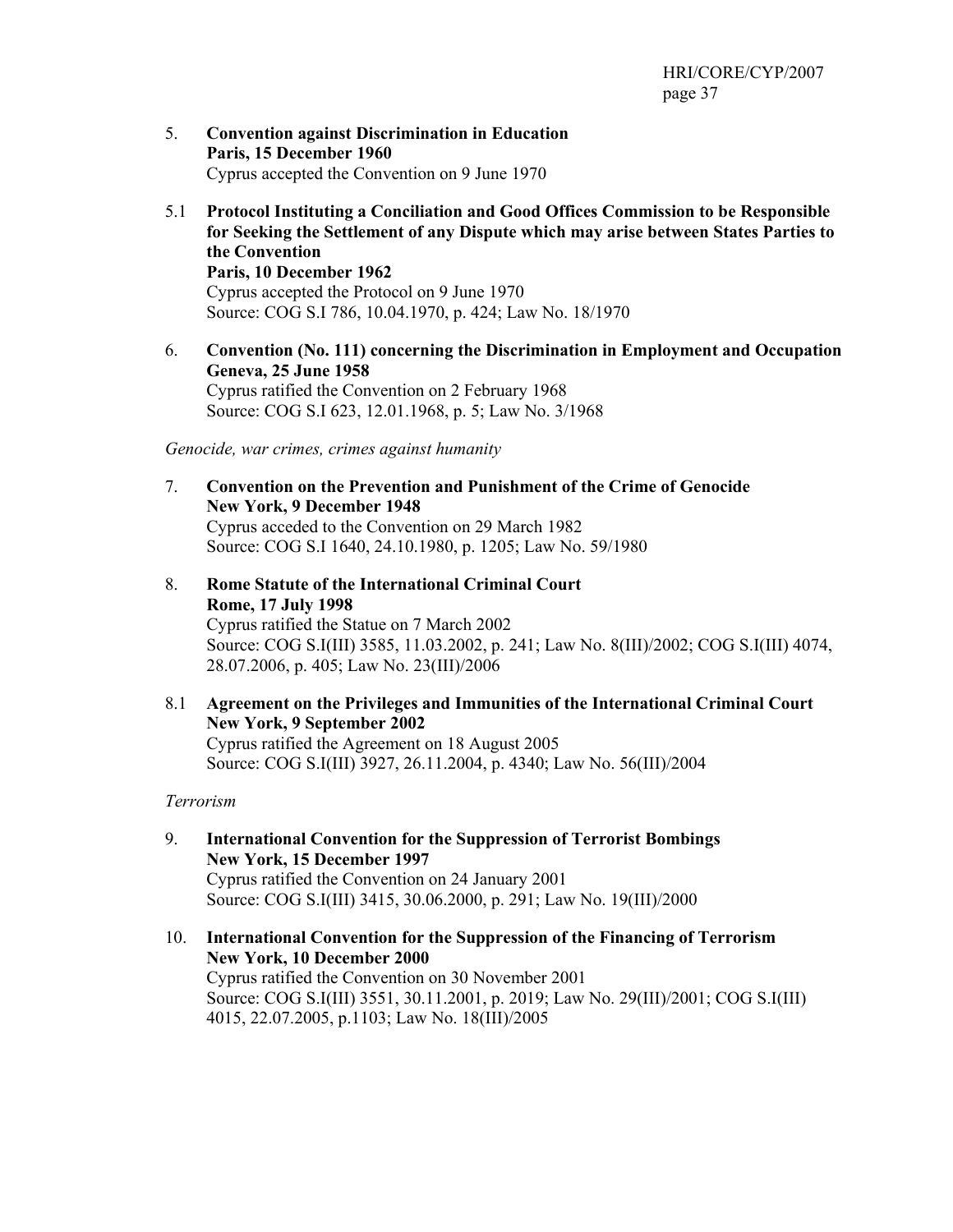#### *Signed, in process of ratification*

**International Convention for the Suppression of Acts of Nuclear Terrorism New York, 13 April 2005**  Cyprus signed the Convention on 15 September 2005

*Torture and other cruel, inhuman or degrading treatment or punishment* 

#### 11. **Convention against Torture and Other Cruel, Inhuman or Degrading Treatment or Punishment New York, 10 December 1984**  Cyprus ratified the Convention on 18 July 1991 Source: COG S.I 2565, 21.12.1990, p. 2845; Law No. 235/1990; COG S.I(III) 2842, 10.12.1993, p. 373; Law No. 35(III)/1993; COG S.I(III) 3661, 13.12.2002, p. 1197; Law No. 36(III)/2002

#### 11.1 **Amendments to articles 17(7) and 18(5) of the Convention against Torture and Other Cruel, Inhuman or Degrading Treatment or Punishment New York, 8 September 1992**

Cyprus accepted the Amendments on 22 February 1994 Source: COG S.I(III) 2842, 10.12.1993, p. 373; Law No. 35(III)/1993; COG S.I(III) 3661, 13.12.2002, p. 1197; Law No. 36(III)/2002

*Note: Cyprus has made a Declaration recognising the competence of the Committee Against Torture under Articles 21 and 22 of the Convention (to receive and consider communications by one state party against another or presented from or on behalf of individuals).* 

#### *Signed, in process of ratification*

**Optional Protocol to the Convention against Torture and Other Cruel, Inhuman or Degrading Treatment or Punishment New York, 18 December 2002**  Cyprus signed the Optional Protocol on 26 July 2004

*Slavery, traffic in persons, forced labour* 

- 12. **Convention (No. 29) concerning Forced or Compulsory Labour, as modified by the Final Articles Revision Convention, 1946 Geneva, 28 June 1930**  Cyprus ratified the Convention on 23 September 1960 Source: UNTS vol. 39, p. 55 and vol. 381, p. 370
- 13. **Convention for the Suppression of the Traffic in Persons and of the Exploitation of the Prostitution of Others Lake Success, New York, 21 March 1950**  Cyprus acceded to the Convention on 5 October 1983 Source: COG S.I 1875, 22.07.1983, p. 835; Law No. 57/1983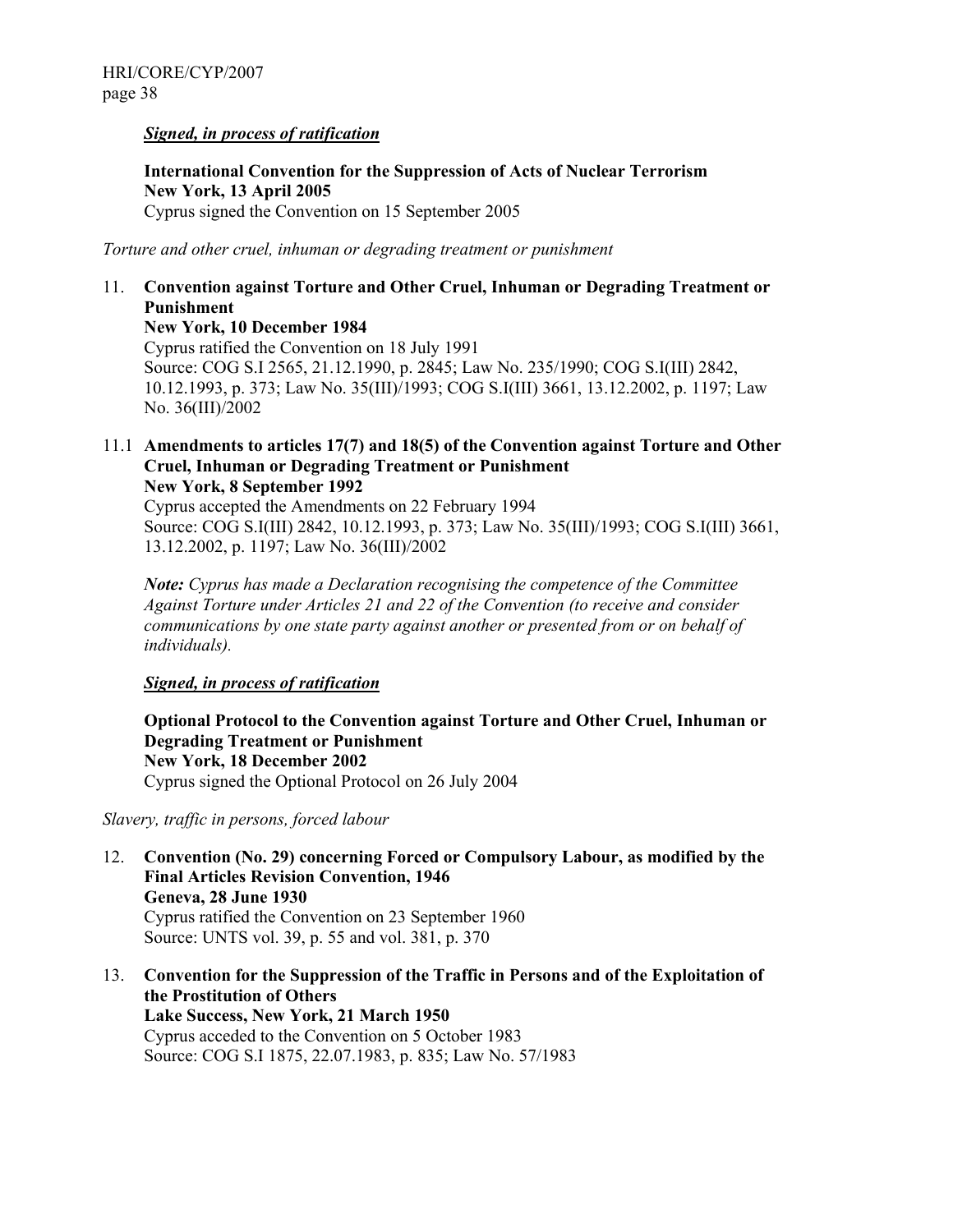14. **Slavery Convention, signed at Geneva on 25 September 1926 and amended by the Protocol** 

**New York, 7 December 1953**  Cyprus became a party to the Convention by succession on 21 April 1986 Source: LNTS vol. LX p. 253; UNTS vol. 212, p. 17 and vol. 1424, p. 365

- 15. **Supplementary Convention on the Abolition of Slavery, the Slave Trade, and Institutions and Practices Similar to Slavery Geneva, 7 September 1956**  Cyprus became a party to the Convention by succession on 11 May 1962 Source: UNTS vol. 266, p. 3 and vol. 429, p. 298
- 16. **Convention (No. 105) concerning the Abolition of Forced Labour Geneva, 25 June 1957**  Cyprus ratified the Convention on 23 September 1960 Source: UNTS vol. 320, p. 291 and vol. 349, p. 347

#### *Freedom of Information*

17. **Convention on the International Right of Correction New York, 31 March 1953**  Cyprus ratified the Convention on 13 November 1972 Source: COG S.I 966, 06.10.1972, p. 847; Law No. 68/1972

#### **Instruments relating to the protection of particular groups**

*Aliens, refugees, stateless persons* 

- 18. **Convention relating to the Status of Refugees Geneva, 28 July 1951**  Cyprus became a party to the Convention by succession 16 May 1963 Source: UNTS vol. 189, p. 137 and vol. 466, p. 388
- 18.1 **Protocol relating to the Status of Refugees New York, 31 January 1967**  Cyprus acceded to the Protocol on 9 July 1968 Source: COG S.I 663, 05.07.1968, p. 560; Law No. 73/1968

#### *Workers*

19. **Convention (No. 11) concerning the Rights of Association and Combination of Agricultural Workers, as modified by the Final Articles Revision Convention, 1946 Geneva, 12 November 1921**  Cyprus ratified the Convention on 8 October 1965 Source: COG S.I. 439, 16.09.1965, p. 643; Law No. 54/1965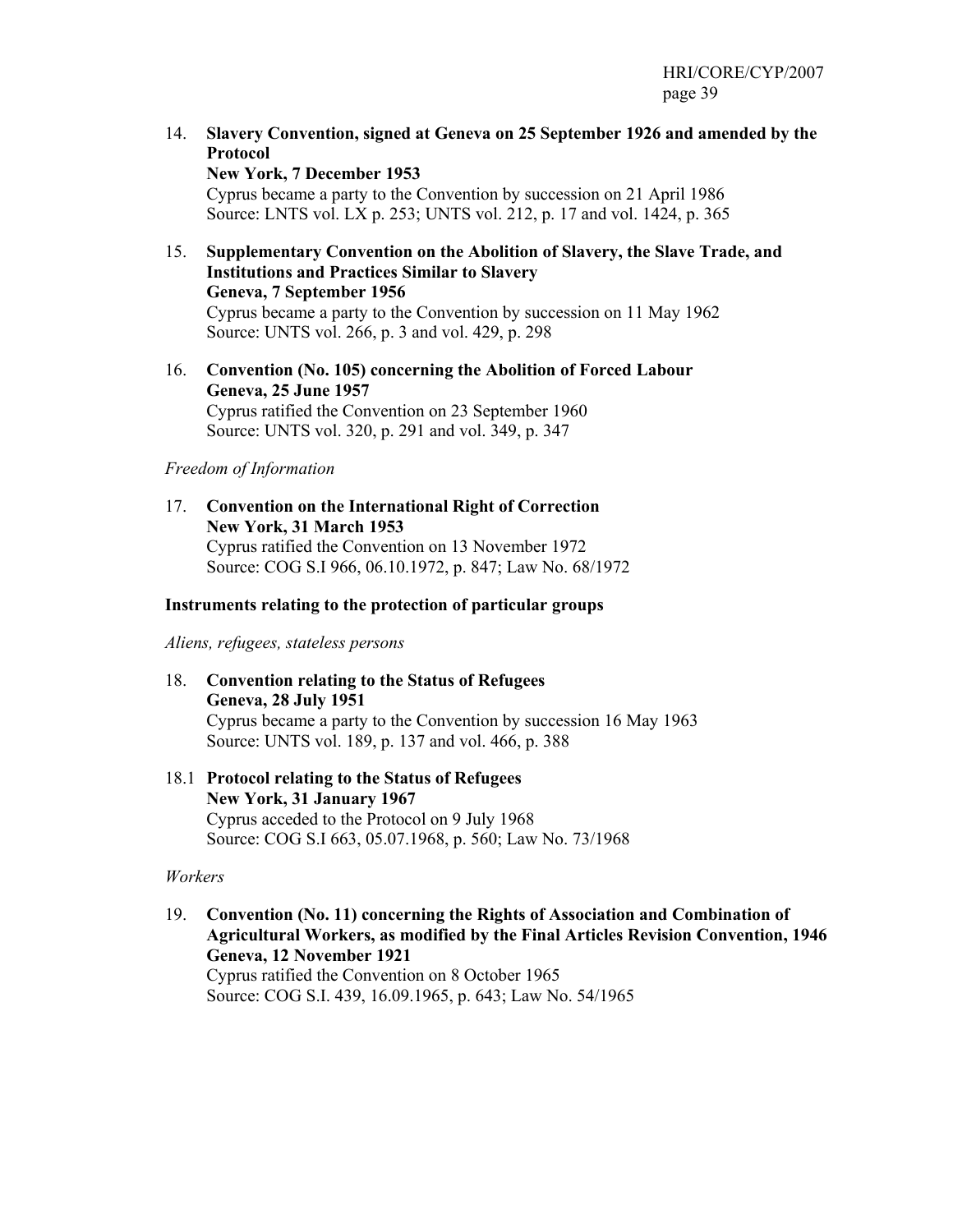20. **Convention (No. 87) concerning Freedom of Association and Protection of the Right to Organize** 

**San Francisco, 9 July 1948**  Cyprus ratified the Convention on 24 May 1966 Source: COG S.I 494, 12.05.1966, p. 342; Law No. 17/1966

21. **Convention (No. 98) concerning the Application of the Principles of the Right to Organize and to Bargain Collectively, as modified by the Final Articles Revision Convention, 1961** 

**Geneva, 1 July 1949**  Cyprus ratified the Convention on 24 May 1966 Source: COG S.I 494, 12.05.1966, p. 347; Law No. 18/1966

- 22. **Convention (No. 122) concerning Employment Policy Geneva, 9 July 1964**  Cyprus ratified the Convention on 28 July 1966 Source: COG S.I 509, 14.07.1966, p. 421; Law No 39/1966
- 23. **Convention (No. 135) concerning Protection and Facilities to be Afforded to Workers' Representatives in the Undertaking Geneva, 23 June 1971**  Cyprus ratified the Convention on 3 January 1996 Source: COG S.I(III) 3022, 08.12.1995, p. 1529; Law No. 30(III)/1995; COG S.I(III) 4060, 23.12.2005, p. 2428; Law No. 46(III)/2005
- 24. **Convention (No. 141) concerning Organizations of Rural Workers and their Role in Economic and Social Development Geneva, 23 June 1975**  Cyprus ratified the Convention on 28 June 1977 Source: COG S.I 1360, 24.06.1977, p. 617; Law No. 34/1977
- 25. **Convention (No. 143) concerning Migrations in Abusive Conditions and the Promotion of Equality of Opportunity and Treatment of Migrant Workers Geneva, 24 June 1975**  Cyprus ratified the Convention on 28 June 1977 Source: COG S.I 1360, 24.06.1977, p. 631; Law No. 36/1977
- 26. **Convention (No. 151) concerning Protection of the Right to Organize and Procedures for Determining Conditions of Employment in the Public Service Geneva, 27 June 1978**  Cyprus ratified the Convention on 6 July 1981 Source: COG S.I 1643, 14.11.1980, p. 1231; Law No. 65/1980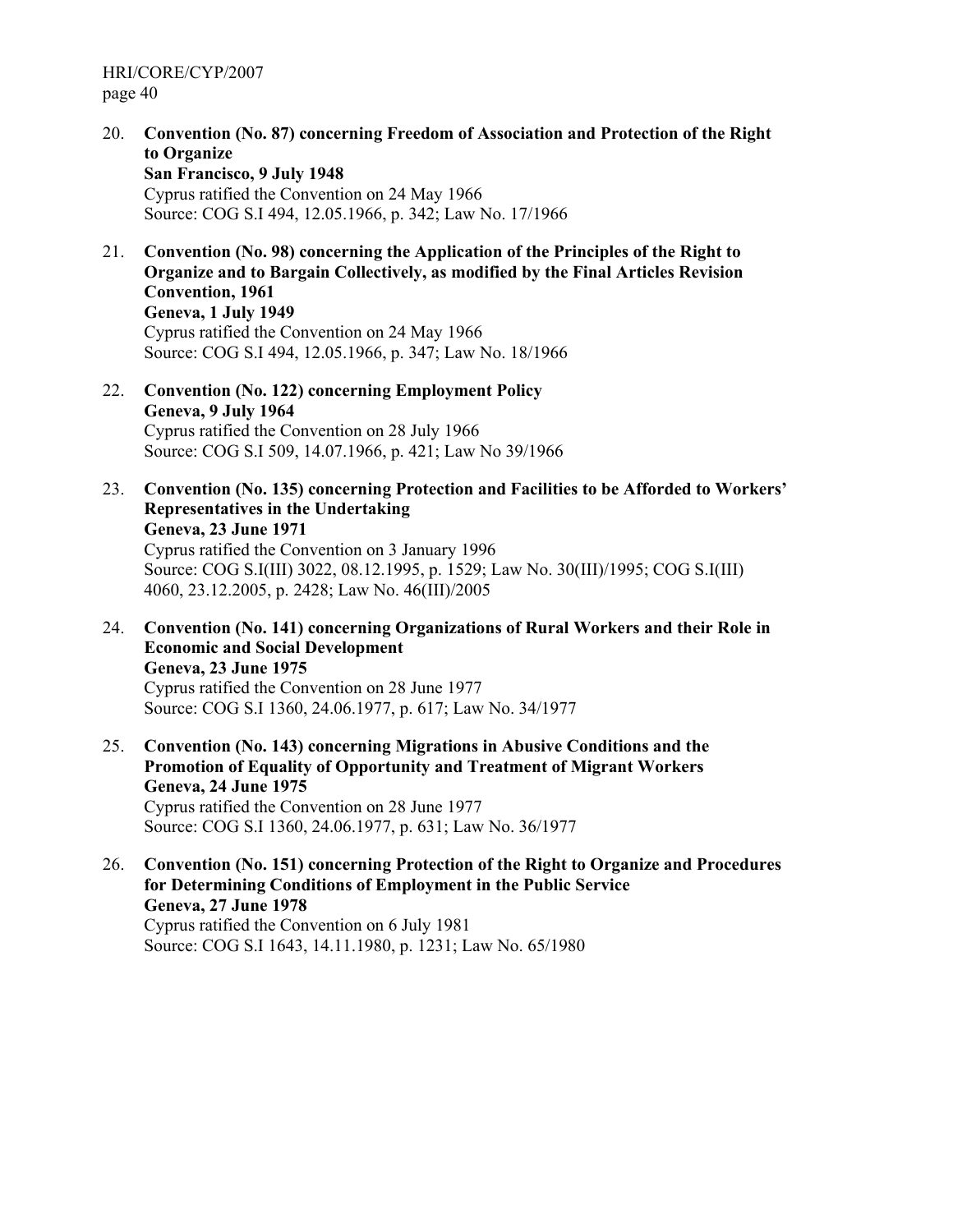#### *Women, children, family*

- 27. **Convention on the Political Rights of Women New York, 31 March 1953**  Cyprus ratified the Convention on 12 November 1968 Source: COG S.I 689, 25.10.1968, p. 635; Law No. 107/1968
- 28. **Convention on the Nationality of Married Women New York, 20 February 1957**  Cyprus became a party to the Convention by succession 26 April 1971 Source: UNTS I-4468, vol. 309
- 29. **Convention on Consent to Marriage, Minimum Age for Marriage and Registration of Marriages New York, 10 December 1962**  Cyprus acceded to the Convention on 30 July 2002 Source: COG S.I(III) 3612, 21.06.2002, p. 559; Law No. 16(III)/2002
- 30. **Convention (No. 138) concerning Minimum Age for Admission to Employment Geneva, 26 June 1973**  Cyprus ratified the Convention on 2 October 1997 Source: COG S.I(III) 3158, 27.07.1997, p. 883; Law No. 17(III)/1997
- 31. **Convention on the Elimination of All Forms of Discrimination against Women New York, 18 December 1979**  Cyprus acceded to the Convention on 23 July 1985 Source: COG S.I 2064, 12.07.1985, p. 2131; Law No. 78/1985
- 31.1 **Amendment to article 20, paragraph 1 of the Convention of the Elimination of All Forms of Discrimination against Women New York, 22 December 1995**  Cyprus accepted the Amendment on 30 July 2002 Source: UN Doc. CEDAW/SP/1995/2
- 31.2 **Optional Protocol to the Convention on the Elimination of All Forms of Discrimination against Women New York, 6 October 1999**  Cyprus ratified the Protocol on 26 April 2002 Source: COG S.I(III) 3580, 01.03.2002, p. 1; Law No. 1(III)/2002
- 32. **Convention (No. 182) concerning the Prohibition and Immediate Action for the Elimination of the Worst Forms of Child Labour Geneva, 17 June 1999**  Cyprus ratified the Convention on 27 November 2000 Source: COG S.I(III) 3449, 17.11.2000, p. 713; Law No. 31(III)/2000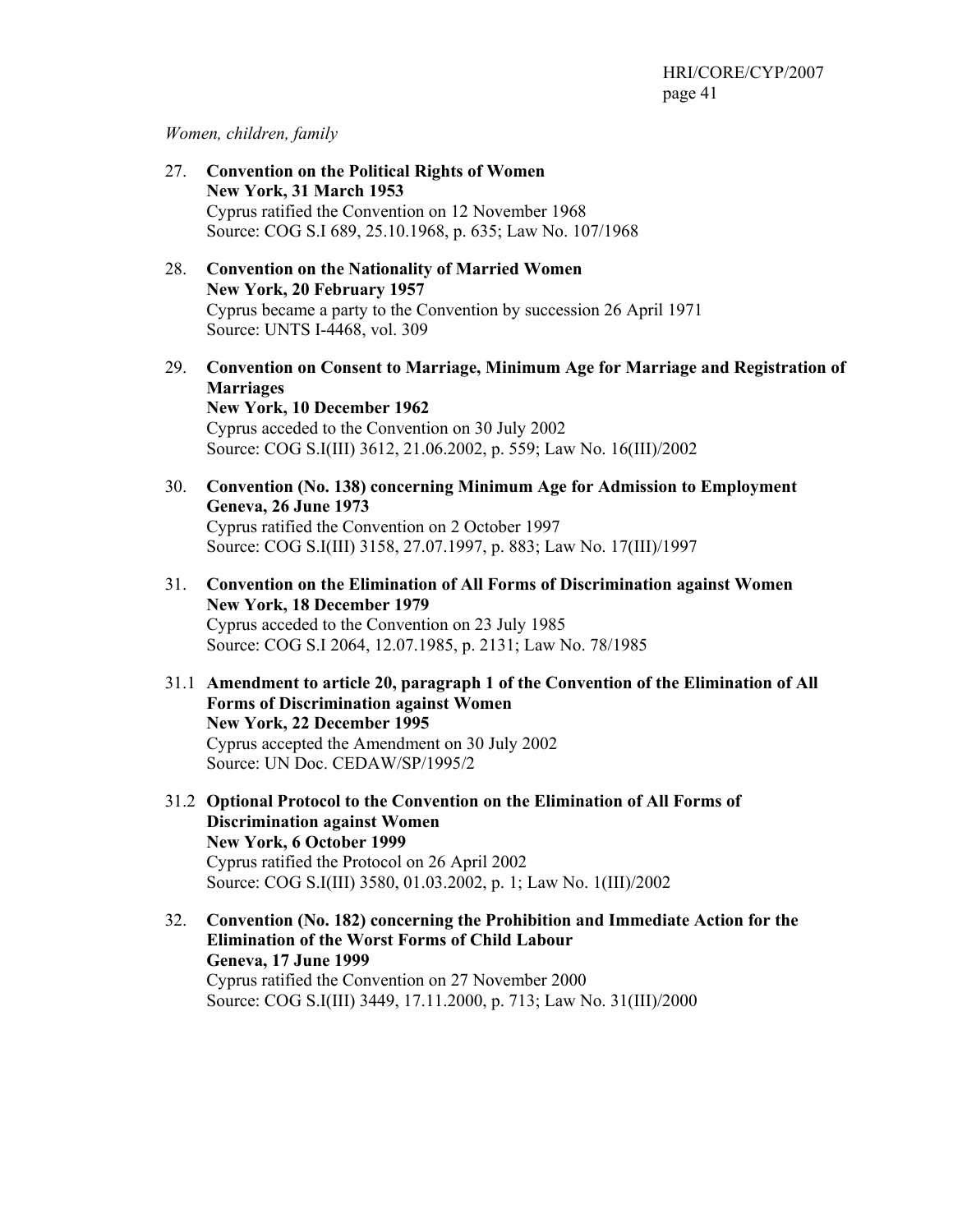- 33. **Convention on the Rights of the Child New York, 20 November 1989**  Cyprus ratified the Convention on 7 February 1991 Source: COG S.I 2566, 28.12.1990, p. 2893; Law No. 243/1990
- 33.1 **Amendment to article 43(2) of the Convention on the Rights of the Child New York, 12 December 1995**  Cyprus: 20 September 2001 acceptance Source: COG S.I(III) 3388, 18.02.2000, p. 153; Law No. 5(III)/2000
- 33.2 **Optional Protocol to the Convention on the Rights of the Child on the sale of Children, child prostitution and child pornography New York, 25 May 2000**  Cyprus ratified the Protocol on 6 April 2006 Source: COG S.I(III) 4067, 10.03.2006, p. 102; Law No. 6(III)/2006

#### *Instrument to be signed*

**Optional Protocol to the Convention on the Rights of the Child on the involvement of children in armed conflict New York, 25 May 2000** 

*Persons with disabilities* 

#### *Signed, in process of ratification*

**Convention on the Rights of Persons with Disabilities and Optional Protocol to the Convention New York, 13 December 2006**  Cyprus signed the Convention and Optional Protocol on 30 March 2007

*Protection from enforced disappearance* 

#### *Signed, in process of ratification*

**International Convention for the Protection of All Persons from Enforced Disappearance New York, 20 December 2006**  Cyprus signed the Convention on 6 February 2007

*Combatants, prisoners and civilians* 

- 34. **Conventions for the Protection of War Victims:** 
	- **I. Convention for the Amelioration of the Condition of Wounded and Sick in Armed Forces in the Field (First Convention)**
	- **II. Convention for the Amelioration of the Condition of Wounded, Sick and Shipwrecked Members of Armed Forces at Sea (Second Convention)**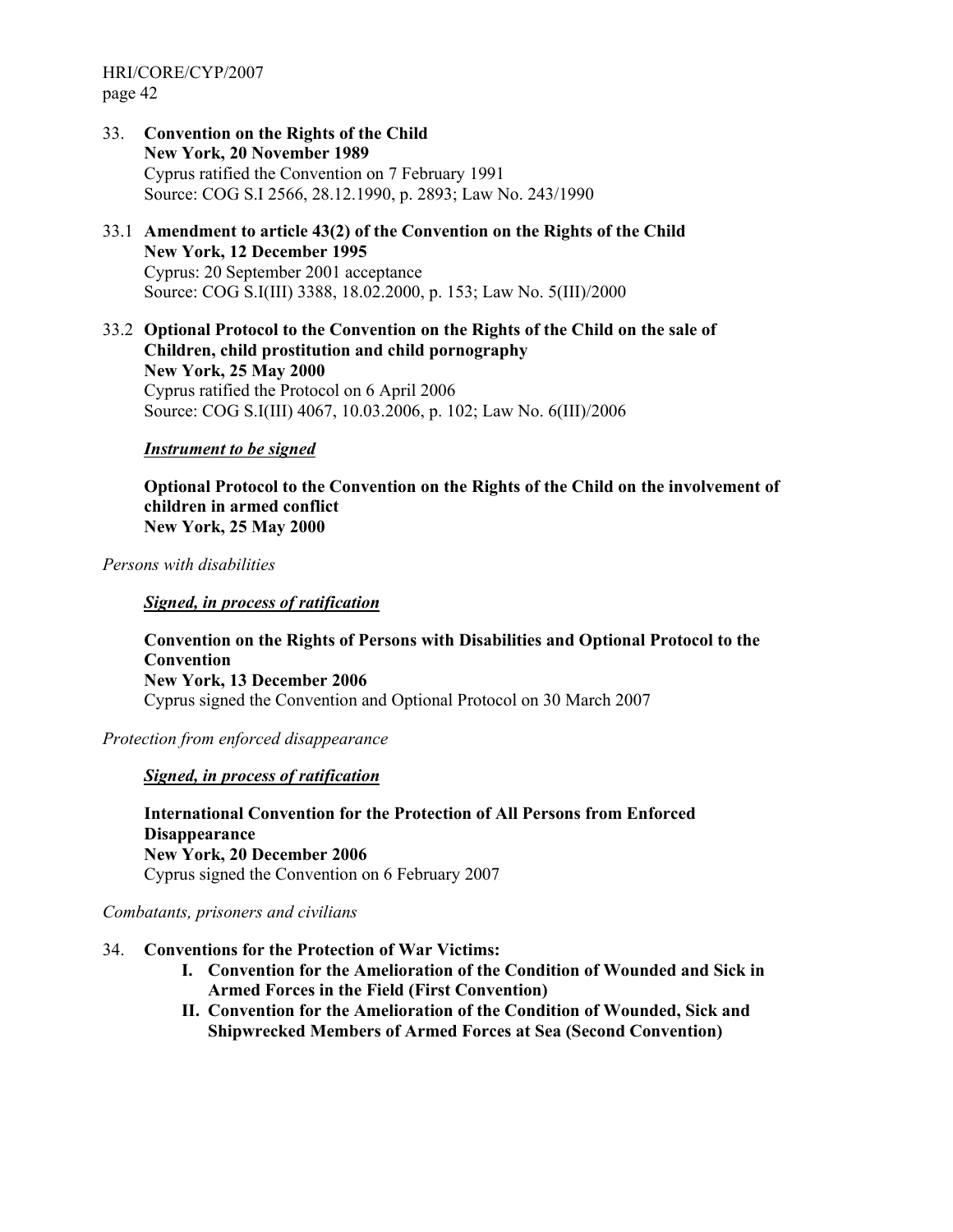- **III. Convention relative to the Treatment of Prisoners of War (Third Convention)**
- **IV. Convention relative to the Protection of Civilian Persons in Time of War (Fourth Convention)**

**Geneva, 12 August 1949**  Cyprus acceded to the Convention on 23 May 1962 Source: COG S.I 510, 18.07.1966, p. 425; Law No. 40/1966

34.1 **Protocol Additional to the Geneva Conventions of 12 August 1949, and relating to the Protection of Victims of International Armed Conflicts (Protocol I), with Annexes, Final Act and Resolutions Geneva, 8 June 1977**  Cyprus ratified the Protocol on 1 June 1979 Source: COG S.I 1518, 12.05.1979, p. 669; Law No. 43/1979

*Note: On 14 October 2002, Cyprus made a Declaration provided for under Article 90 of Protocol I (Preliminary acceptance of the competence of the international Fact-Finding Commission)*

34.2 **Protocol Additional to the Geneva Conventions of 12 August 1949, and relating to the Protection of Victims of Non-International Armed Conflicts (Protocol II), with Annexes, Final Act and Resolutions Geneva, 8 June 1977** Cyprus acceded to the Protocol on 18 March 1996 Source: COG S.I(III) 2964, 31.03.1995, p. 13; Law No. 7(III)/1995

#### *Signed, in process of ratification*

**Protocol Additional to the Geneva Conventions of 12 August 1949, and relating to the adoption of an Additional Distinctive Emblem (Protocol III) Geneva, 8 December 2005**  Cyprus signed the Protocol on 19 June 2006

#### **B. Regional instruments**

#### **General instruments**

35. **Convention for the Protection of Human Rights and Fundamental Freedoms (CETS No. 5) Rome, 4 November 1950** 

Cyprus ratified the Convention on 6 October 1962 Source: COG S.I 157, 24.05.1962, p. 353; Law No. 39/1962

35.1 **Protocol to the Convention for the Protection of Human Rights and Fundamental Freedoms (CETS No. 9) Paris, 20 March 1952**  Cyprus ratified the Protocol on 6 October 1962 Source: COG S.I 157, 24.05.1962, p. 365; Law No. 39/1962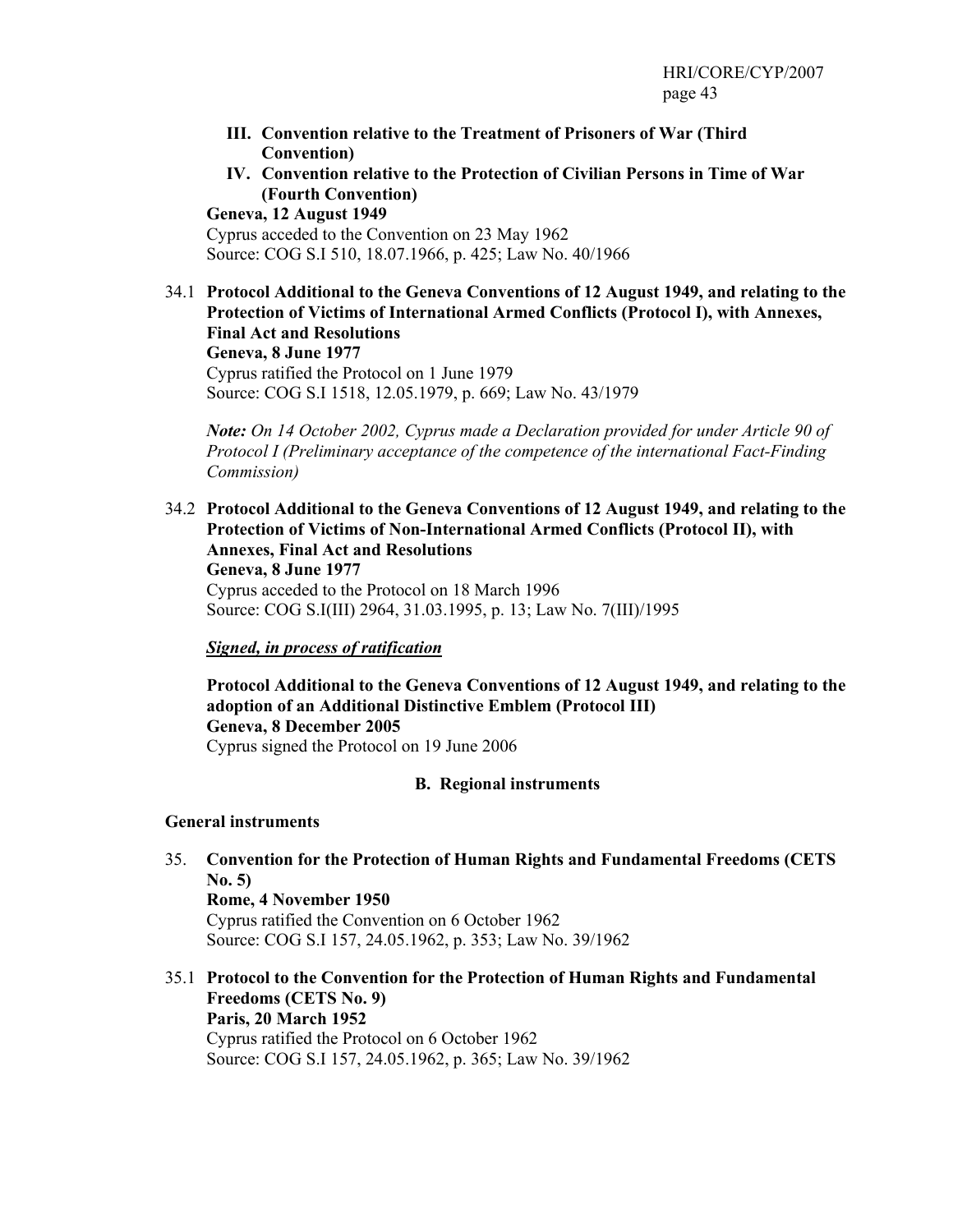- 35.2 **Protocol No. 2 to the Convention for the Protection of Human Rights and Fundamental Freedoms, conferring upon the European Court of Human Rights competence to give advisory opinions (CETS No. 44) Strasbourg, 6 May 1963**  Cyprus ratified the Protocol on 22 January 1969 Source: COG S.I 693, 22.11.1968, p. 656; Law No. 118/1968
- 35.3 **Protocol No. 3 to the Convention for the Protection of Human Rights and Fundamental Freedoms, amending Articles 29, 30 and 34 of the Convention (CETS No. 45) Strasbourg, 6 May 1963**  Cyprus ratified the Protocol on 21 January 1969 Source: COG S.I 693, 22.11.1968, p. 657; Law No. 118/1968
- 35.4 **Protocol No. 4 to the Convention for the Protection of Human Rights and Fundamental Freedoms, securing certain rights and freedoms other than those already included in the Convention and in the first Protocol thereto (CETS No. 46) Strasbourg, 16 September 1963**  Cyprus ratified the Protocol on 3 October 1989 Source: COG S.I 2404, 21.04.1989, p. 1593; Law No. 52/1989
- 35.5 **Protocol No. 5 to the Convention for the Protection of Human Rights and Fundamental Freedoms, amending Articles 22 and 40 of the Convention (CETS No. 55) Strasbourg, 20 January 1966**  Cyprus ratified the Protocol on 22 January 1969

Source: COG S.I 693, 22.11.1968, p. 658; Law No. 118/1968

- 35.6 **Protocol No. 6 to the Convention for the Protection of Human Rights and Fundamental Freedoms concerning the abolition of the Death Penalty (CETS No. 114) Strasbourg, 28 April 1983**  Cyprus ratified the Protocol on 19 January 2000 Source: COG S.I(III) 3337, 09.07.1999, p. 71; Law No. 11(III)/1999
- 35.7 **Protocol No. 7 to the Convention for the Protection of Human Rights and Fundamental Freedoms (CETS No. 117) Strasbourg, 22 November 1984**  Cyprus ratified the Protocol on 15 September 2000 Source: COG S.I(III) 3415, 30.06.2000, p. 279; Law No. 18(III)/2000
- 35.8 **Protocol No. 8 to the Convention for the Protection of Human Rights and Fundamental Freedoms (CETS No. 118) Vienna, 19 March 1985**  Cyprus ratified the Protocol on 13 June 1986 Source: COG S.I 2133, 11.04.1986, p. 763; Law No. 35/1986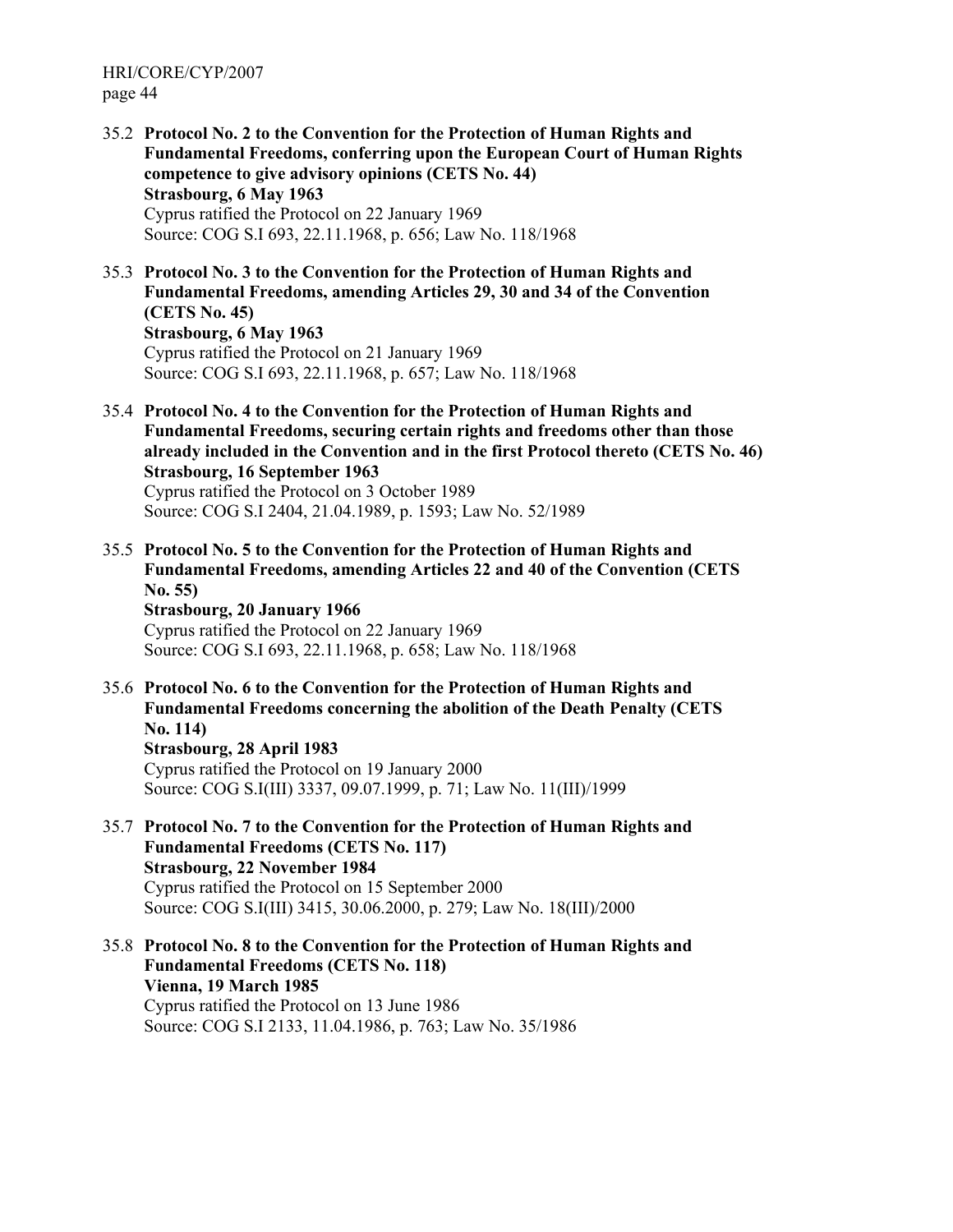- 35.9 **Protocol No. 9 to the Convention for the Protection of Human Rights and Fundamental Freedoms (CETS No. 140) Rome, 6 November 1990**  Cyprus ratified the Protocol on 26 September 1994 Source: COG S.I(III) 2721, 03.07.1992, p. 163; Law No. 25(III)/1992
- 35.10 **Protocol No. 10 to the Convention for the Protection of Human Rights and Fundamental Freedoms (CETS No. 146) Basel, 25 March 1992**  Cyprus ratified the Protocol on 8 February 1994 Source: COG S.I(III) 2844, 17.12.1993, p. 1243; Law No. 41(III)/1993
- 35.11 **Protocol No. 11 to the Convention for the Protection of Human Rights and Fundamental Freedoms, restructuring the control machinery established thereby (CETS No. 155) Strasbourg, 11 May 1994**  Cyprus ratified the Protocol on 28 June 1995 Source: COG S.I(III) 2966, 14.04.1995, p. 37; Law No. 8(III)/1995
- 35.12 **Protocol No. 12 to the Convention for the Protection of Human Rights and Fundamental Freedoms (CETS No. 177) Rome, 4 November 2000**  Cyprus ratified the Protocol on 30 April 2002 Source: COG S.I(III) 3595, 19.04.2002, p. 471; Law No. 13(III)/2002
- 35.13 **Protocol No. 13 to the Convention for the Protection of Human Rights and Fundamental Freedoms, concerning the abolition of the death penalty in all circumstances (CETS No. 187) Vilnius, 3 May 2002**  Cyprus ratified the Protocol on 12 March 2003 Source: COG S.I(III) 3678, 31.01.2003, p. 1; Law No. 1(III)/2003
- 35.14 **Protocol No. 14 to the Convention for the Protection of Human Rights and Fundamental Freedoms, amending the control system of the Convention (CETS No. 194) Strasbourg, 13 May 2004**  Cyprus ratified the Protocol on 17 November 2005 Source: COG S.I(III) 4048, 04.11.2005, p. 1262; Law No. 31(III)/2005
- 36. **European Agreement relating to Persons participating in Proceedings of the European Commission and Court of Human Rights (CETS No. 67) London, 6 May 1969**  Cyprus ratified the Agreement on 23 November 1970 Source: COG S.I 833, 30.10.1970, p. 585; Law No. 76/1970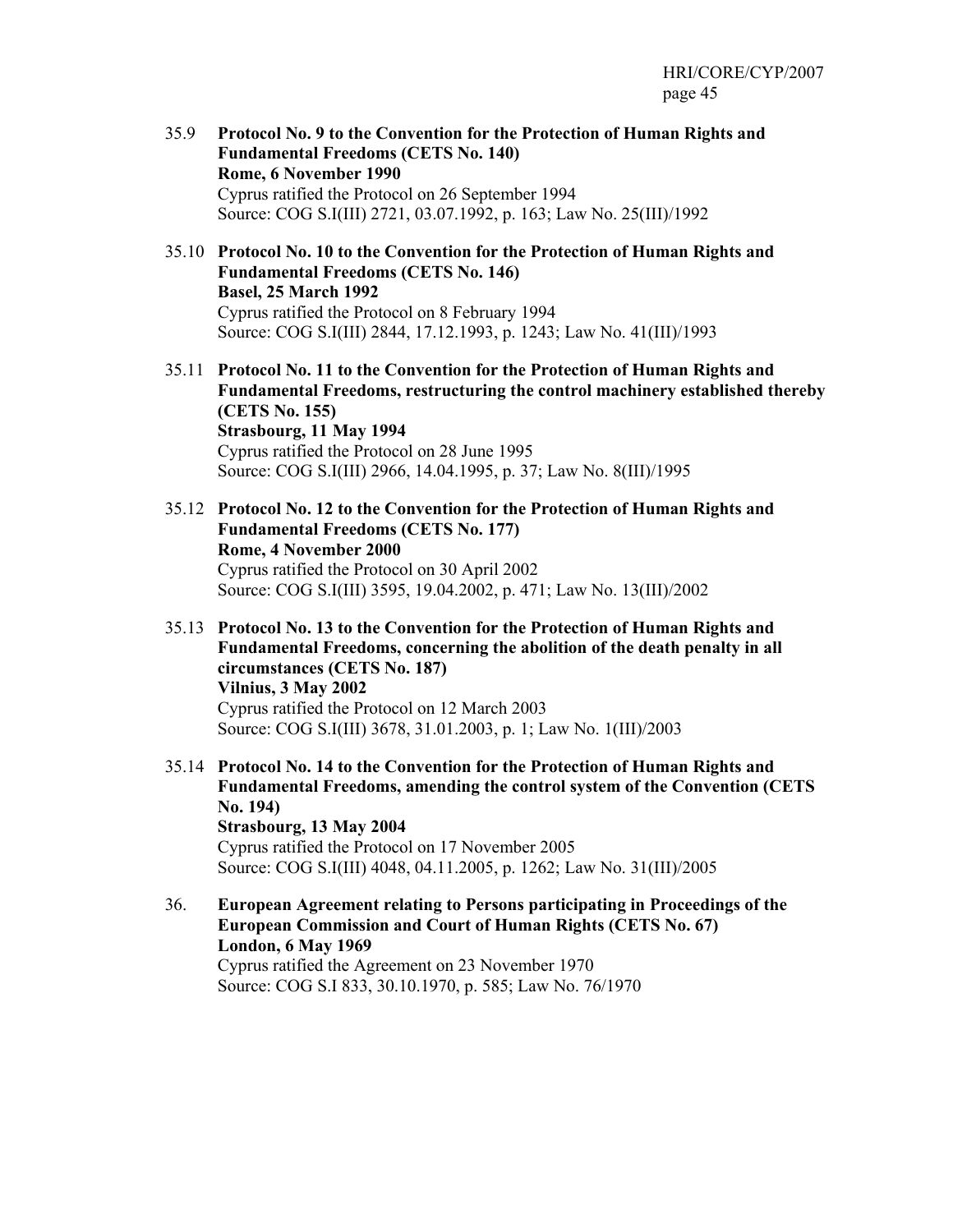37. **European Agreement relating to Persons participating in Proceedings of the European Commission and Court of Human Rights (CETS No. 161) London, 5 March 1996**  Cyprus ratified the Agreement on 9 February 2000

Source: COG S.I(III) 3376, 23.12.1999, p. 449; Law No. 26(III)/1999

- 38. **European Social Charter, with appendix (CETS No. 35) Turin, 18 October 1961**  Cyprus ratified the Charter on 7 March 1968 Source: COG S.I 603, 20.10.1967, p. 693; Law No. 64/1967; COG S.I 2648, 22.10.1991, p. 1937; Law No. 203/1991
- 38.1 **Protocol amending the European Social Charter (CETS No. 142) Turin, 21 October 1991**  Cyprus ratified the Protocol on 1 June 1993 Source: COG S.I(III) 2791, 23.04.1993, p. 187; Law No. 10(III)/1993
- 38.2 **Additional Protocol to the European Social Charter Providing for a System of Collective Complaints (CETS No. 158) Strasbourg, 9 November 1995**  Cyprus ratified the Protocol on 6 August 1996 Source: COG S.I(III) 3071, 28.06.1996, p. 141; Law No. 9(III)/1996
- 39. **European Social Charter (revised) (CETS No. 163) Strasbourg, 3 May 1996**  Cyprus ratified the Charted on 27 September 2000 Source: COG S.I(III) 3420, 21.07.2000, p. 641; Law No. 27(III)/2000
- 40. **Convention for the Protection of Individuals with regard to Automatic Processing of Personal Data (CETS No. 108) Strasbourg, 28 January 1981**  Cyprus ratified the Convention on 21 February 2002 Source: COG S.I(III) 3549, 23.11.2001, p. 1987; Law No. 28(III)/2001
- 40.1 **Additional Protocol to the Convention for the Protection of Individuals with regard to Automatic Processing of Personal Data, regarding supervisory authorities and transborder data flows (CETS No. 181) Strasbourg, 8 November 2001**  Cyprus ratified the Additional Protocol on 17 March 2004 Source: COG S.I(III) 3732, 04.07.2003, p. 1672; Law No. 30(III)/2003
- 41. **Convention for the protection of Human Rights and Dignity of the Human Being with regard to the application of biology and medicine: Convention on Human Rights and Biomedicine (CETS No. 164) Oviedo, 4 April 1997**  Cyprus ratified the Convention on 20 March 2002 Source: COG S.I(III) 3563, 28.12.2001, p. 2077; Law No. 31(III)/2001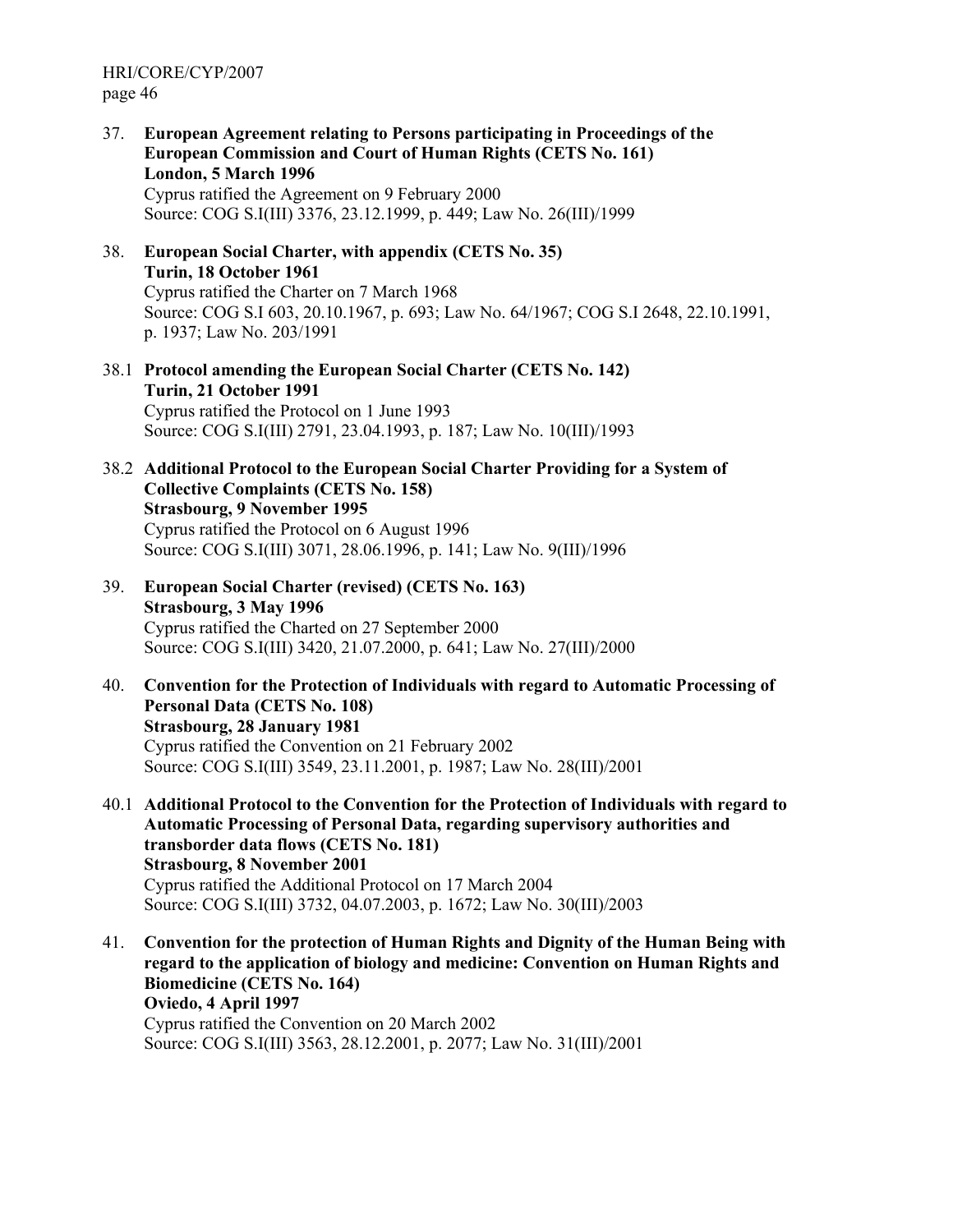- 41.1 **Additional Protocol to the Convention for the Protection of Human Rights and Dignity of the Human Being with regard to the Application of Biology and Medicine, on the Prohibition of Cloning Human Beings (CETS No. 168) Paris, 12 January 1998**  Cyprus ratified the Additional Protocol on 20 March 2002 Source: COG S.I(III) 3563, 28.12.2001, p. 2103; Law No. 31(III)/2001
- 42. **Convention on Cybercrime (CETS No. 185) Budapest, 23 November 2001**  Cyprus ratified the Convention on 19 January 2005 Source: COG S.I(III) 3850, 30.04.2004, p. 2717; Law No. 22(III)/2004

#### **Instruments concerning specific issues**

#### *Prevention of Discrimination*

42.1 **Additional Protocol to the Convention on Cybercrime concerning the Criminalisation of Acts of a Racist and Xenophobic Nature committed through Computer Systems (CETS No. 189) Strasbourg, 28 January 2003**  Cyprus ratified the Additional Protocol on 23 June 2005 Source: COG S.I(III) 3850, 30.04.2004, p. 2889; Law No. 26(III)/2004; COG S.III(I) 4128, 11.08.2006, p. 2978

#### *Terrorism*

- 43. **European Convention on the Suppression of Terrorism (CETS No. 90) Strasbourg, 27 January 1977**  Cyprus ratified the Convention on 6 February 1979 Source: COG S.I 1498, 26.01.1979, p. 11; Law No. 5/1979
- 43.1 **Protocol Amending the European Convention on the Suppression of Terrorism (CETS No. 190)**  Strasbourg, 15 May 2003 Cyprus ratified the Convention on 6 August 2004 Source: COG S.I(III) 3850, 30.04.2004, p. 2539; Law No. 18(III)/2004

*Signed, in process of ratification*

**Convention on Laundering, Search, Seizure and Confiscation of the Proceeds from Crime and on the Financing of Terrorism (CETS No. 198) Warsaw, 16 May 2005**  Cyprus signed the Convention on 16 May 2005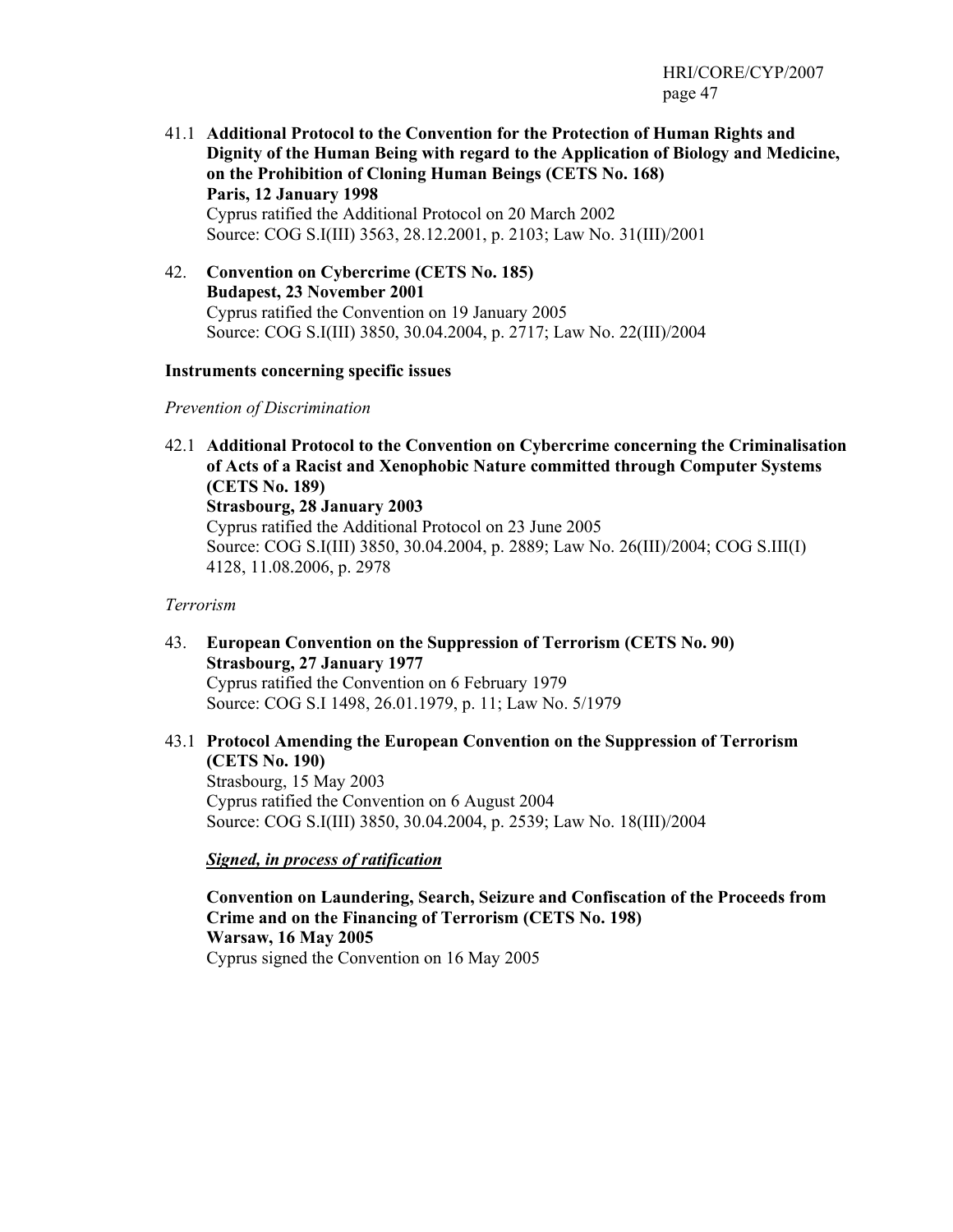#### *Torture and inhuman or degrading treatment or punishment*

- 44. **European Convention for the Prevention of, with Annex (CETS No. 126) Strasbourg, 26 November 1987**  Cyprus ratified the Convention on 3 April 1989 Source: COG S.I 2385, 24.02.1989, p. 725; Law No. 24/1989
- 44.1 **Protocol No. 1 to the European Convention for the Prevention of Torture and Inhuman or Degrading Treatment or Punishment (CETS No. 151) Strasbourg, 4 November 1993**  Cyprus ratified the Protocol on 10 September 1997 Source: COG S.I(III) 3137, 28.03.1997, p. 681; Law No. 8(III)/1997
- 44.2 **Protocol No. 2 to the European Convention for the Prevention of Torture and Inhuman or Degrading Treatment or Punishment (CETS No. 152) Strasbourg, 4 November 1993**  Cyprus ratified the Protocol on 10 September 1997

Source: COG S.I(III) 3137, 28.03.1997, p. 693; Law No. 8(III)/1997

#### *Trafficking in human beings*

#### *Signed, in process of ratification*

**Convention on Action against Trafficking in Human Beings (CETS No. 197) Warsaw, 16 May 2005**  Cyprus signed the Convention on 16 May 2005

#### **Instruments relating to the protection of particular groups**

#### *Minorities*

- 45. **European Charter for Regional or Minority Languages (CETS No. 148) Strasbourg, 5 November 1992**  Cyprus ratified the Charter on 26 August 2002 Source: COG S.I(III) 2842, 10.12.1993, p. 521; Law No. 39(III)/1993
- 46. **Framework Convention for the Protection of National Minorities (CETS No. 157) Strasbourg, 1 February 1995**  Cyprus ratified the Convention on 4 June 1996 Source: COG S.I(III) 3018, 24.11.1995, p. 1471; Law No. 28(III)/1995

#### *Children*

47. **European Convention on the Legal Status of Children born out of Wedlock (CETS No. 85) Strasbourg, 15 October 1975**  Cyprus ratified the Convention on 11 July 1979 Source: COG S.I 1523, 01.06.1979, p. 845; Law No. 50/1979